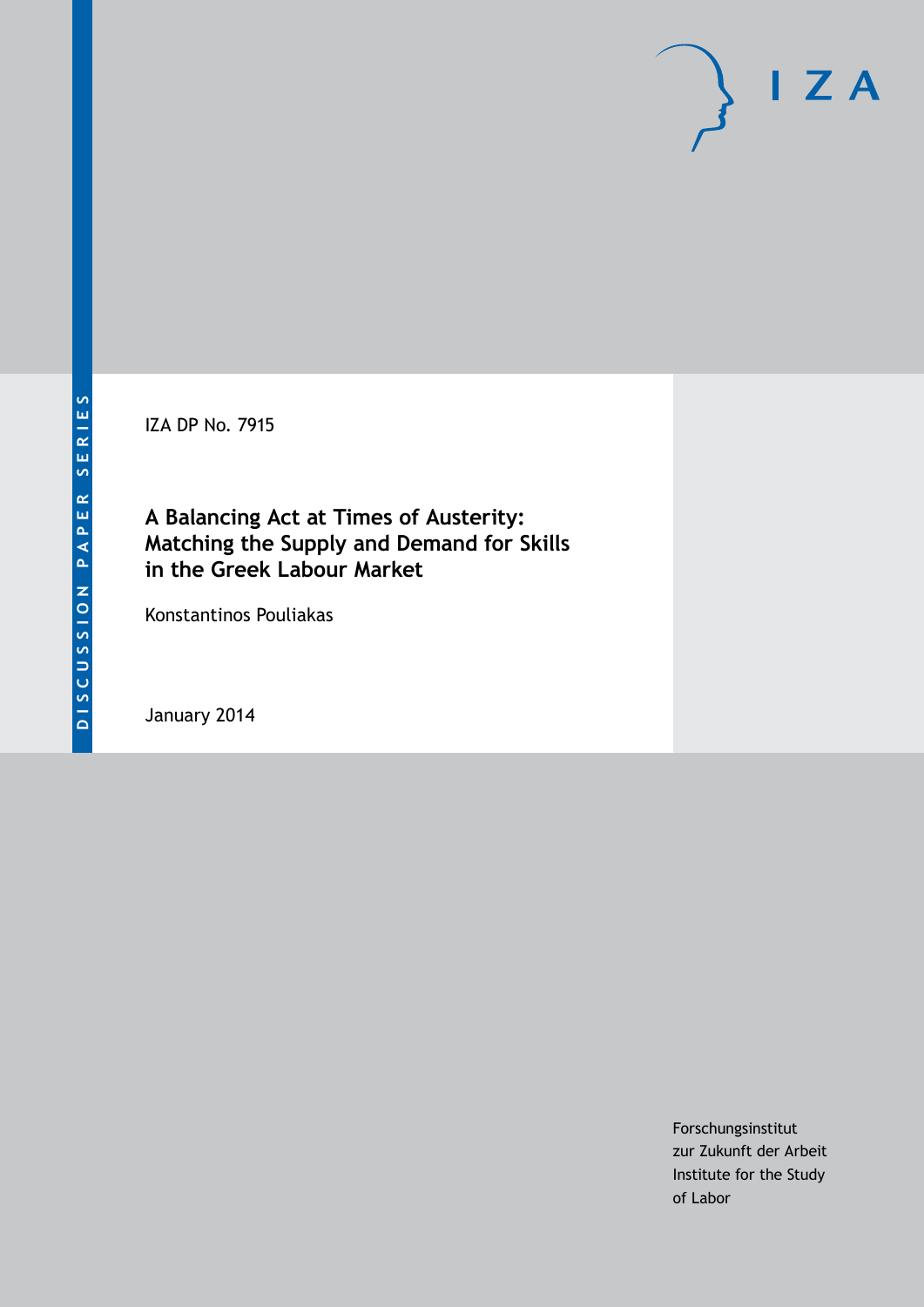# **A Balancing Act at Times of Austerity: Matching the Supply and Demand for Skills in the Greek Labour Market**

# **Konstantinos Pouliakas**

*CEDEFOP, University of Aberdeen Business School and IZA*

> Discussion Paper No. 7915 January 2014

> > IZA

P.O. Box 7240 53072 Bonn Germany

Phone: +49-228-3894-0 Fax: +49-228-3894-180 E-mail: [iza@iza.org](mailto:iza@iza.org)

Any opinions expressed here are those of the author(s) and not those of IZA. Research published in this series may include views on policy, but the institute itself takes no institutional policy positions. The IZA research network is committed to the IZA Guiding Principles of Research Integrity.

The Institute for the Study of Labor (IZA) in Bonn is a local and virtual international research center and a place of communication between science, politics and business. IZA is an independent nonprofit organization supported by Deutsche Post Foundation. The center is associated with the University of Bonn and offers a stimulating research environment through its international network, workshops and conferences, data service, project support, research visits and doctoral program. IZA engages in (i) original and internationally competitive research in all fields of labor economics, (ii) development of policy concepts, and (iii) dissemination of research results and concepts to the interested public.

<span id="page-1-0"></span>IZA Discussion Papers often represent preliminary work and are circulated to encourage discussion. Citation of such a paper should account for its provisional character. A revised version may be available directly from the author.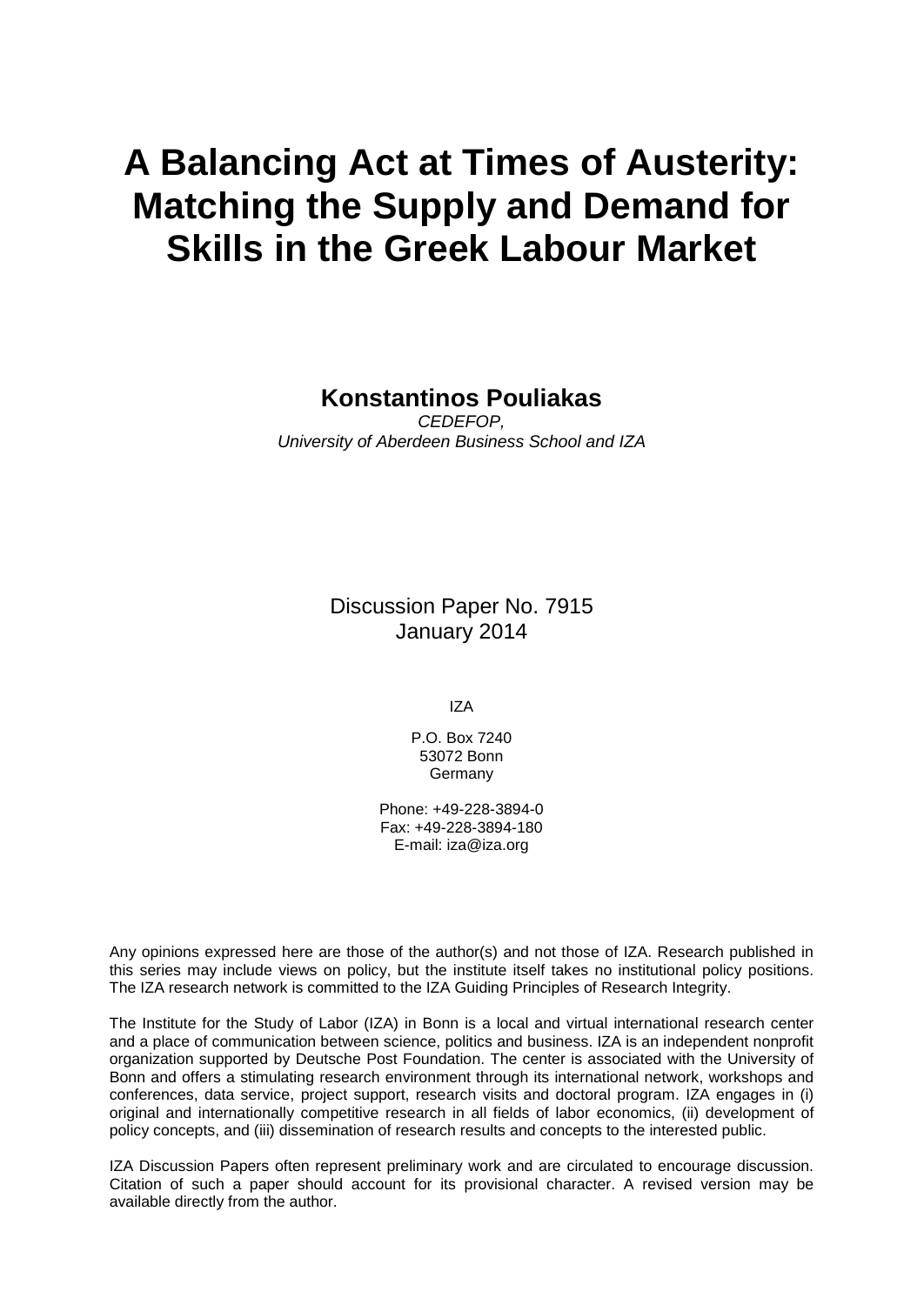IZA Discussion Paper No. 7915 January 2014

# **ABSTRACT**

# **A Balancing Act at Times of Austerity: Matching the Supply and Demand for Skills in the Greek Labour Market[\\*](#page-1-0)**

This paper provides an evidence-based assessment of the current situation prevailing in the Greek market for skills and jobs. The synthesis of available skills intelligence for Greece, the country most severely affected by the global economic crisis of 2008, is crucial as it is currently faced with tough decisions regarding the allocation of limited resources in the face of economic austerity. The paper engages in a comparative overview of Greece's performance on flagship Europe 2020 indicators on education and employment in relation to the EU. An empirical analysis of the incidence and determinants of skill mismatches in the Greek and EU job markets is also undertaken, using data from several European data sources. It is argued that a stronger vocational education and training pillar may constitute a valuable option for strengthening the links between the initial educational system and the labour market in Greece. But tackling skill mismatch requires skill development and skill utilization policies in the workplace. A stronger commitment to enhancing the skill content of jobs by employers via the adoption of high performance workplace practices, investment in continuous training, less reliance on casual labour and policies to support small and mediumsized enterprises in the war for talent are necessary if Greece is to make the most of its rich skills reserves.

JEL Classification: C25, I29, J11, J20, J24, J69

Keywords: skills, skill mismatch, Greece, vocational education and training, overeducation, shortages

Corresponding author:

Konstantinos Pouliakas CEDEFOP Europe 123 Thessaloniki (Pylaia) 570 01 Greece E-mail: [Konstantinos.Pouliakas@cedefop.europa.eu](mailto:Konstantinos.Pouliakas@cedefop.europa.eu)

The opinions expressed in this paper are solely those of the author and do not represent the official position and views of the *European Centre for the Development of Vocational Training* (CEDEFOP).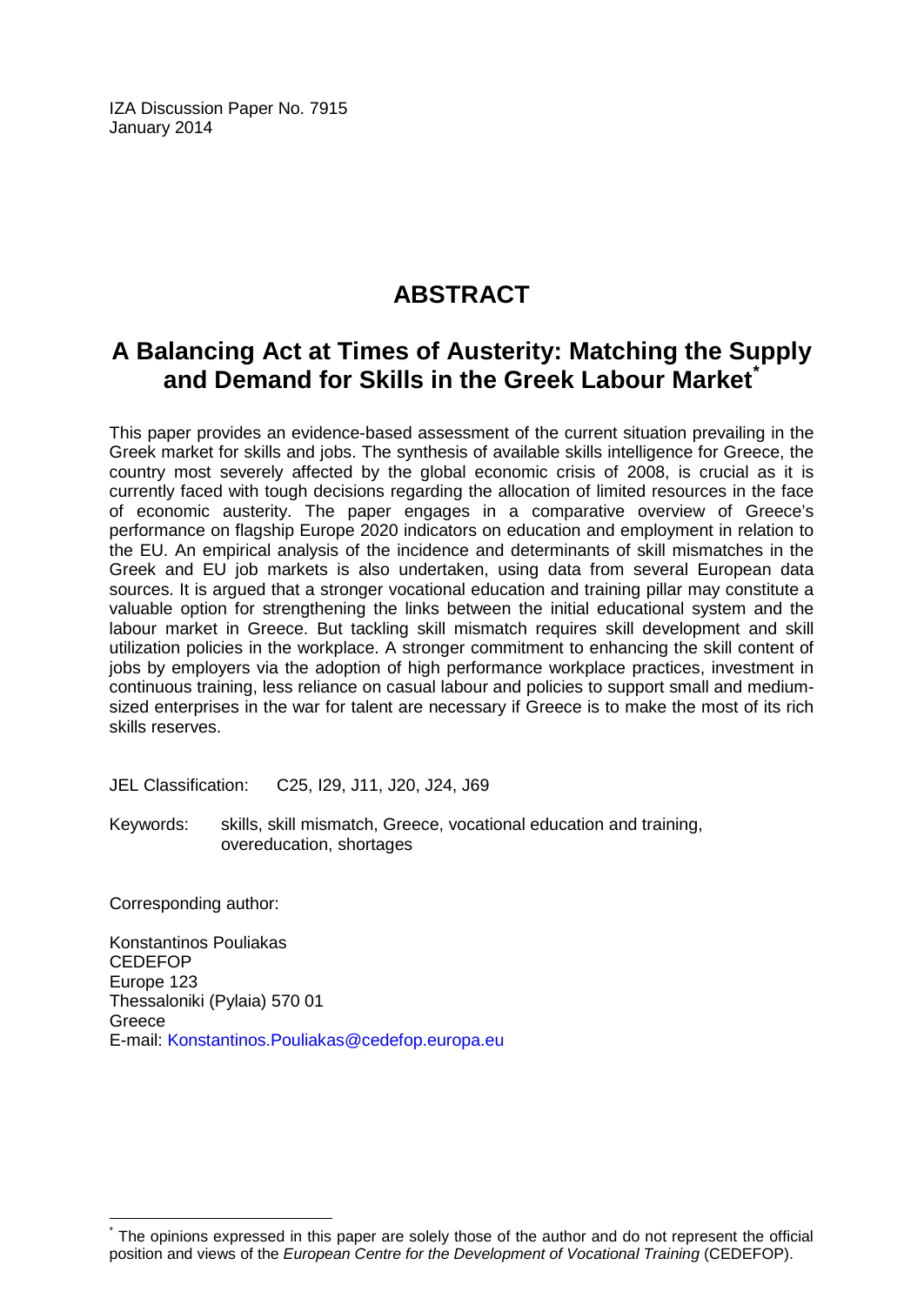#### **1. INTRODUCTION**

At the end of 2013 Greece will be undergoing its fifth consecutive year of recession, its level of GDP will have shrunk by more than a quarter relative to 2009 and the total level of employment will have contracted by 17% in the space of just four years (2008-2012). The collapse in the level of aggregate demand in the country has resulted in an astounding increase in the number of people in unemployment, from about 350.000 people (corresponding to an unemployment rate of about 8%) in 2007 to more than 1.4 million individuals (27%) in the Fall of 2013. The youth unemployment rate stood at the historically high 55.3% in 2012, the largest rate in the EU according to Eurostat figures. Wages and living standards have been squeezed at times of austerity, resulting in 31% of the Greek population at risk of poverty or social exclusion. The share of people (aged 18-59) living in jobless households has gone up from 7.5% in 2008 to 13.7% by 2011 and an additional 6.8% of households have become unable to make ends meet in the past five years. To modern Greeks the current situation has an eerie resemblance to the ruins of its ancient temples, the ruins today being the foundations of the economic and societal fabric on which the modern post-1974 democracy was built on.

The debt crisis, and subsequent economic recession, that began in Greece in 2009, following the Great Financial Recession that shocked the world a year earlier, has exposed, and worsened, a series of structural weaknesses that were present in the Greek economy. These weaknesses were to be found in key pillars of the Greek economic and social infrastructure, one of which was the divide between its education and training system and the labour market. While there is little room for doubt that the massive unemployment rates experienced in Greece today are a reflection of ineffective aggregate demand and past macroeconomic imbalances, it also stands to reason that the road to economic recovery will require a sound long-term planning and restructuring of its skill creation and skill utilization systems. Indeed, the worlds of education and training and of the labour market in Greece have for a long time, too long, acted as rival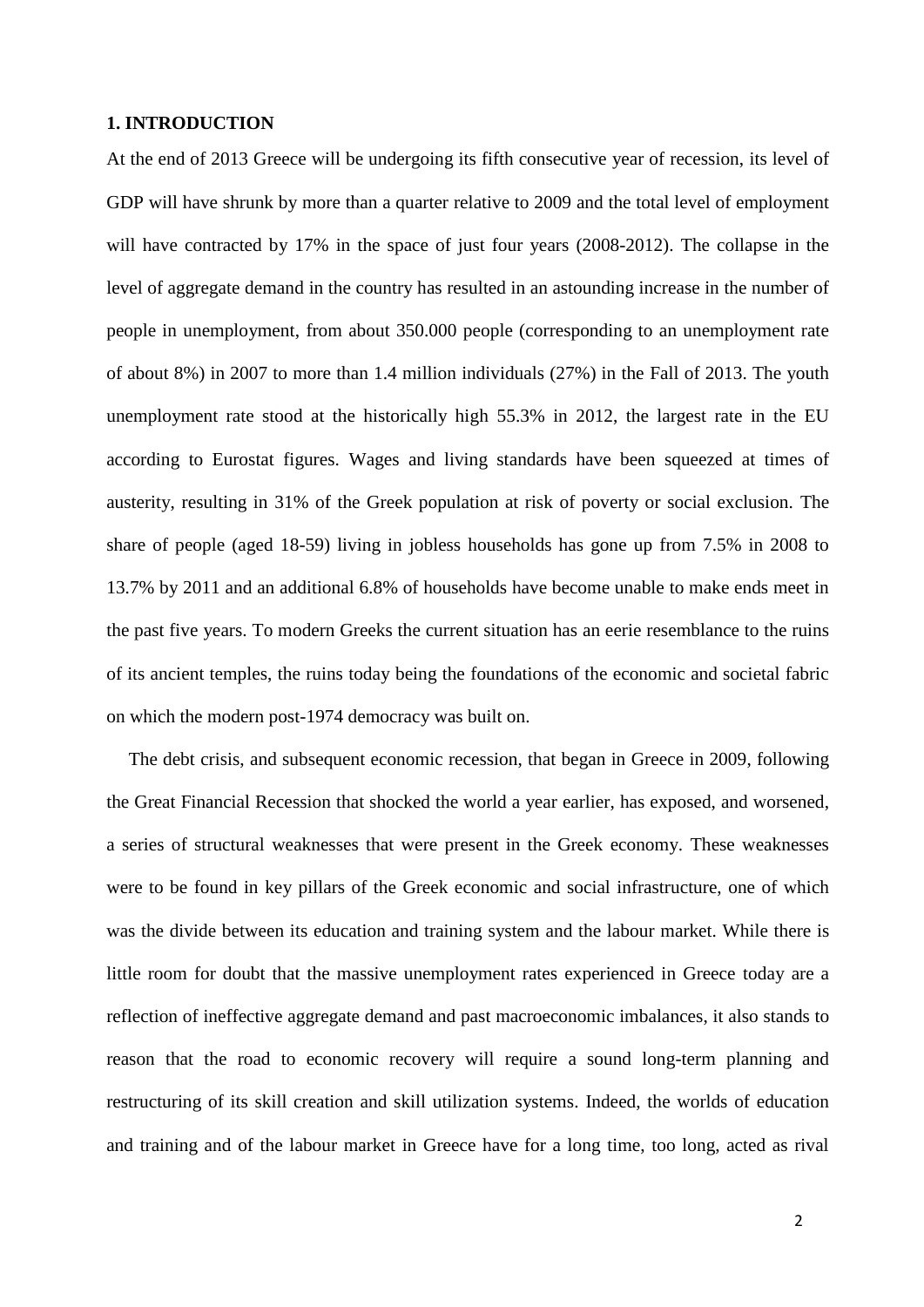suitors of Penelope, refusing to interact with one another and to pursue a common goal of enhancing the employability of graduates in jobs that can fully exploit and reward their human capital potential.

The aim of this paper is to provide an evidence-based assessment of the current situation prevailing in the Greek market for skills and jobs. The synthesis and provision of recent skills intelligence for Greece, the country most severely affected by the global economic crisis of 2008, is important as the Greek government is currently undergoing massive restructuring efforts and is faced with tough decisions regarding the allocation of limited resources in the face of fiscal austerity. Understanding the nature and factors related to the poor matching between the country's education and training system and the needs of its labour market may, thus, inform the design of better skills and employment policies.

The structure of the remainder of the paper is as follows. Section 2 reviews past evidence on the inelasticities and pathogeneses present in the Greek skills and job markets. Section 3 engages in a descriptive overview of key Europe 2020 indicators that describe the current and anticipated trends of skill supply and skill demand in the country. Section 4 contains an in-depth empirical analysis of the incidence and determinants of skill mismatches in the Greek labour market. Section 5 assesses the recent evidence on the effectiveness of vocational education and training (VET) in the country, given the widespread attention that VET has received in in the recent EU policy discourse as a valuable tool for combating skill mismatch. Section 6 evaluates the state of play regarding the skill intensity of jobs in Greece in relation to the EU. Finally, section 7 concludes.

#### **2. THE INELASTICITY OF EDUCATION AND TRAINING IN GREECE**

In the years preceding the current economic crisis, several authors had issued warnings about the inelasticity of the Greek education and training system, specifically in terms of its inability to align with the needs of the labour market and of society. Patrinos (1997) had already estimated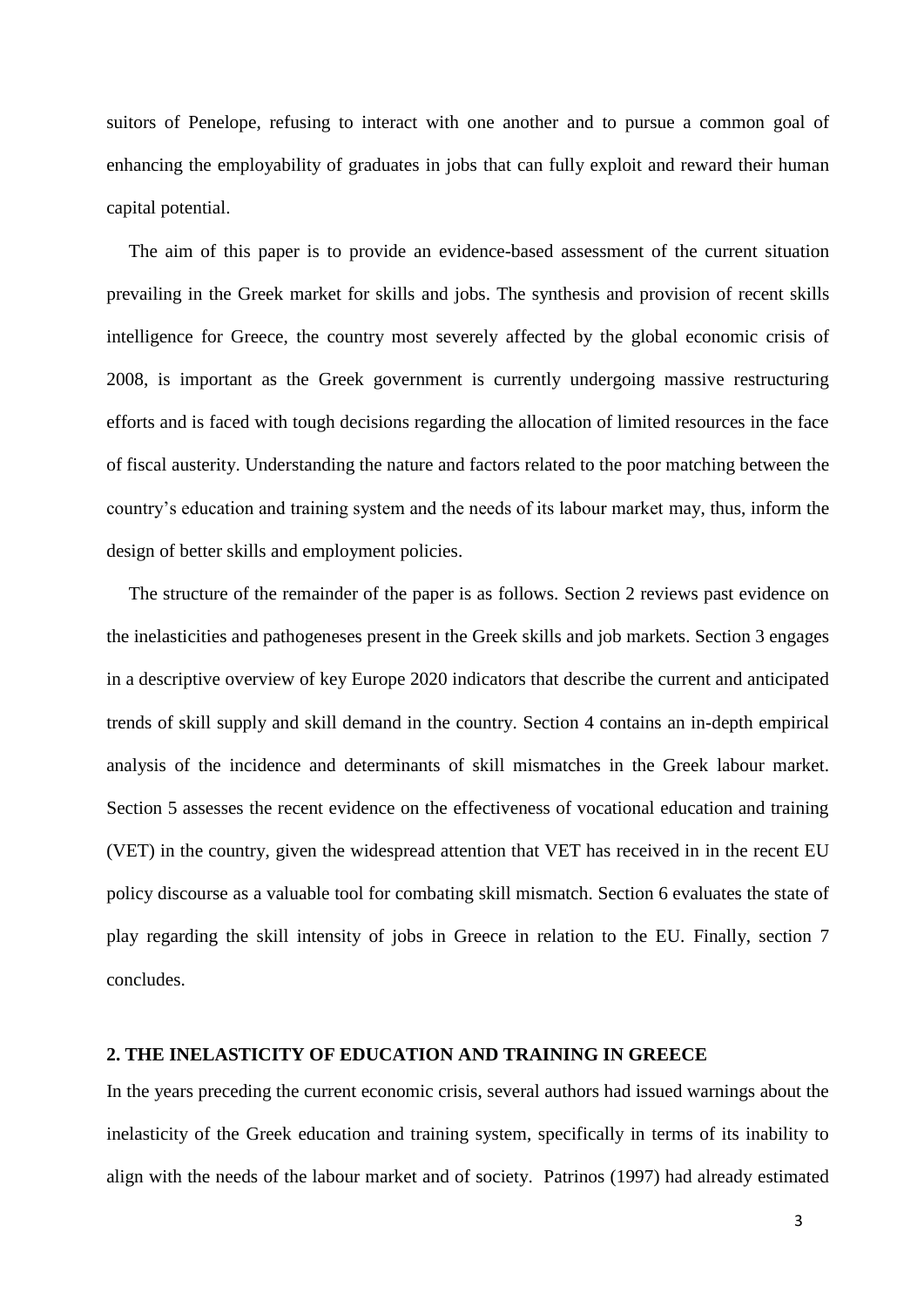in the mid-1990s that about 16% of the Greek workforce was overeducated. Dolton and Marcenaro-Gutierrez (2009) also showed, using comparable data from the European Community Household Surveys (ECHP), that Greece had one of the highest overeducation rates amongst EU member states in the 1990s. Livanos (2010) had furthermore identified the relation between higher education and the labour market in Greece as the "weakest link".

Some had attributed this inefficiency to the strong orientation of the educational process to the demands of the once dominant public sector in Greece, with many talented youth being allured by the prospect of landing an attractive public sector job (Kanellopoulos et al., 2003). Another sociological explanation had been based on the strong inclination of Greek families to invest in the higher education of their children for reasons that were sometimes unrelated to the employment motive, such as the acquisition of greater status in society. In some cases this has resulted in a greater propensity by young Greeks to study specific occupations (relative to the EU average), either because of greater prestige (e.g. law, medicine) or in search of greater security and non-monetary amenities (e.g. careers in the public sector, including the army and education sector). The skewed distribution of educational choices of students is believed to have been facilitated by factors such as the zero direct cost of education and from the erroneous expectations of families about the future prospects of such fields (Psacharopoulos, 2003).

The lack of attractiveness of the vocational education and training (VET) system in Greece had been identified as a further culprit (CEDEFOP, 2003). In particular, the greater tendency of young Greek students to pursue education that is mostly of an academic rather than of a technical orientation has been linked to the poor infrastructure of the vocational education and training stream in the country, to the fact that it is primarily school-based and, generally, to the poor employment and income prospects of graduates from technical schools (Mitrakos et al., 2010; Livanos and Pouliakas, 2011). All of the aforementioned factors have been correlated with the long-term poor image of the VET sector in the country.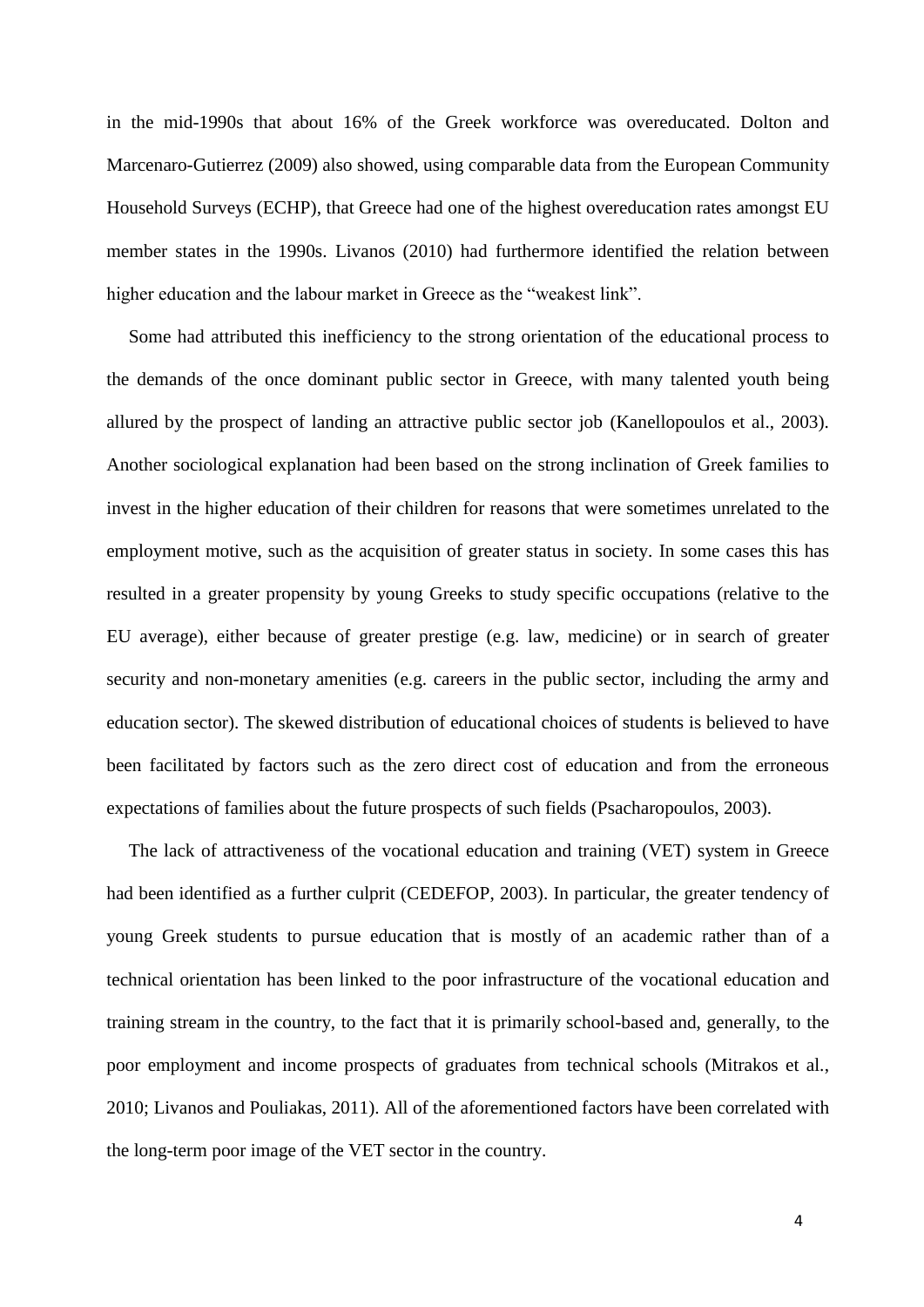Other authors had highlighted that the increasing deregulation of employment laws and flexible labour market policies had resulted in the deepening of segmentation in the Greek job market. This is evidenced by the high share of involuntary take-up of atypical and sometimes informal contractual arrangements among (mainly young) Greek workers. These precarious employment contracts have been associated with jobs that offer low pay, minimal skill requirements and an absence of career development opportunities, all of which are associated with significantly lower job quality and job satisfaction relative to those at the upper tier of the labour market (Pouliakas and Theodossiou, 2005). Karamessini (2010) has also shown that a significant share of Greek university graduates who engage in job mobility at the early stages of their careers get trapped involuntarily at the lower end of the job market.

Finally, some of the distinctive characteristics of the Southern European labour market model have been noted, such as the tendency of individuals to engage in protracted job searches based heavily on informal contact methods. This is in itself partially an outcome of the low job mobility of individuals due to close family ties and high rates of private home ownership (Karamessini, 2008).

#### **3. SKILL SUPPLY AND DEMAND IN GREECE**

#### *3.1 Trends in skill supply*

Despite the fact that Greece traditionally has one of the lowest ratios of government expenditure on education to GDP in the EU, and is characterized by a markedly low incidence of early childhood education (see Table 1), the country has made significant progress in recent decades in terms of investing in the skills of its population. Although as much as a third (33%) of the active Greek population are graduates from primary or lower secondary schools (Figure 1), an incidence that exceeds the EU average by about 10 percentage points, this is mainly an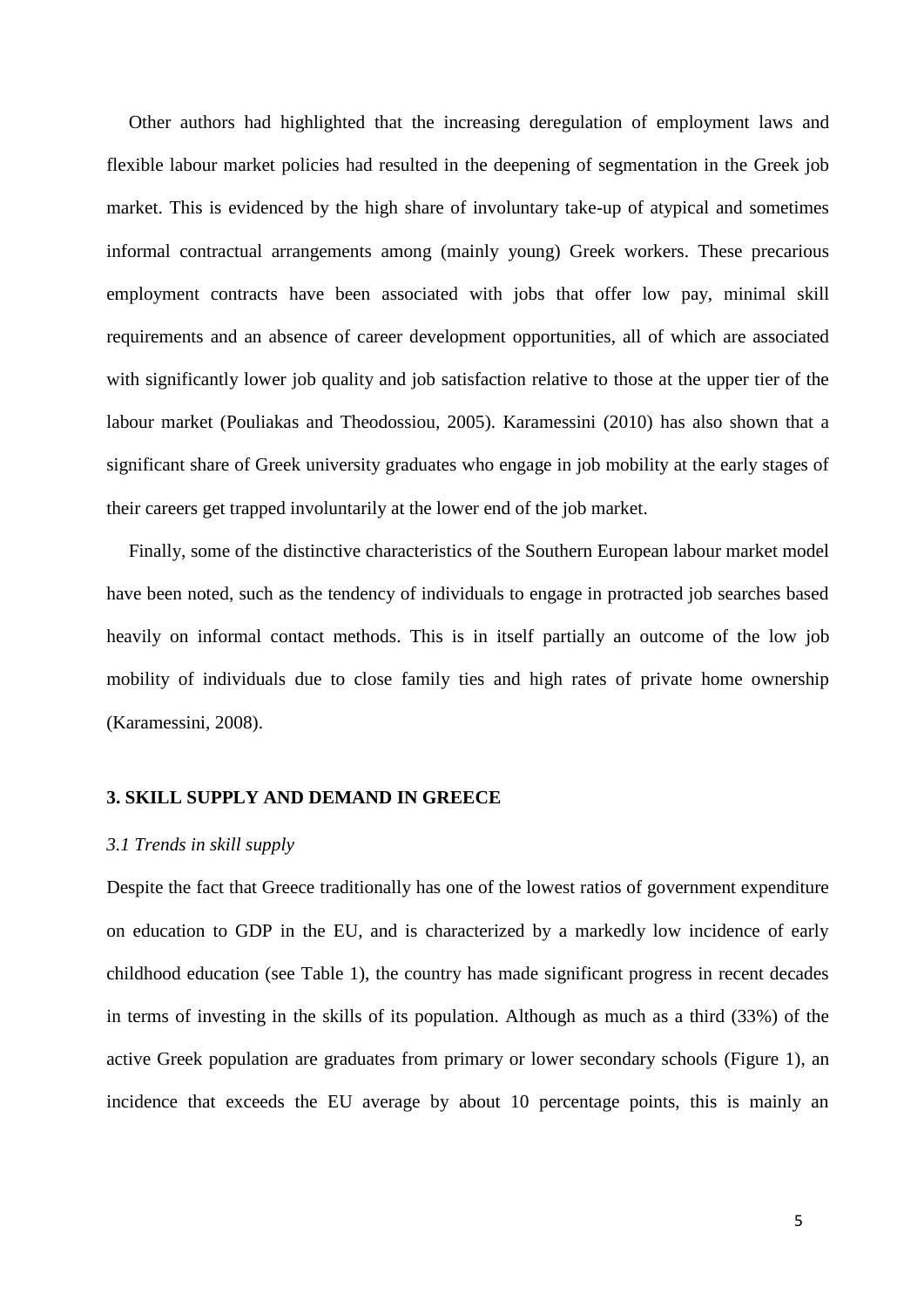reflection of the historically low educational attainment of older cohorts. <sup>1</sup> The strong commitment of the Greek population towards the educational process is evident by the fact that the share of young individuals (aged 18-24) who are enrolled in education or who have graduated from school with at least an upper secondary degree is higher than the EU average. Greece has also made significant progress in terms of mitigating the phenomenon of early school leaving in recent years, though recent anecdotal evidence points to a deteriorating trend as a result of the economic crisis.

#### **[INSERT TABLE 1 ABOUT HERE]**

At the same time, the upskilling of the Greek population during the past decade (2000-2010) is observed by the growth in the number of graduates from tertiary education. Although the share of tertiary educational attainment in Greece lags behind the EU average, the proportion of the active population that possesses a tertiary education degree has risen over the past decade by about 7 percentage points. A distinctive feature of the Greek reality is that a sizeable proportion of the country's tertiary education graduates undergo their studies in a foreign country, though this trend has slowed down in recent years. Relative to other EU member states, a greater share of these university graduates also tend to study disciplines related to science and engineering, while the opposite is true for subjects related to Health and Welfare.

The projections of anticipated labour supply in Greece and in the EU (see Figure 1) further confirm that the process of educational upgrading in Greece is likely to continue unabated in the forthcoming decade.<sup>2</sup> By the year 2020, 76% of the active population is likely to possess at least an upper secondary education, compared to 67% in 2010. Furthermore, about 1 in 3 economically active individuals will be in possession of a tertiary education degree. The current and expected massification of higher education has therefore called into question the extent to

**.** 

<sup>&</sup>lt;sup>1</sup> Indeed, the share of low-skilled graduates (i.e. with an educational attainment below lower secondary education) drops to 24% when restricting the sample to include only individuals aged 25-39.

<sup>&</sup>lt;sup>2</sup> These projections are generated by the pan-European model of the European Centre for the Development of Vocational Training (CEDEFOP, 2012b) on the basis of the historical trends of growth in the active population.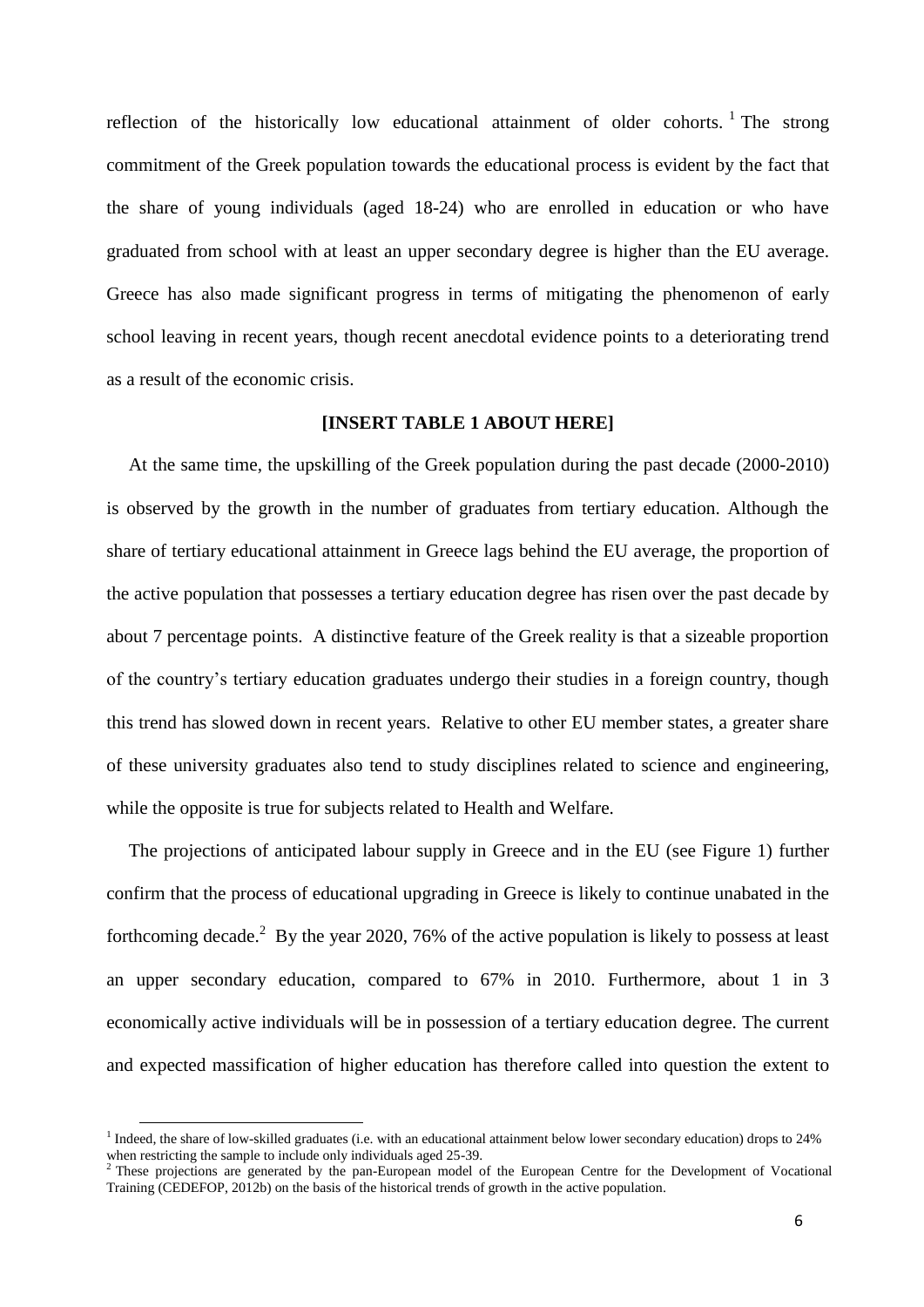which graduates from higher education institutes will be able to sustain their positive employment prospects in the Greek labor market of the future (Mitrakos et al., 2010, p. 31). Nevertheless, it is worth pointing out that despite the rising levels of educational attainment, Greece will still have a higher percentage (23%) of low-skilled people (i.e. graduates of primary or lower secondary school) compared to the EU average by 2020.

#### **[INSERT FIGURE 1 ABOUT HERE]**

Associated with this argument are concerns regarding the quality of the education received by graduates from Greek schools and the low levels of skills possessed by the country's adult workforce. This is reflected by the higher share of low achievers in the well-known PISA test scores of literacy in reading, mathematics and science in Greece than in the EU. Perhaps of greater policy concern is the fact that the performance of young Greek pupils at the latest round of PISA tests (2013) fell relative to those in 2009, only one of three EU countries where the number of students with low results increased over the last four years. Moreover, adults in Greece tend to rank lower than in other EU member states in terms of the possession of high ICT skills. Of additional concern is the very low investment of the country in the process of lifelong learning, crucial for updating the skills of its adult population. With only 3% of individuals aged 25-64 participating in formal or non-formal learning, and 20% in informal learning, the ability of the Greek workforce to adapt to structural change and to the changing requirements of the economy and society appears to be significantly lower relative to some of its EU counterparts.

#### *3.2 Trends in skill demand*

In the years prior to the global economic crisis of 2008, the demand for skills in Greece mirrored the average trend in the European Union. During these years the country experienced a steady contraction in the primary sector of the economy (e.g. agricultural sector) and stagnation in the manufacturing sector. At the same time the sectors of economic activity that grew the most in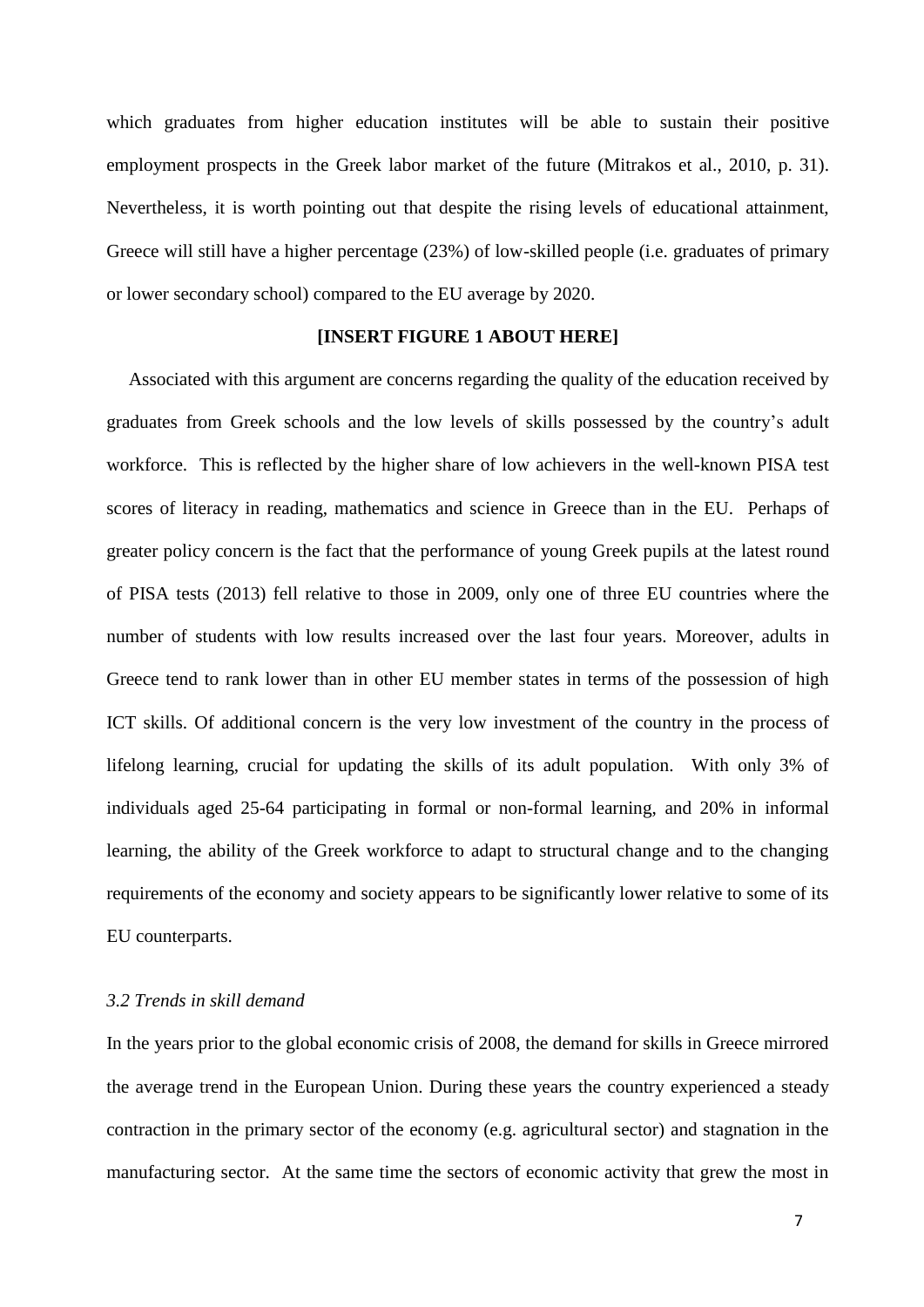terms of employment were those primarily associated with the public sector (e.g. public administration, education, health and social work, other community and social services), while the real estate and construction sectors also experienced positive growth.

Associated with these structural trends was an increasing demand for individuals who possessed higher educational qualifications and a corresponding decline in demand for lowereducated individuals (see Figure 2). In particular, individuals with a tertiary education degree increased their share in the total pool of employment by 42%, which exceeded the EU average of 30%. This strong demand for higher educated labour was also a reflection of the faster rates of economic growth experienced by the country in the first half of the decade relative to its EU neighbours.

#### **[INSERT FIGURE 2 ABOUT HERE]**

The robust employment prospects of individuals with higher-level academic credentials during the time period 2000-2007 is mirrored by the greater employment of managers (11%), professionals (35%) and technician and associate professionals (43%) (see Figure 3), which tended to be higher in Greece than in the EU.<sup>3</sup> The declining employment pattern in the medium rungs of the occupational distribution and the robust growth of elementary jobs, the so-called polarization phenomenon, was also evident yet somewhat muted in the case of Greece. This was due to positive employment growth taking place in skilled-non manual and manual occupations. There was however a notably bigger increase in demand for workers in elementary jobs and for service and market sales workers.

#### **[INSERT FIGURE 3 ABOUT HERE]**

Several authors have shown further that the private rates of return to education in Greece have been positive since the 1990s. In particular, it has been found that in the period 2004-2007 tertiary education graduates in Greece had a lower probability of joblessness and were recipients

**.** 

 $3$  In the EU there was a corresponding increase in employment in the order of 15% for managers, 20% for professionals and 21% for technicians and associate professionals.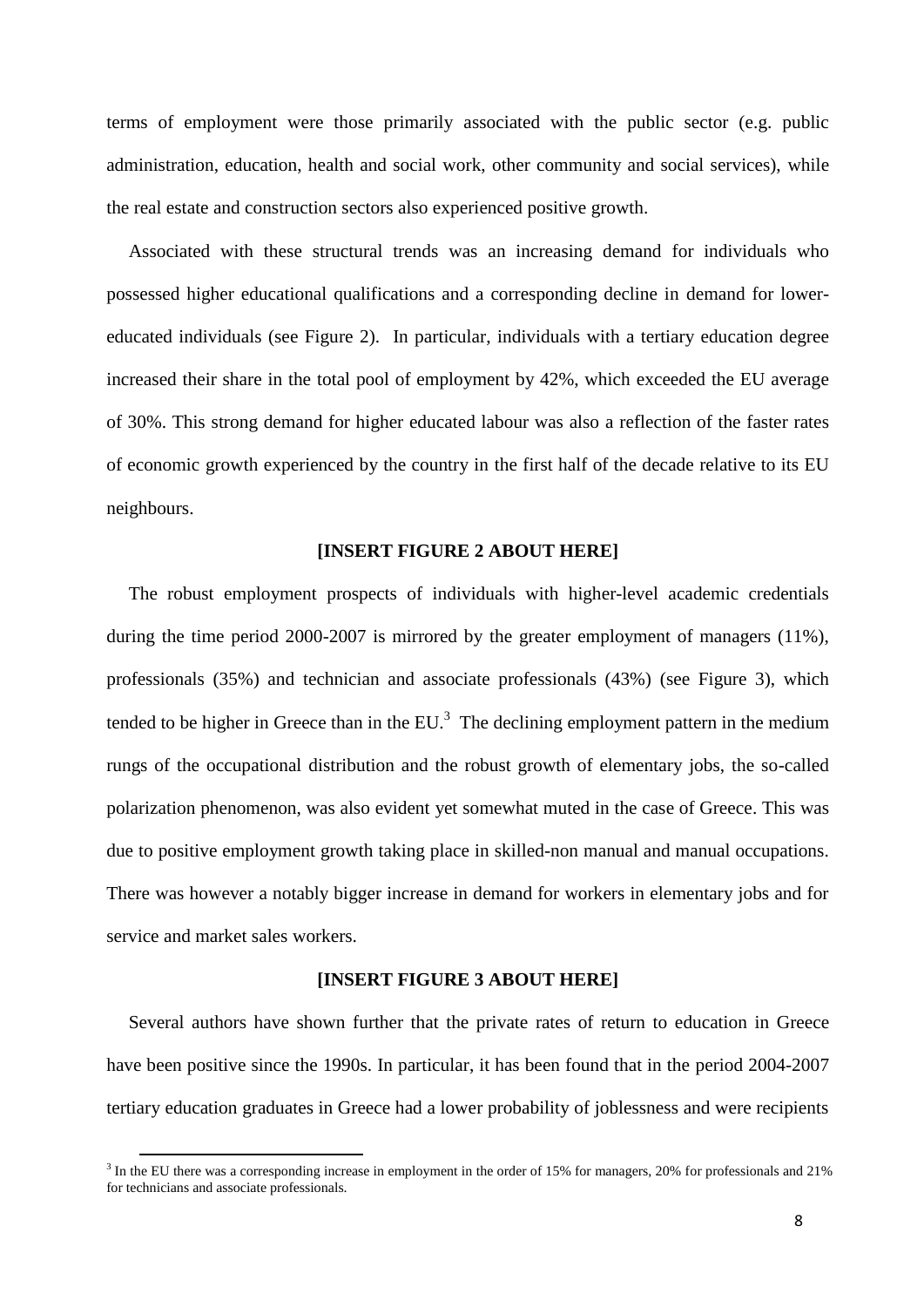of higher wage premiums compared to those with lower qualifications (Cholezas et al., 2010).<sup>4</sup> Significant differences in the returns to education to different subjects or field of study have also been estimated, with graduates from engineering, ICT and medicine faring the best prospects and those from the Arts and Humanities the worst (Mitrakos et al., 2010; Livanos and Pouliakas, 2011). More recently, it has been shown that during the initial years of the economic recession (2009-2011), the relative difference in earnings between tertiary and secondary education graduates has widened (OECD, 2013).

The robust demand for people with higher qualifications in Greece became increasingly apparent during the years in which the economic crisis unfolded (2008-2012). In this period of economic contraction, and in spite of the marked squeeze in aggregate demand, individuals in possession of tertiary qualifications increased their share of employment by 3% (see Figure 2). This increase was lower than the corresponding rise of 17% observed in the EU as a whole, yet it is testament to the fact that a university degree provided a shield of protection in Greece at a time when the employment pool was rapidly shrinking.

#### **[INSERT TABLE 2 ABOUT HERE]**

Despite the evidence of steady or slightly rising demand for tertiary education graduates, it is worth noticing that a significant share of the recent labour market demand manifested in the take-up of involuntary part-time contracts. In addition, about 50% of the new hirings that took place in 2011 (measured by individuals with job tenure of less than 3 months) found jobs as service and shop and market sales workers and in elementary posts. 14% of the new hires also found jobs as craftsmen and in related trades, 11% became clerks and another 10% found employment as professionals.<sup>5</sup>

 $\overline{a}$ 

<sup>&</sup>lt;sup>4</sup> What has been more contentious, though, is the extent to which the positive returns to education have arisen as a result of a strong demand for skilled labour (in tune with skill-biased technological change), or whether they reflect the declining labour market prospects of workers at the lower tier of the job market (particularly in the private sector).

<sup>&</sup>lt;sup>5</sup> The figures are based on the author's own analysis of microdata from the 2011 wave of the European Labour Force Survey (Eurostat contract no LFS/2010/29). The 2-digit occupations that experienced an above average growth in new hires in Greece in the year 2011 (i.e. above 2%) were: *Chief executives, senior officials and legislators; Hospitality, shop and related services managers; ICT professionals; Customer services clerks; Personal and protective services workers; Personal care workers;*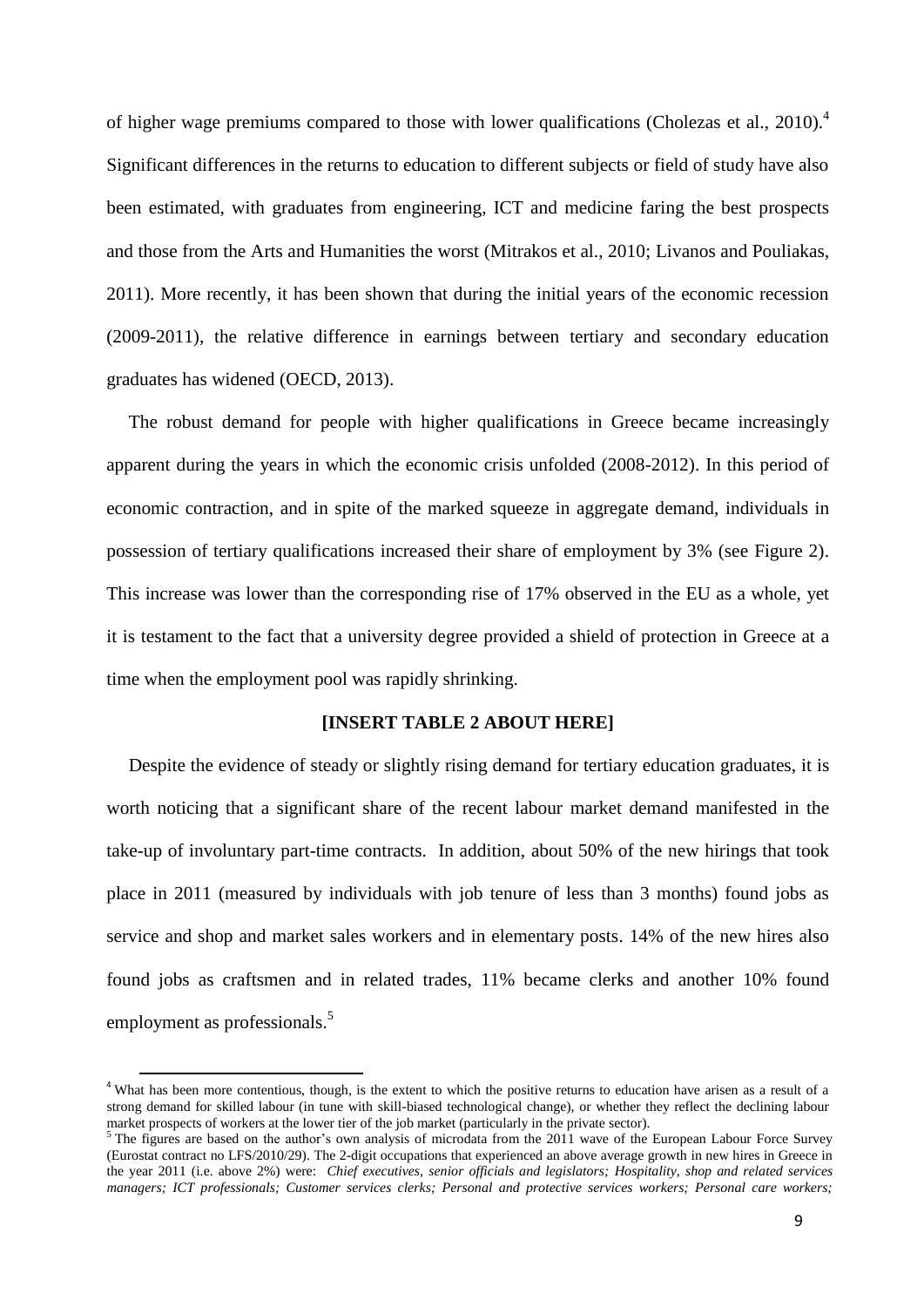Furthermore, as can be seen in Table 3 below, there was strong labour demand in the agriculture, forestry and fishing sector during the recessionary period in Greece (2008-2012). In particular, while the share of new hires in this sector corresponded to 6% of the total new hires in 2008, four years later it had risen to 10%. This reflected the significant increase in the order of 13% in the numbers of newly hired workers in the primary sector during that 4-year period. Other sectors which saw robust labour demand were the accommodation and food service sector and administrative and support service activities. In contrast, the share of new hires diminished in the construction and wholesale and retail trade sectors.

#### **[INSERT TABLE 3 ABOUT HERE]**

#### **4. SKILL IMBALANCES IN THE GREEK LABOUR MARKET**

#### *4.1. A chronic detachment of skill supply and demand*

1

An indicator of the chronic detachment between the Greek education system and the needs of its job market is the poor integration of young graduates into the labor market. According to the 2000 ad hoc module of the European Labour Force Survey (EULFS), which examined the entry of young graduates into the labour market, more than 36% of Greek graduates had remained unemployed after two years of leaving continuous education for the first time. This constituted the second highest rate (following Slovakia) among all countries surveyed. Using micro-data from a nation-wide survey conducted in 2005 to examine different transition strategies of Greek university graduates, Karamessini (2010) assessed the effectiveness of labour market integration several years following their graduation. She found that about 36% of university graduates belonging to the 1998-2000 cohort had not yet found stable employment 5-7 years after

*Skilled agricultural workers; Skilled forestry, fishery and hunting workers; Extraction and building trades workers; Food processing, wood working, textile and other craft and related trades workers; Stationary plant and machine operators; Drivers and mobile-plant operators; Cleaners and helpers; Agricultural, fishery and forestry labourers; Labourers in mining, construction, manufacturing and transport; Food preparation assistants; Street and related sales and service workers; Refuse workers and other elementary service workers*.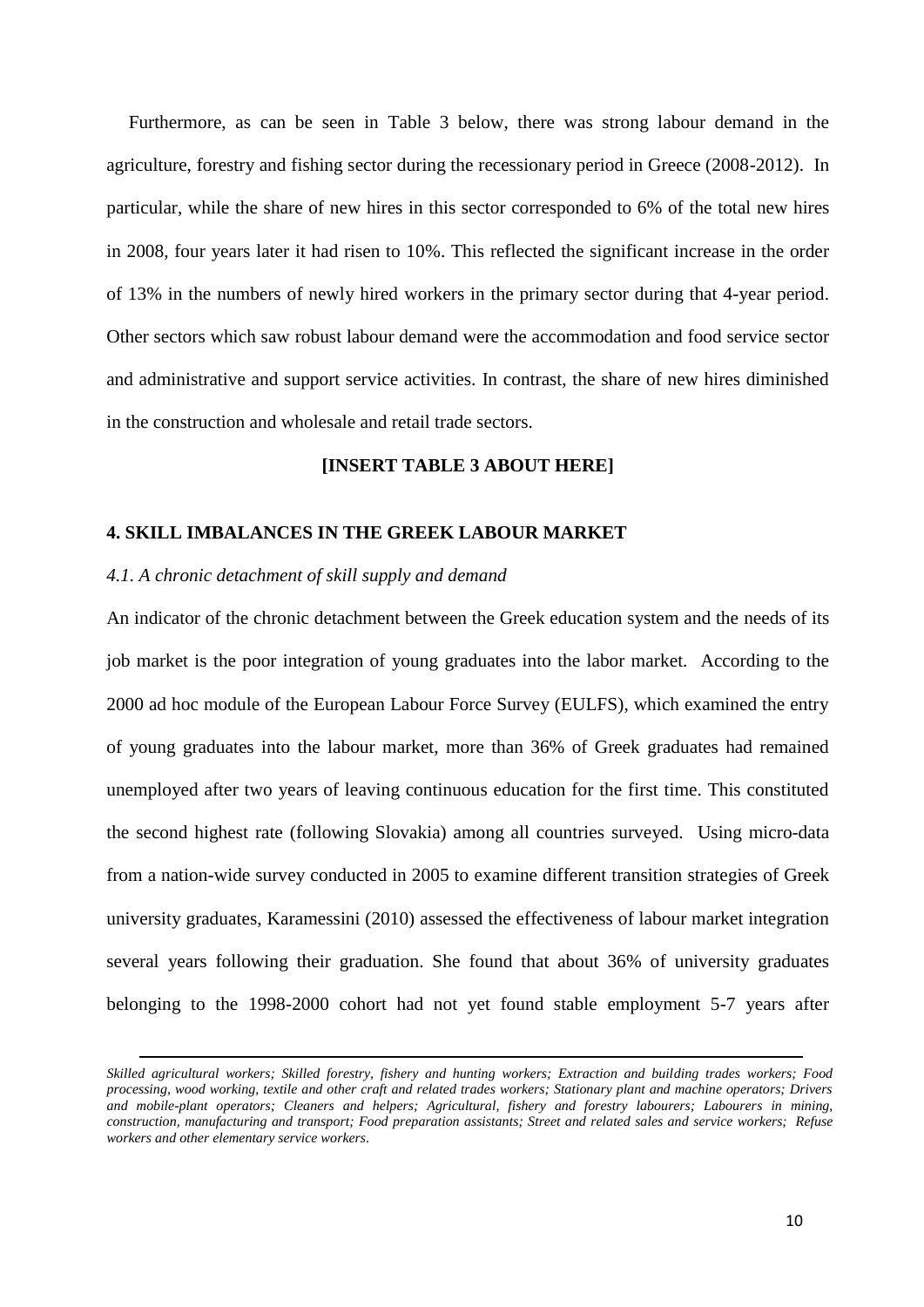completing their studies. 28% of those employed were also observed to be doing jobs not matching their field of study.

The significant disconnect between the worlds of education and of the labour market in Greece in the years preceding the economic crisis is also evident by the recent Eurostat ad hoc survey of school to work transition undertaken in 2009. According to this survey, the average time needed by young Greeks (aged 15-34) to find their first "significant" job was approximately 13.1 months, almost double the EU27 average.<sup>6</sup> An astonishing 30.7% of young people also declared that they found their first significant job only after 4 years (ELSTAT, 2012).

Overall in Greece individuals with higher education degrees have been somewhat shielded from the threat of joblessness and have experienced higher employment rates relative to people with lower qualifications. However, as shown in Figure 4, a notable feature of the Greek economy during the past decade, one that stood in stark contrast to the trend observed in most advanced economies, was that this relative difference in unemployment rates was quite small. According to Eurostat data for the years 2000-2008, while a primary or lower secondary graduate in the EU had a 2.5-3 times greater risk of unemployment relative to tertiary education graduates, in Greece the relative risk ranged between  $1.17$ - $1.2$ .<sup>7</sup>

#### **[INSERT FIGURE 4 ABOUT HERE]**

The Greek case differs markedly relative to the average EU experience in the sense that upper secondary and non-tertiary graduates (ISCED 3-4) traditionally constitute the group with the highest rate of unemployment (ranging between 9-15% in Greece as opposed to 7-10% in the EU). It is also apparent from Figure 4 that whereas individuals with medium-level qualifications

**.** 

 $6$  The first significant job was defined in the 2009 ad hoc module of the EULFS survey as the first job found after the completion of an individual's highest level of qualification that lasted at least 3 months. The average time needed to find the first significant job refers to the sample of graduates who left the formal education system 5 years ago. This mean duration ranges from 15.1 months for individuals with a primary or lower secondary education, to 13.9 months for those with an upper secondary qualification to 12.2 for tertiary education graduates.

 $\tau$  For instance, the unemployment rate of primary or lower secondary graduates in the period 2000-2008 ranged between 8-10 percent in Greece, whilst the respective figure for tertiary graduates was approximately 7-8%.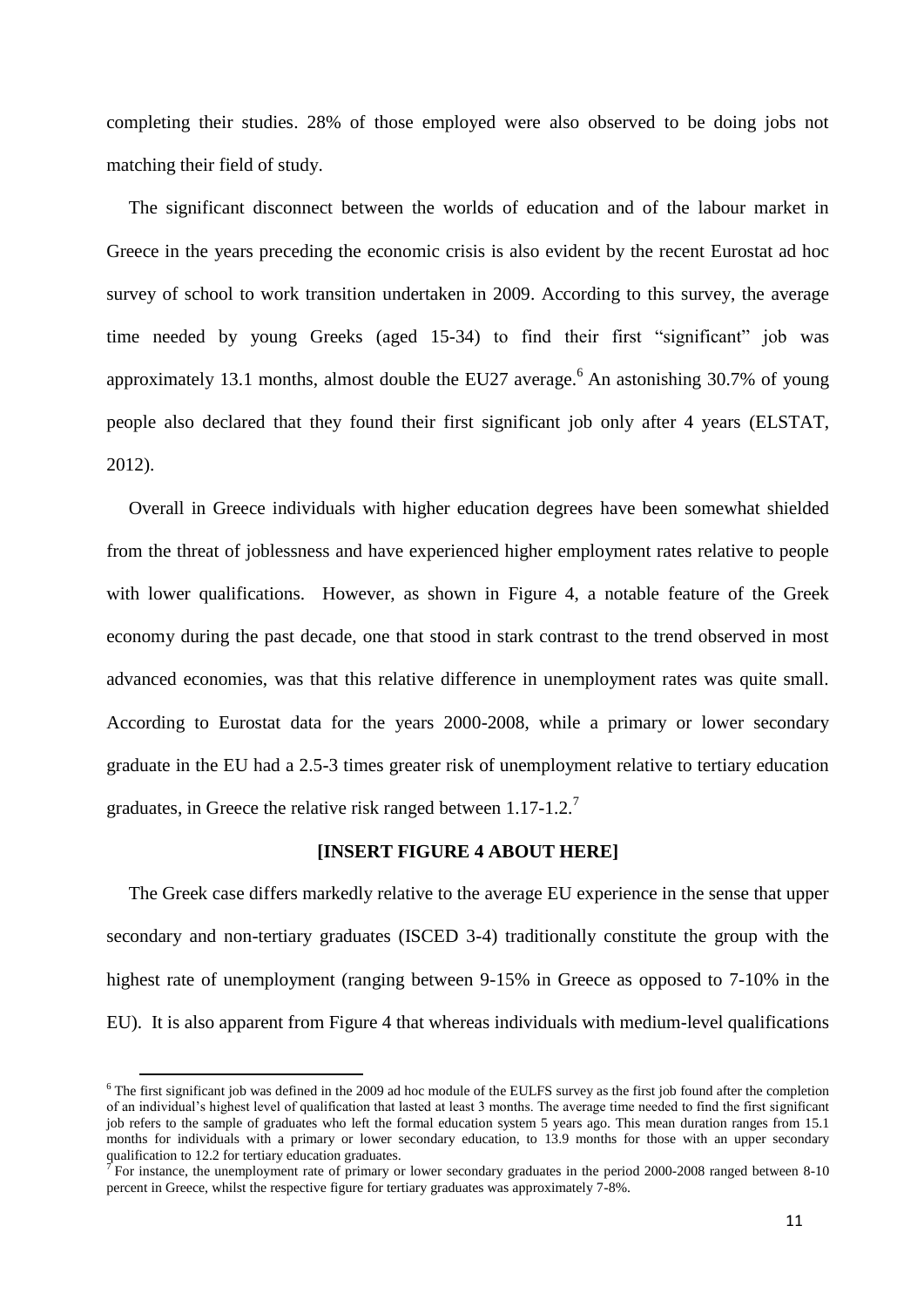in the EU maintained their relative employment position during the years of the economic crisis, in Greece the unemployment spread between lower/medium-qualified workers relative to tertiary education graduates widened. This is a reflection of the specific structural features of the Greek labour market, such as the tendency of employers to hire individuals with a university degree over medium-qualified graduates even in jobs that do not require a higher level of skills, but also the poor attractiveness of medium-qualified graduates from vocational schools and postsecondary non-tertiary institutions.

#### **[INSERT TABLE 4 ABOUT HERE]**

#### *4.2 Deteriorating imbalances in the Greek job market in the years of the economic crisis*

The stark growth in overall unemployment during the years of the crisis primarily affected individuals with lower and upper secondary degrees, mainly as a result of the collapse in demand in the sectors of construction (where there was a 48% decline in employment between the years 2008-2012), manufacturing (-33%) and real estate (-34%). However, (young) tertiary education graduates were also severely affected by the discouraging prospect of joblessness, as their unemployment rate rose by 11 percentage points in the space of five years, reaching a historically high level of 18%. Nevertheless, it is still considerably lower than the 26-27% unemployment rates faced by individuals with lower qualifications. Another striking indication of the weakening employment prospects of young (aged 20-34) recently graduated Greek graduates (i.e. those who have left the education and training system no more than 3 years ago) is given by the steep decline, in the order of 25%, in their employment rate (see Table 4). A significant issue of policy concern is the rising share of long-term unemployment, as this has severe implications for the structural ability of the economy to match skills with labour market needs once the economy recovers from its current recession.

In the years prior to the current economic crisis, there was already a significant share (about 18%) of tertiary education graduates taking up jobs that are typically associated with lower skill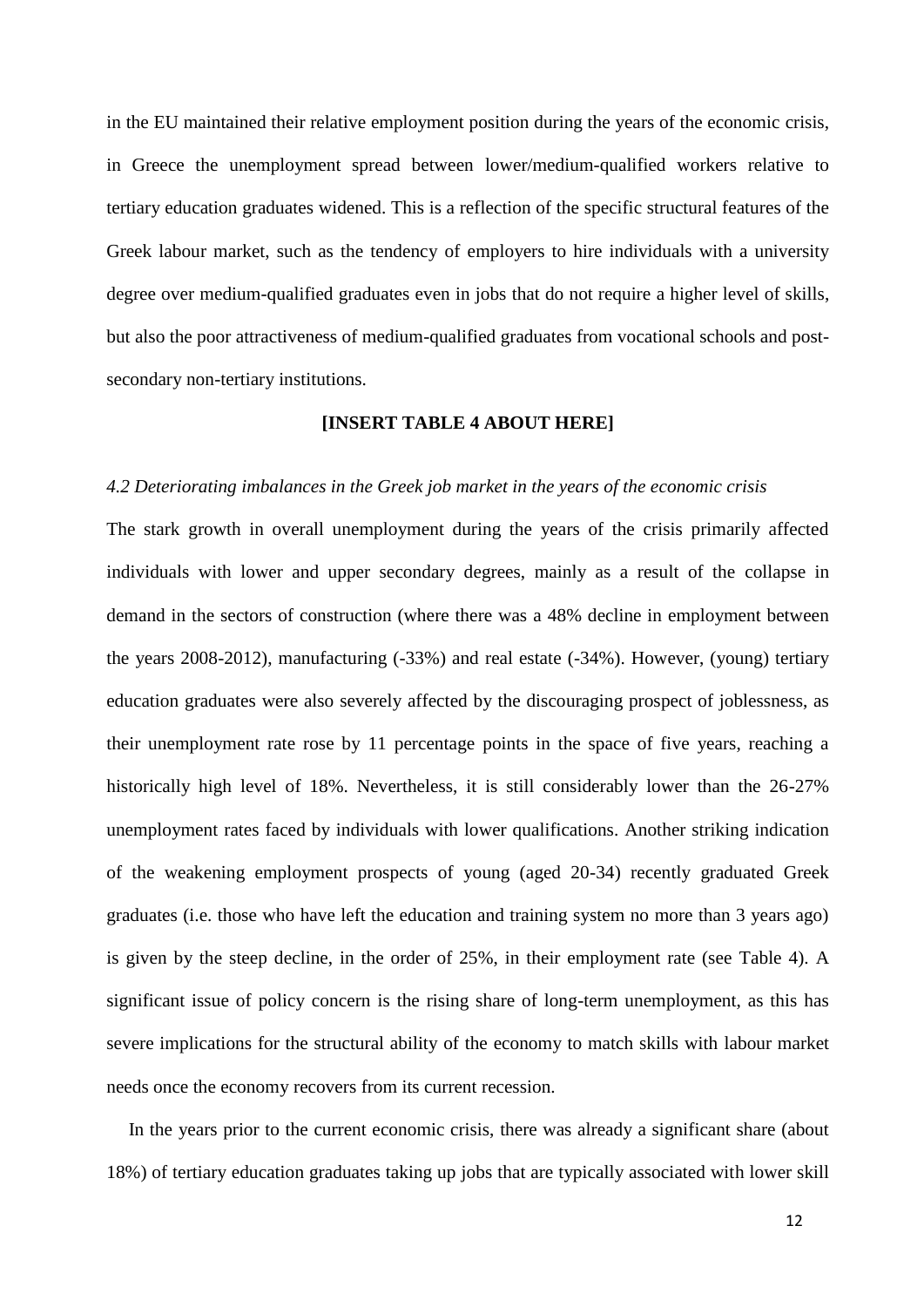demands (i.e. those classified as categories 4-9 in the international standard classification of occupations). In the year 2007 about 7% of tertiary education graduates were employed as clerks, 6% could be found in service and market sales jobs and another 5% were working in the primary sector, as craftsmen, machine operators or in elementary occupations. This pattern of rising skill or hiring requirements was relatively similar to the one observed in the EU, although there was a slightly stronger trend of hiring university graduates in service and market sales occupations in Greece as opposed to craftsmen and clerks in the EU.

In the years of the economic crisis the share of university graduates taking up non-graduate jobs rose from 18% in 2007 to 24% in 2012 in Greece (see Table 5). Most marked has been the fall in the share of employment of tertiary education graduates in managerial positions (from 9% in 2007 to 5% in 2012) and in technical and associate professional jobs (from 17% to 13%). At the same time the share of tertiary graduates who were employed in service and sales jobs rose from 6% to 11%.

#### **[INSERT TABLE 5 ABOUT HERE]**

Such a trend is reflected in the most recent estimates of qualification mismatch in Europe by CEDEFOP (2012a), in which Greece is ranked at the top of the EU (along with Spain) in terms of the share of the employee workforce that is affected by qualification mismatch. During the past decade (2001-2011), 26% of Greek employees (aged 25-64) were employed in an occupation that required a lower educational qualification than the one they possessed, namely they were *over-qualified*. 8 This figure was significantly higher than the EU average overqualification rate of 15%. Of course, as argued by McGuiness (2006) and CEDEFOP (2012a), being an over-qualified worker (in the sense that a worker has a higher qualification than what is typically required in his/her job) is imperfectly correlated with having higher or lower skills than needed to fulfill one's tasks in the job. Nevertheless, in the year 2010 about 47% of employed

 $\overline{a}$ 

<sup>8</sup> These figures have been calculated using microdata from the European Labour Force Survey (EULFS) (under Eurostat contract no LFS/2010/29). The so-called empirical method has been employed, namely a comparison of each individual's qualification with the most commonly observed (mode) qualification within his/her (2-digit) occupational group.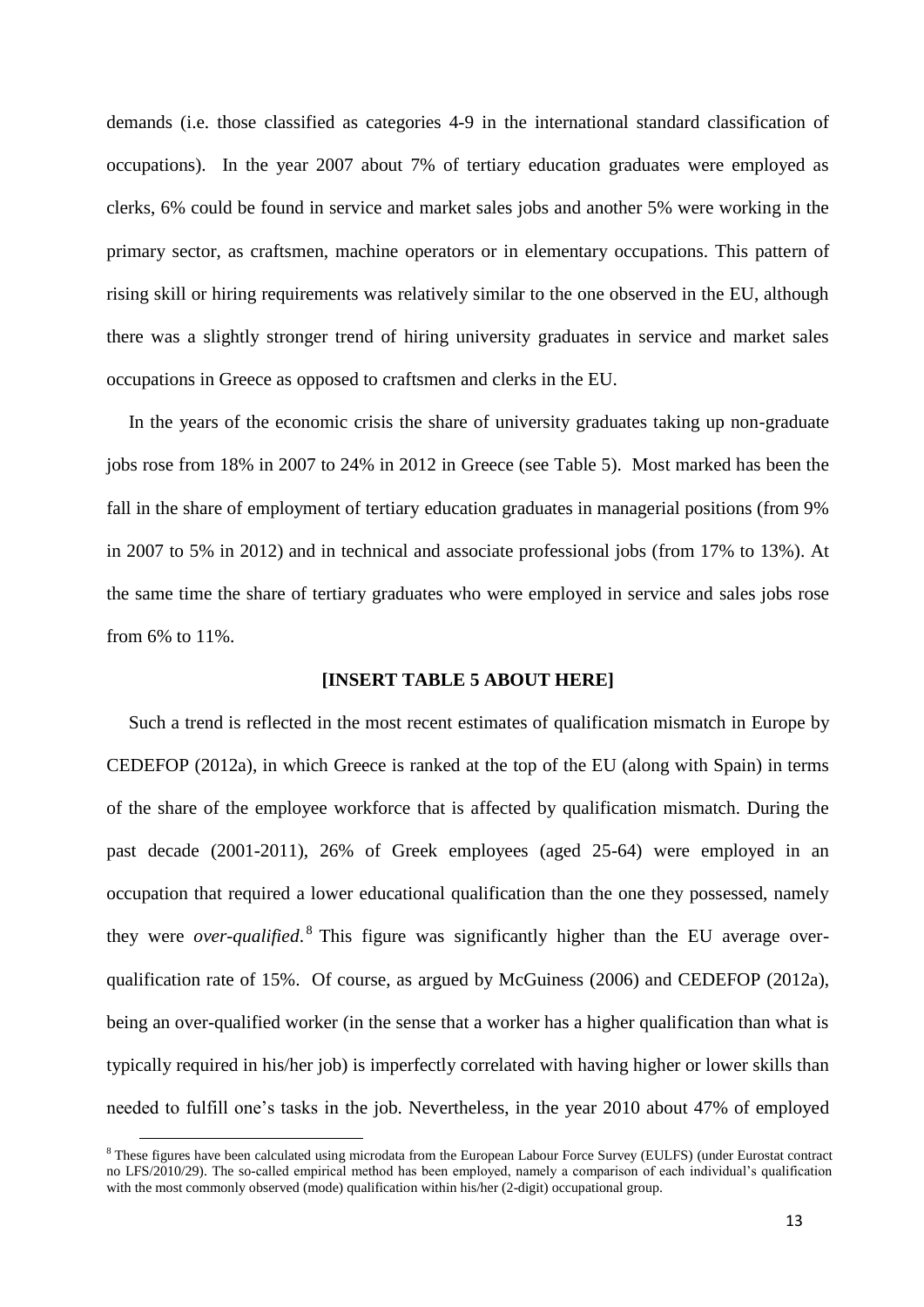Greeks also complained that they had skills to undertake more demanding duties in their jobs, the second highest rate of over-skilled workers in the EU (the average EU over-skilling rate being  $32\%$ ).<sup>9</sup>

#### *4.3 Determinants of skill mismatch in the Greek job market*

#### *4.3.1 Factors related to qualification mismatch*

 $\overline{a}$ 

In order to identify the factors that are associated with the probability that employees are affected by qualification mismatch, in particular over-qualification, discrete choice models have been estimated using samples of adult employees in Greece and the EU from the 2011 wave of the European Labour Force Survey (EULFS). The probability of an individual being overqualified (a binary outcome) is modelled on the basis of a latent variable model, where it is assumed that an individual's unobserved propensity to be in a particular state of overqualification is determined by the equation

$$
m_i^* = \beta_0 + \mathbf{x}_i \mathbf{\beta} + I_i + C_i + u_i, \ m = 1[m^* > 0] \ (1)
$$

where *m*, individual *i*'s mismatch status in the year 2011, takes the value one if  $m^* > 0$  and zero if  $m^* \leq 0$ . **x** is a vector of explanatory variables, including demographic (gender, age group, native status), socioeconomic (participation in lifelong learning, multiple job-holding, labour force status in previous year) and job-related characteristics (firm size, job tenure, working hours, type of contract, supervisory duties) of the respondents, *I* is a set of industry dummy variables, while  $u \sim i.i.d$   $N(0,\sigma^2)$ , the disturbance term, is assumed to be identically and independently normally distributed, homoscedastic and characterised by zero conditional independence  $[E(u/\mathbf{x} = 0)]$ . The estimated parameters,  $\beta$ , denote the average effect of each explanatory variable on the conditional probability of a positive response i.e.  $P(m=1|\mathbf{x})$ . Countryspecific conditions (e.g. differences in labour market institutions and the business cycle) are

<sup>&</sup>lt;sup>9</sup> These figures are based on the  $5<sup>th</sup>$  wave of the European Working Conditions survey (EWCS), carried out in 2010 by the European Foundation for the Improvement of Working and Living Conditions (Eurofound), which surveys a random sample of workers (employed and self-employed) in 34 countries about their working conditions and quality of working life.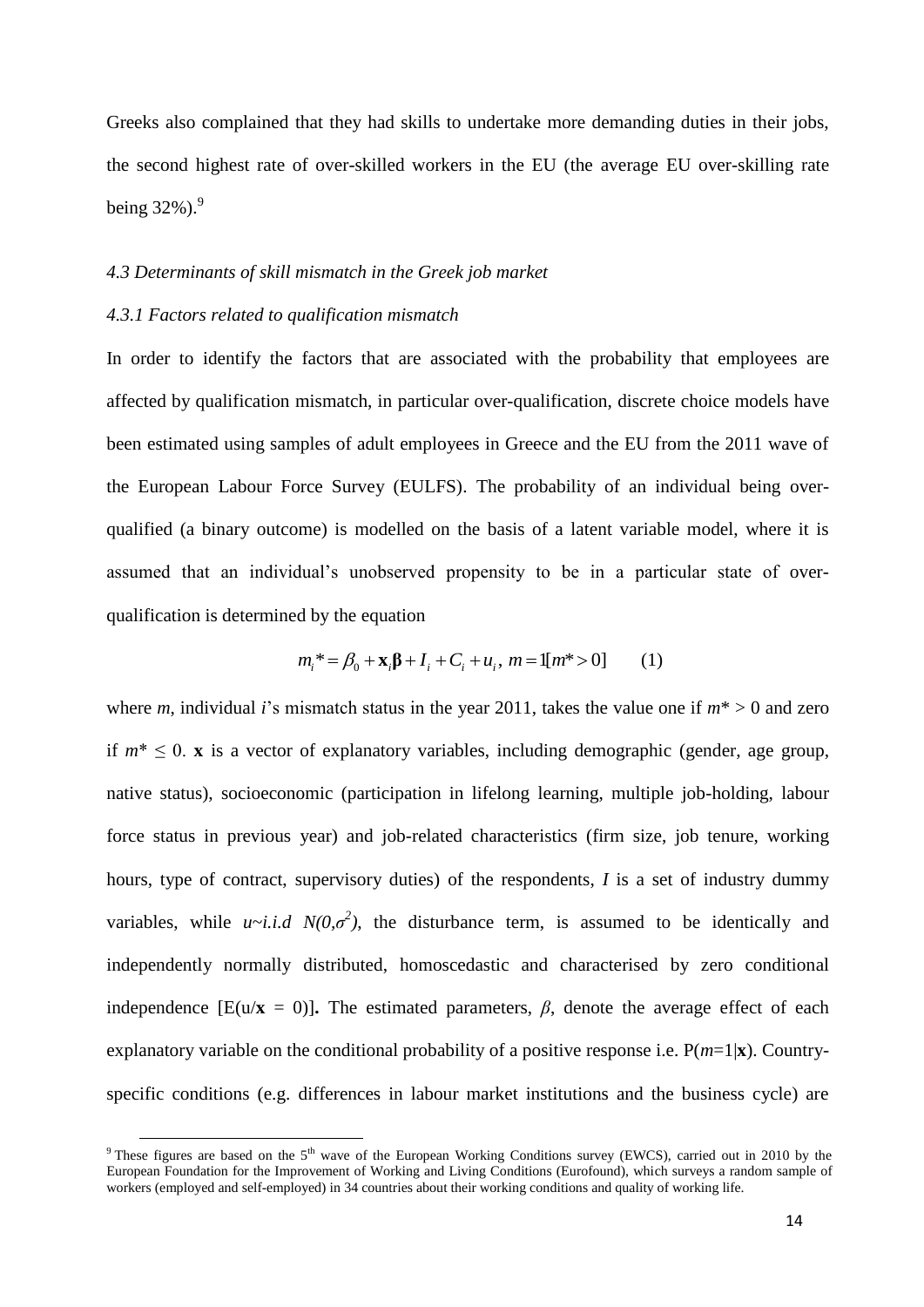taken into account when the sample of all EU countries is used, via the inclusion in the empirical specification of country-specific dummies (*C*).

Table 6 reports marginal effects, namely the change in the probability of an individual being vertically mismatched in relation to particular characteristics. The demography of Greek employees who are in a state of over-qualification tends to be similar to that of the average EU employee, namely young single workers, females and non-natives. However, some clear differences can be observed with regards to job characteristics. For instance, over-qualified Greek workers are more likely to be found in jobs with precarious contracts and more demanding working conditions (part-time jobs, temporary contracts, shift work, jobs with longer working hours, jobs that do not entail supervisory duties). Other things equal, Greek employees who were mainly unemployed in the past year are also found to have a 4% greater chance of being over-qualified, as opposed to a 1% average marginal effect for the EU. This is an indication that many formerly jobless Greek workers have been willing to accept jobs below their own qualification level in the face of the fierce competition for a job, as their bargaining power has been eroded. The economic sector or industry in which people are employed is also found to have a bigger influence on the likelihood of over-qualification in Greece relative to the EU.

#### **[INSERT TABLE 6 ABOUT HERE]**

Another important difference between the Greek and EU samples can be observed in relation to the participation of over-qualified workers in continuous education and training. While it is expected that over-qualified workers should be more likely to engage in continuous learning in order to facilitate their transition to a better matched job in the future, the fact that Greek overqualified workers are less likely to participate in further formal or non-formal learning is potentially a reflection of the poor training prospects offered by their jobs.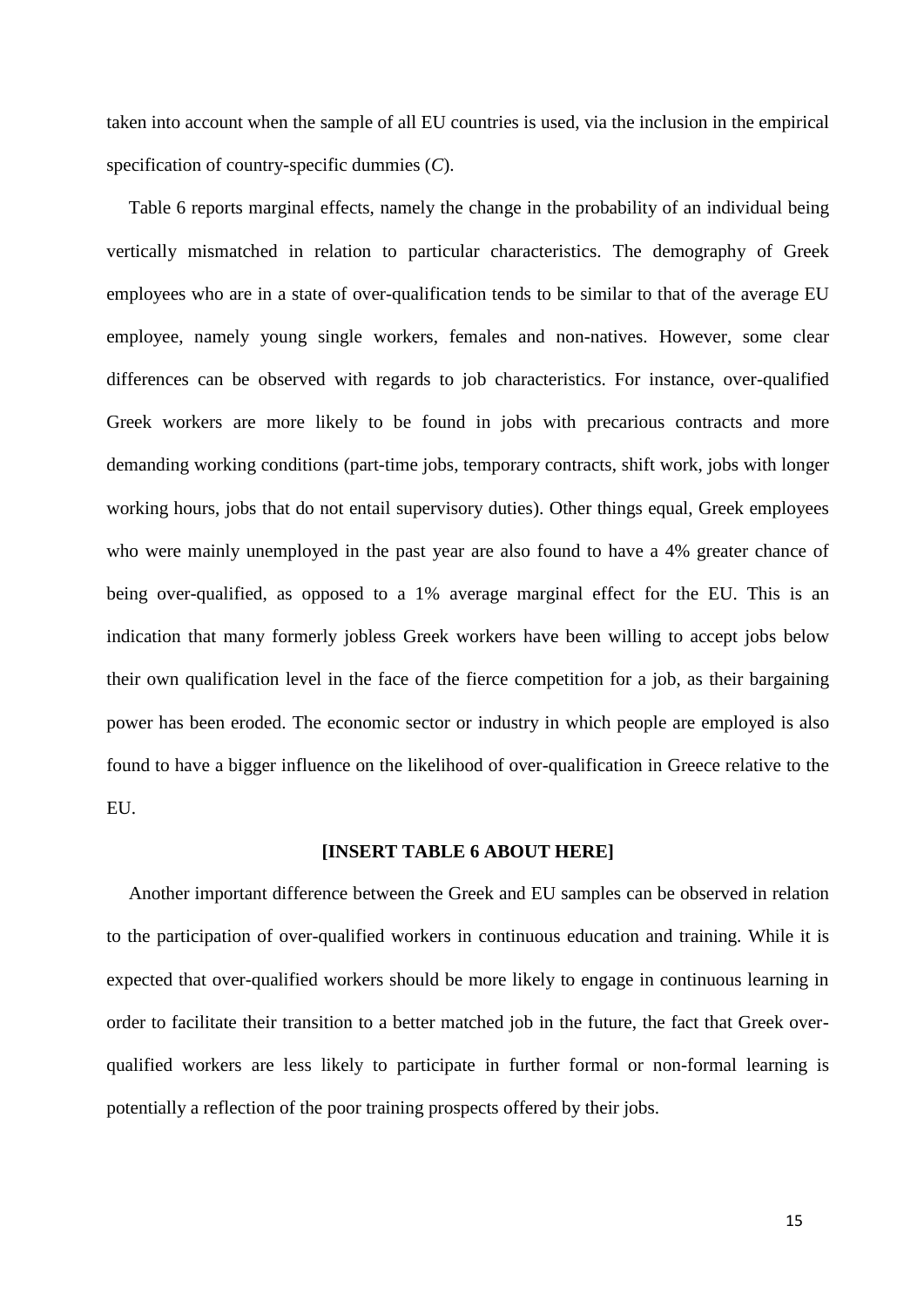#### *4.3.2 Factors related to company recruitment difficulties*

Despite the abundant supply of unemployed or over-qualified/over-skilled workers in Greece, 38% of employers complained in the year 2013 about difficulties in finding the right talent (Manpower, 2013). Such difficulties are apparent in both medium-skilled jobs (e.g. market sales, technicians, clerks and customer service) and in higher-skilled occupations (e.g. IT professionals, accountants and finance professionals, engineers).

In the European Company Survey  $(ECS)^{10}$  managers from a representative sample of enterprises in European countries were asked whether they had difficulties in finding staff to fill either their skilled and/or low-skilled/unskilled posts. Data from the most recent available wave of the ECS, carried out in 2009, revealed that approximately 35-36% of Greek and EU firms faced difficulties in finding workers to fill their skilled posts. 6 out of 10 Greek firms in the construction sector and 4 out of 10 in the manufacturing, wholesale and retail trade and financial services sectors reported such difficulties in filling their skilled vacancies. By contrast, only about 2 out of 10 managers reported similar problems in attracting skilled staff in the nonmarketed services sector (e.g. education, health, public administration). The incidence of reported labour shortages, namely the availability of workers for filling low-skilled/unskilled jobs, was considerably smaller, with about 14% of employers facing difficulty in the wholesale and retail sector,  $11\%$  in manufacturing and only 3-5% in other sectors.<sup>11</sup>

To obtain a better understanding of the characteristics of firms which are more likely to report such hiring difficulties in both Greece and the EU, a multivariate regression analysis is employed. The ECS dataset contains a wealth of information on firm characteristics and human

**.** 

 $10$  The ECS is a representative sample telephone survey carried out by the European Foundation for the Improvement of Working and Living Conditions (Eurofound). A special feature of the survey is that interviews take place with the manager responsible for human resources in the establishment and when possible with an employee representative. Three waves of the survey have taken place since 2004, covering issues regarding working time arrangements and work-life balance in European workplaces, different forms of labour market flexibility as well as accompanying human resource measures and the nature and quality of workplace social dialogue. The second survey took place in 2009, while the third wave took place in 2013 (but the results will only be publicly available at the end of 2014).

 $11$  According to the European Commission's Labour Shortage Indicator (LSI), the percentage of manufacturing establishments that considered the absence of labour to be a primary constraint to their production was not only historically lower in Greece than in other EU countries (2.5-3% of Greek manufacturing firms faced shortages between 2007-2009, as opposed to an EU average of about 8%), but also became almost negligible during the years of the crisis (0.5% in 2012 as opposed to about 5% in the EU).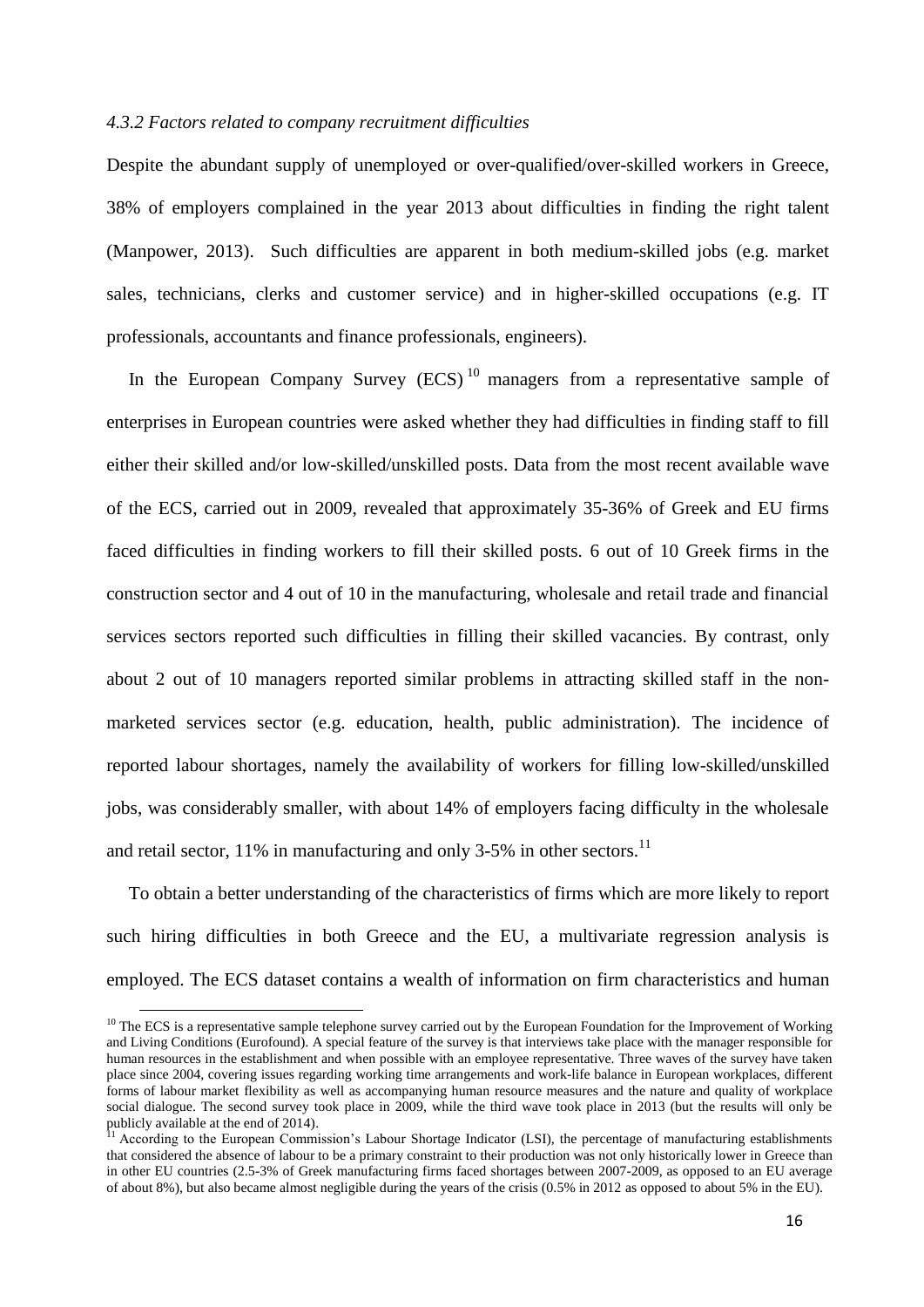resource management practices employed by firms. The probability of an establishment reporting difficulties in finding staff to fill their skilled vacancies a probit model has thus been estimated assuming the following latent specification

$$
s_j^* = \beta_0 + \mathbf{x}_j \mathbf{\beta} + I_j + C_j + u_j, \ s = 1[s^* > 0] \qquad (2)
$$

where *s\** describes the propensity of an manager to report that the establishment *j* faces difficulties in hiring staff for their skilled posts ( $s = 1$  if  $s^* > 0$ ).<sup>12</sup> **x** is a vector of determinants of the firms' perceived recruitment bottlenecks, including some basic characteristics (e.g. size of the establishment and changes in size in last 3 years, whether it is a single independent company or part of a wider organisation), the composition of the workforce in the firm (e.g. share of females, high-skilled and part-time workers) and a series of composite variables that proxy for the working conditions and human resource management practices of the establishment (see Annex 1). The latter are first principal components summarising whether the establishment relies on (*i*) the employment of casual or atypical labour (e.g. temporary agency workers, fixed term employees, freelancers), (*ii*) the use of high performance workplace practices (e.g. teamwork, provision of continuing training and tracing of training needs, presence of health and safety committee, time flexibility), (*iii*) the adoption of variable pay and (*iv*) if employees are regularly required to work at atypical working hours. The specification also captures if the firm underwent important changes (e.g. work organisation, compensation schemes, restructuring) during the past 3 years. Finally, *I* is a set of industry dummy variables and *C* are country dummies. The error term  $u \sim i.i.d$   $N(0, \sigma^2)$ , [E(u/**x** = 0)], captures any unobserved factors related to whether firms report difficulties in filling their skilled vacancies**.** 

 $\overline{a}$ 

 $12$  Equation (2) has also been estimated to detect the probability of firms reporting difficulties in finding labour to fill their low skilled/unskilled posts. However, due to space constraints, and given that such difficulties are confounded by high labour turnover, the results are not reported in the paper. They are however available upon request from the author.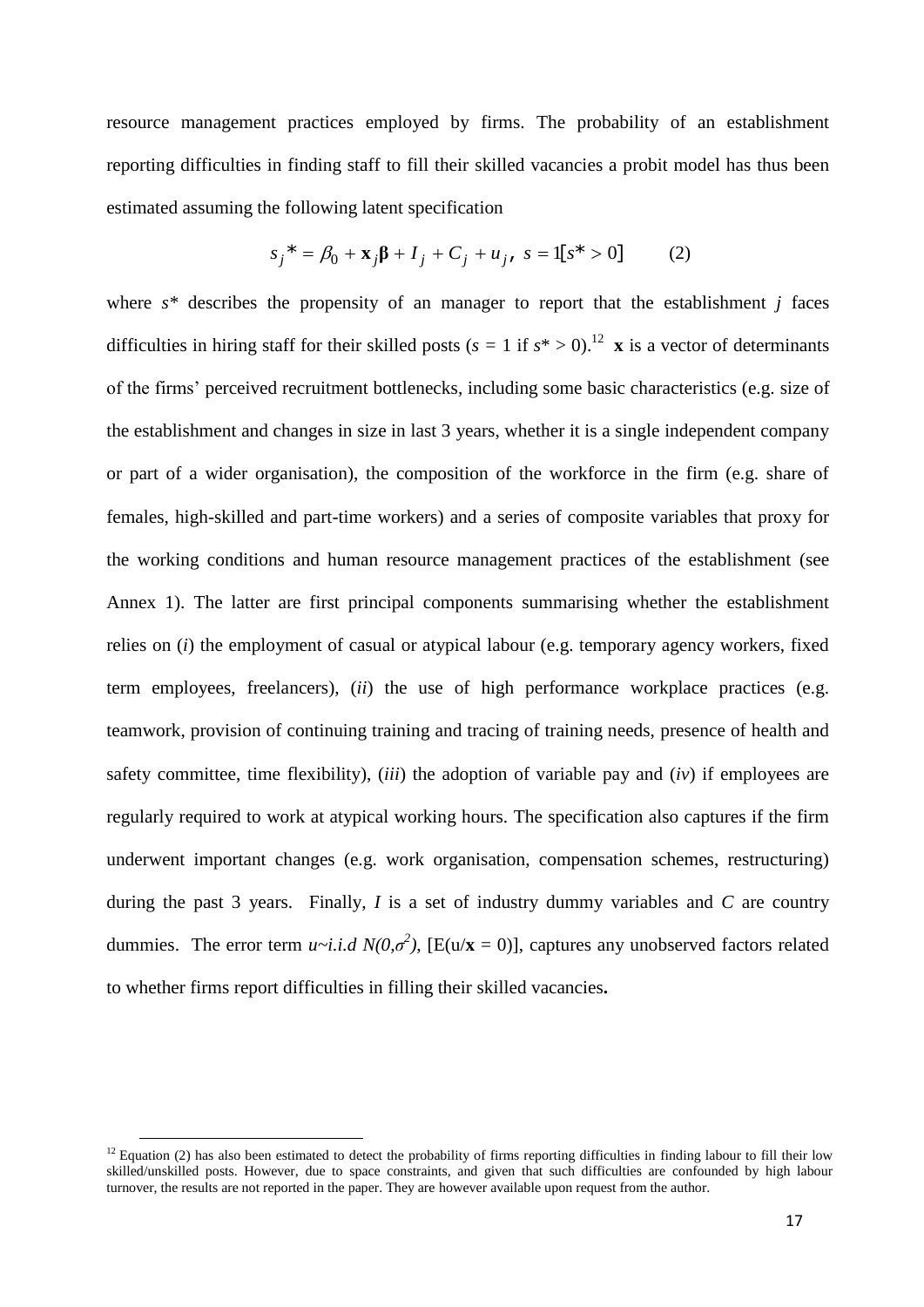Table 7 reports marginal effects, namely the change in the probability of an establishment reporting hiring difficulties for skilled labour in relation to particular characteristics<sup>13</sup>. In contrast to the EU, Greek establishments in the hotels and restaurants and education sectors are found to be less likely (relative to manufacturing) to have difficulties in filling their skilled posts. In addition, although in the EU the human health and social work sector is found to be 4% more likely than the manufacturing sector to report recruitment impediments, in Greece there is limited evidence of reported skill bottlenecks in that sector.

Smaller-sized Greek firms are more likely to report difficulties in filling their skilled jobs. Greek firms that rely on the hiring of casual labour and those requesting from their employees to work at irregular hours also have a 6-7% greater chance of reporting hiring bottlenecks for skilled personnel. Similar associations, though of a smaller magnitude, are observed in the EU, though hiring difficulties are also positively correlated with the provision of high performance workplace practices and the offer of variable pay. Managers in firms that experienced major changes in their processes and in the size of their workforce in previous years are also more likely to report recruitment problems for their skilled vacancies.

It is thus apparent that in the EU part of the reason for the reported obstacles to filling skilled jobs are the dynamic skill requirements of innovative establishments, whereas in Greece poor and atypical working arrangements are the primary culprits. Smaller sized firms, which are likely to be disadvantaged in their ability to compete in the outsider's market for talent, but also systematically fail to invest in the training of their existing workforce, are also found to be the most affected by an reported inability to fill their skilled vacancies.<sup>14</sup>

1

 $13$  As a robustness check, equation (2) has also been estimated using a multilevel random-intercept technique, which allows for a more parsimonious specification and the use of a flexible maximum likelihood estimator. The sign and statistical significance of the key variables of interest is confirmed for the EU sample, whereas it is also found that the standard deviation of the countryspecific random intercept is statistically significant ( $\hat{\beta}_0 = 0.88$ ,  $sd(\hat{\beta}_0) = 0.47$ ,  $sd(\hat{\beta}_0) = 0.07$ ,  $CI = [0.36, 0.63]$ ). Estimates are available from the author upon request.

<sup>&</sup>lt;sup>14</sup> According to the 2009 wave of the ECS, 50% (57%) of Greek (EU) establishments with 10-19 employees gave in the past year time-off from their normal duties to the employees in order to undertake further training activities. The corresponding figure is 71% (73%) for those firms with 50-299 employees and 90% (87%) for those with a workforce in excess of 500.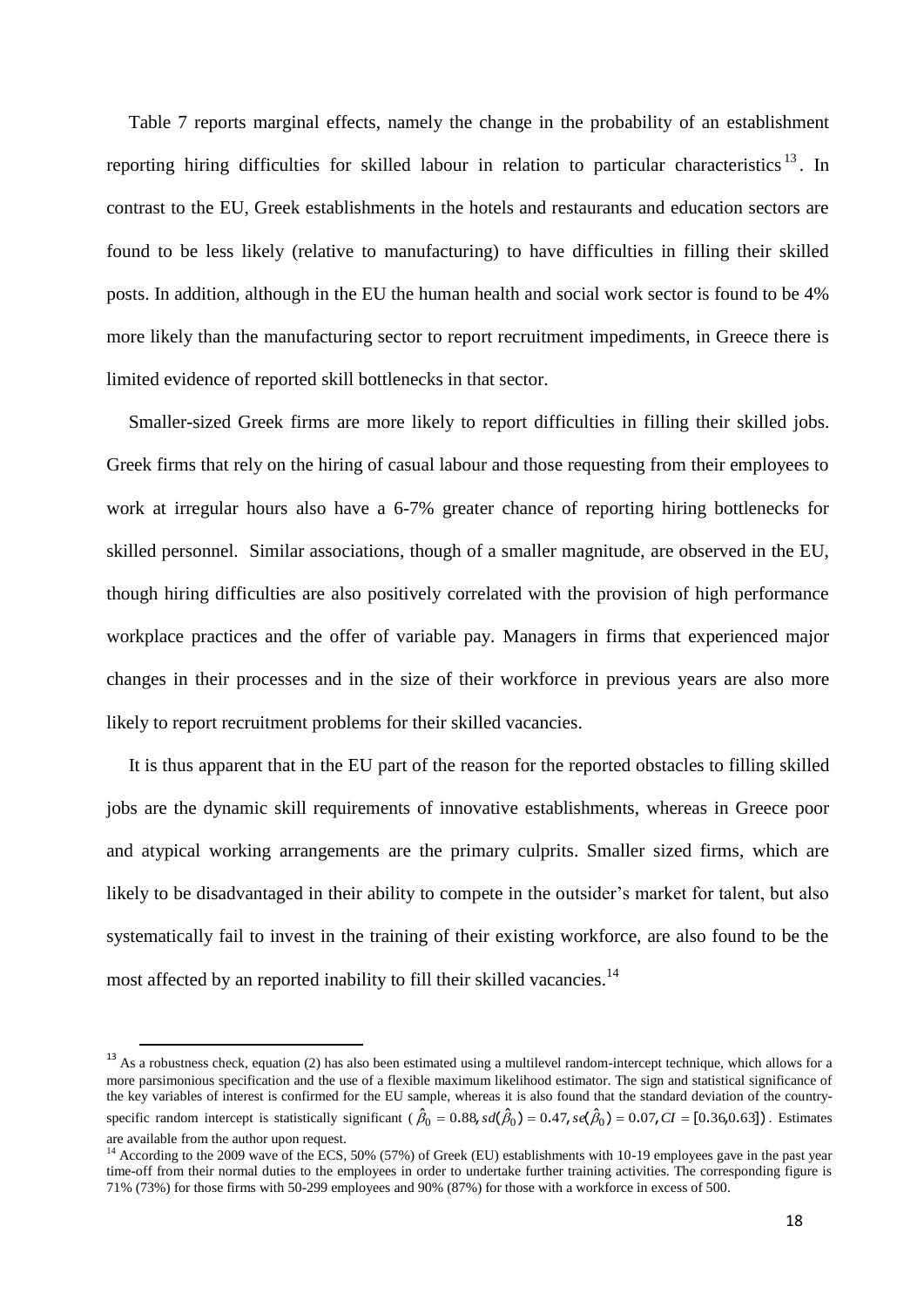#### **[INSERT TABLE 7 ABOUT HERE]**

#### **5. STRENGHTENING VOCATIONAL EDUCATION AND TRAINING IN GREECE**

Figure 4 highlighted that an important issue of concern for Greece is the lower employability of its upper secondary and non-tertiary graduates, which is based, to a large extent, on the vocational education and training (VET) pillar of the system.

Mitrakos et al. (2010) confirm that in the years preceding the economic crisis the financial rates of return to education enjoyed by medium-qualified graduates from a general orientation lyceum were slightly higher than those from technical and vocational schools (yet most of these wage differences dissipate after a decade of work experience). Moreover, a special Eurobarometer survey, undertaken in 2011, revealed that Greeks generally have positive attitudes towards VET, with many respondents believing that this particular educational stream is closely linked to the needs of the labour market. However, lower perceptions regarding the quality of learning, inadequate access to modern equipment, an inability to pursue further studies and lack of career prospects are all likely to underlie the poor labour market outcomes of VET graduates. Furthermore, the easier access to VET, which tends to attract a lower quality applicant pool, may also explain why VET occupations are not as well regarded in Greek society as are academic studies.

#### **[INSERT TABLE 8 ABOUT HERE]**

The incidence of VET graduates in Greece is significantly lower than in other EU countries. The share of initial VET students in the total pool of young Greek adults (aged 25-34) with medium-level qualifications was recently reported to be less than two-thirds of the EU average (CEDEFOP, 2013). Specifically, according to the 2009 ad hoc module of the EU Labour Force Survey, only about 46% of all young adults with a medium-level educational attainment had enrolled in VET courses in Greece, while the respective percentage for the EU was 72% (see Figure 5). Furthermore, on the basis of the respondent's answers to the survey, the Greek VET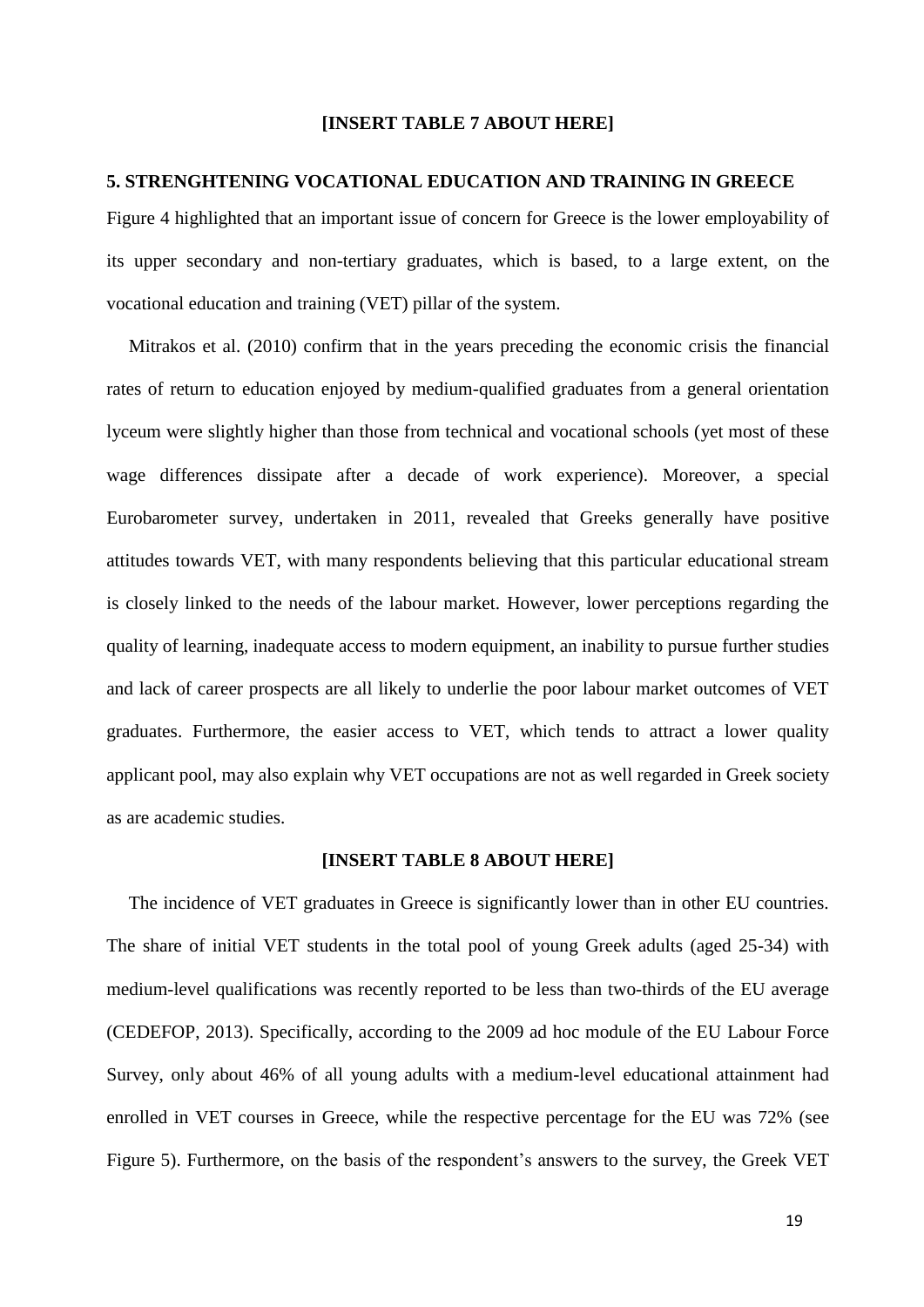system can be characterized as being mainly "school-based", as opposed to the strong dual VET systems in countries such as Germany, Denmark, Austria and Switzerland.

#### **[INSERT FIGURE 5 ABOUT HERE]**

Significant differences in the pathways of young students (aged 18-24) finishing mediumlevel education and training are observed between Greece and the EU. Greek students who complete upper secondary or post-secondary non-tertiary education from a VET school are less likely to continue with their studies (13% do so in Greece, in comparison to 27% in the EU) and have a greater likelihood of becoming unemployed or inactive (29% in Greece as opposed to 19% in the EU). A greater share is nonetheless likely to enter the job market.<sup>15</sup> Indeed, multivariate regression analysis confirms that in Greece, more so than in the EU, young VET graduates at the medium-education level are more likely to enjoy a faster school to work transition and to be employed relative to general orientation graduates (Table 9).<sup>16</sup> However, while in the EU a VET orientation is associated with a lower probability of over-qualification, in Greece the likelihood of qualification mismatch is higher, reflecting the greater obstacles of job seekers in finding a suitable job.

#### **[INSERT TABLE 9 ABOUT HERE]**

On the basis of CEDEFOP's projections of skill demand and skill supply (2012b), approximately 1.4 million jobs will have to be replaced in Greece by 2020, due to the gradual retirement of older workers from the labour force. Generally, by 2020 about 59% of all replacement needs in Greece will require non-manual (e.g. clerks, market services and sales) and manual skilled labour (e.g. skilled agricultural and fishery, craftsmen), an additional 7% will rely on low-skilled workers filling elementary jobs and the remaining 34% will need individuals

 $\overline{a}$ 

<sup>&</sup>lt;sup>15</sup> Specifically, the duration between leaving formal education and starting their first significant job (lasting more than 3 months) is smaller for medium-qualified graduates with a VET orientation relative to general education graduates. For instance, for 30% of general education graduates it takes more than 2 years to find their first significant job, in contrast to 22% for VET graduates. Furthermore, the former are also more likely to spend prolonged periods outside of work (71% spend more than 2 years unemployed or inactive), as opposed to VET graduates (the corresponding figure is 54%).

 $16$  In the case of tertiary education graduates, Karamessini (2010) shows further that continuous work experience during their undergraduate studies positively influences their odds of employment and of being in a well-paid job 5-7 years after graduation, as is the participation in formal traineeship schemes.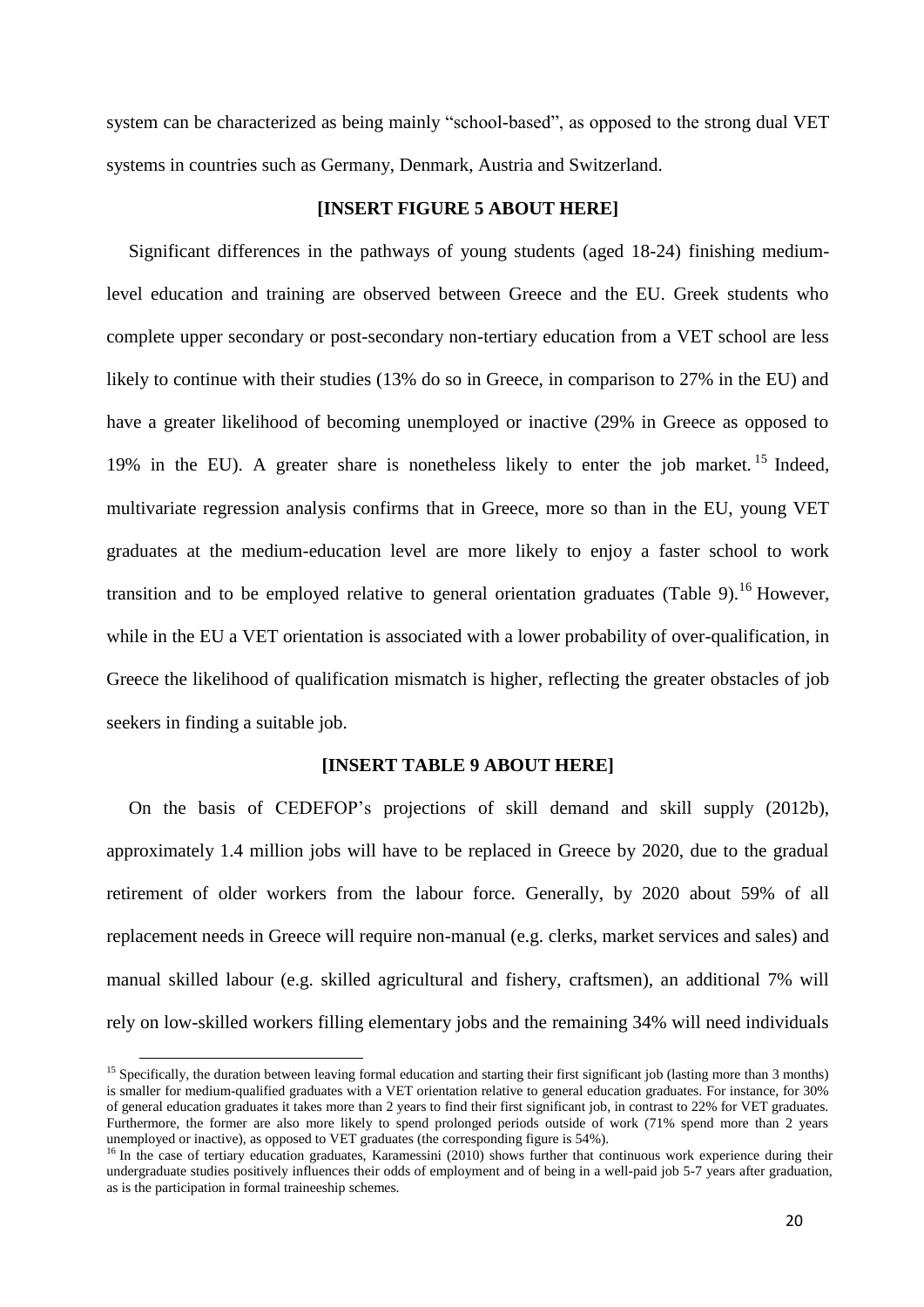capable of taking up high-skilled posts (e.g. managers, professionals, technicians and associate professionals). About 381.000 people will be required in the primary sector in the next decade due to the need to replace the cohort of workers that is retiring or withdrawing from the labour force. Similarly, about 403.000 people will have to be replaced in industries related to the transport and distribution sector. From the above figures it is thus evident that about two-thirds of all available job opportunities in Greece in coming years will be at the low- and mediumspectrum of the distribution of skill requirements.

CEDEFOP predicts that about 42% of the active Greek population is likely to possess a medium-level qualification by 2020 (see Figure 1). It is thus apparent that a potentially beneficial strategy for the Greek initial education and training system is to focus its attention towards strengthening the vocational component of learning at the upper secondary/non-tertiary level of the educational system.

### **6. IMPROVING THE SKILL CONTENT OF JOBS**

A conventional wisdom is that the high rate of skill mismatch observed in Greece is a reflection of inefficiencies in the country's education and training system, which has failed to keep up with the rapid pace of the economy's rising skill demands and high rates of skill obsolescence in many occupations. For instance, more than a third of the Greek workforce (and 4 out of 10 employees in the EU) recently experienced new technologies and processes in their workplace that had an immediate impact on their working environment. There has also been a considerable increase in the average time that employees spend working with computers as part of their regular job tasks (see Table 10).

Even though the initial educational system has a crucial role to play in adequately preparing young individuals for their entry into the labour market by providing them with necessary foundation skills, the mitigation of skill mismatch in Greece, as in the EU, is largely dependent on the continuous efforts of employers and policymakers to efficiently utilize such skills and to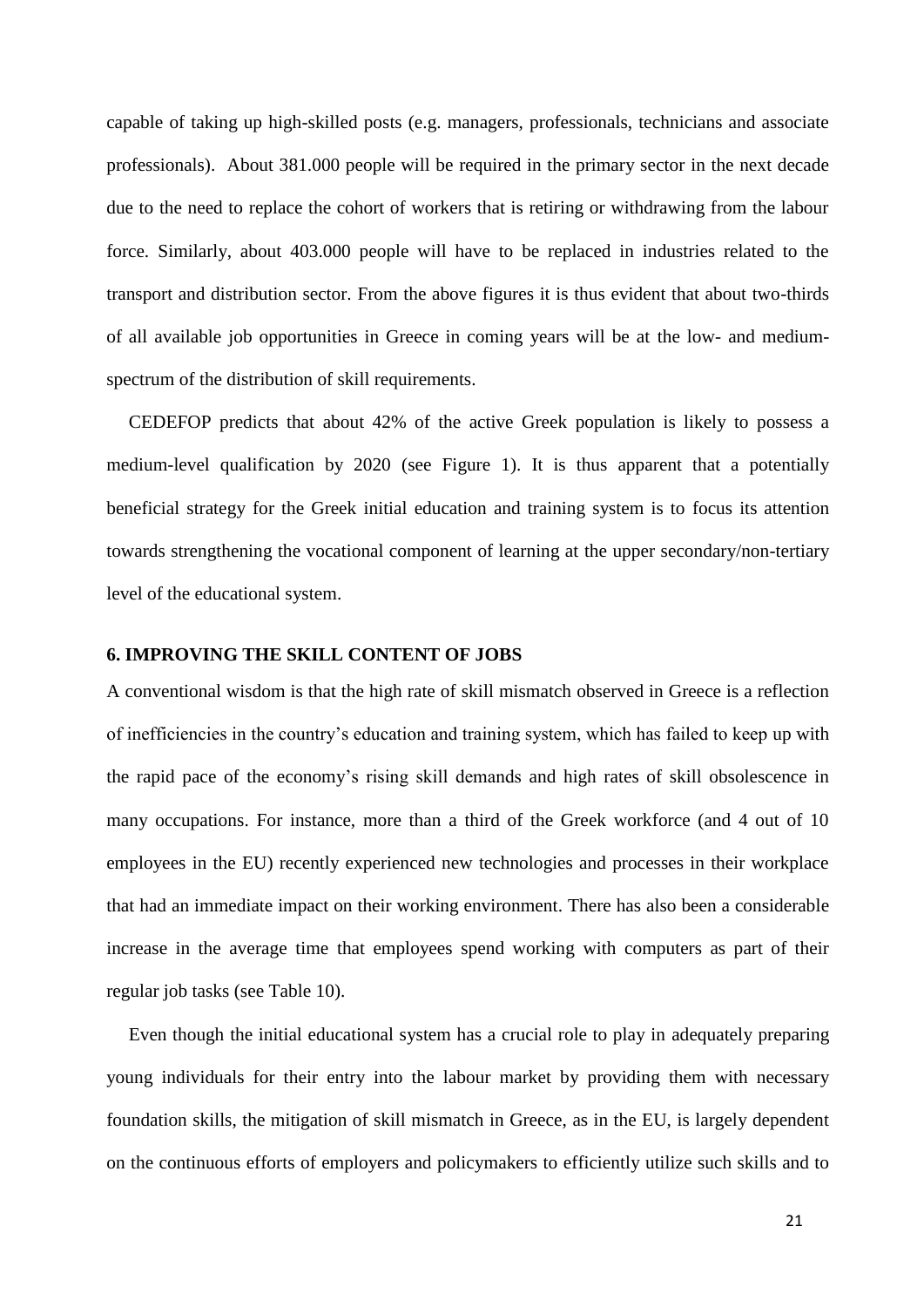stimulate the continuous development of work-based skills over their lifetime. As argued by CEDEFOP (2012a), the mitigation of skill mismatch, particularly of over-qualification and overskilling, is intrinsically dependent on the existence of challenging workplaces, which do not only update the available stock of knowledge and skills possessed by individuals but also exploit and continually raise the skills of individuals by enriching the skill content of their jobs.

Nevertheless, Table 10 reveals that the jobs held by Greek employees appear to be characterized by significantly lower skill requirements relative to those held by the average EU worker. Worryingly, these skill requirements have failed to exhibit any clear upward trend since the second half of the past decade. Several indicators of job complexity and of learning opportunities in the workplace reveal that the nature of task variety and discretion, the ability to learn new things or to apply one's own ideas at work and the incidence of continuous job training have followed a consistent downward tendency in Greece during the second half of the previous decade.

#### **[INSERT TABLE 10 ABOUT HERE]**

### **7. CONCLUSIONS**

In the past five years the Greek economy and society have been faced with a Great Depression. About a third of the labour force has been in unemployment or underemployment, the entire fabric of the production structure that prevailed in the pre-crisis era has been compromised and a significant share of the population has been confronted with rising poverty and social exclusion. Furthermore, an entire cohort of young Greek graduates has entered into a depressed labour market, struggling to find a job. Moreover, in the year 2011 Greece was not only the EU country with the highest youth unemployment rate, but it was also characterized by the highest incidence of individuals employed in jobs that are an unsuitable fit for their education and skills.

While the most important policy objective for Greece is to quickly resume to positive rates of job creation, the economic crisis has also served as a useful impetus for reassessing and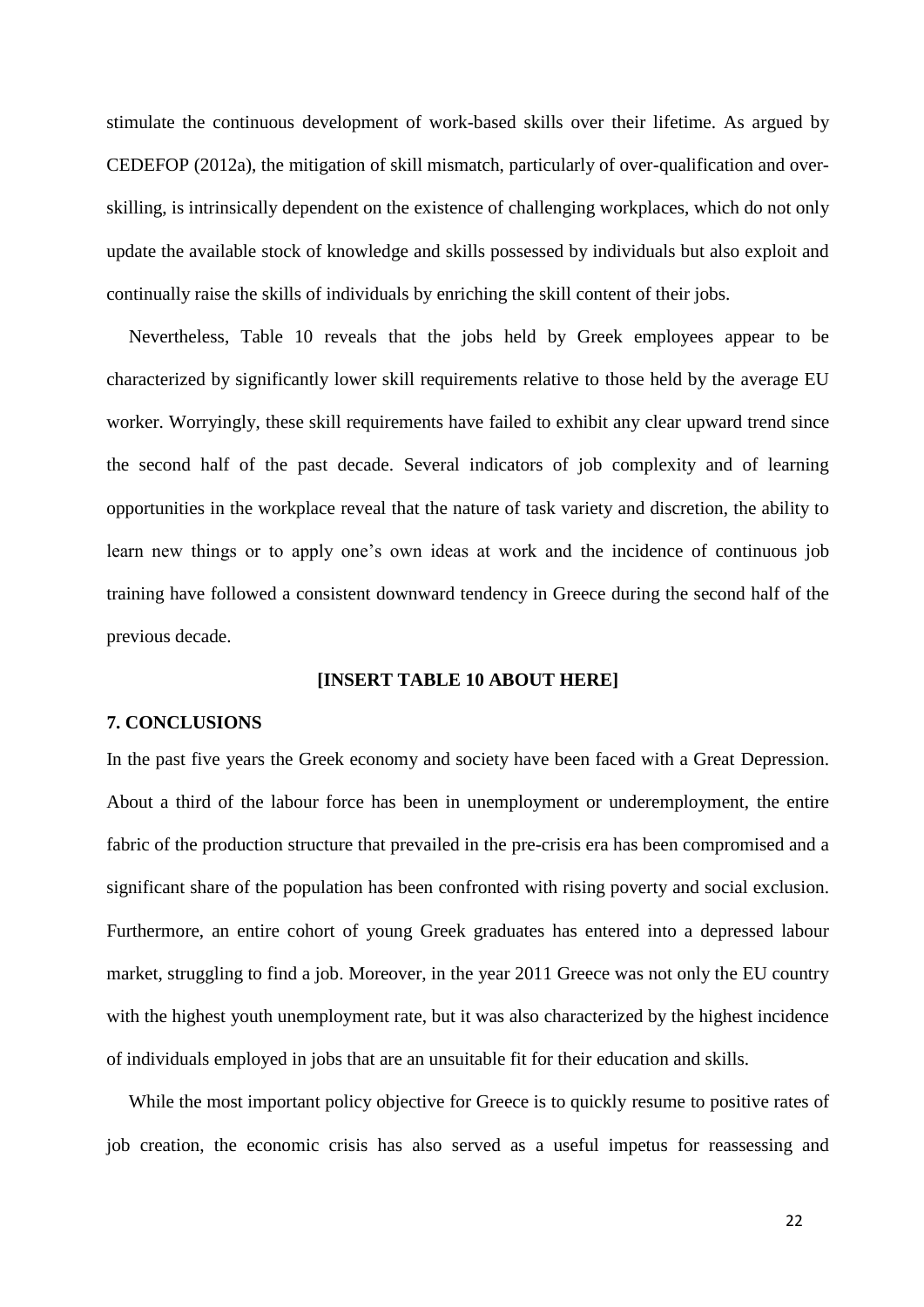correcting many of the past pathogeneses that have affected the country in the run-up to the recession. Problems and inertia, such as a lack of connection between the education and training system and the job market, the inefficiency of its vocational education system, lack of trust and of transparency between relevant stakeholders and, most importantly, the lack of time consistency in educational policies, will have to be overcome if Greece is to ensure that it will have a modern and dynamic educational system that is in tune with the needs of the knowledge economy and society.

This paper has provided evidence that a stronger vocational education and training pillar may constitute a valuable option for strengthening the links between the initial educational system and the labour market in Greece. But tackling skill mismatch in the country requires skill development and skill utilization policies over the lifecycle, which are best suited to take place within the workplace. A stronger commitment to enhancing the skill content of jobs by employers, via the adoption of high performance workplace practices, investment in continuous training, less reliance on casual labour and policies to support small and medium-sized enterprises are necessary if Greece is to make the most of its rich skills reserves that are currently being wasted.

#### **REFERENCES**

- CEDEFOP (2003), *Vocational Education and Training in Greece*, Cedefop Panorama Series: No 59, Luxembourg: Office for Official Publications of the European Communities.
- CEDEFOP (2012a), 'The Skill Mismatch Challenge in Europe', in: European Commission (2012), *Employment and Social Developments in Europe 2012*, Luxembourg: Office for Official Publications of the European Communities.
- CEDEFOP (2012b), *Future skills supply and demand in Europe: Forecast 2012*, Luxembourg: Office for Official Publications of the European Communities (Cedefop Research Paper No 21).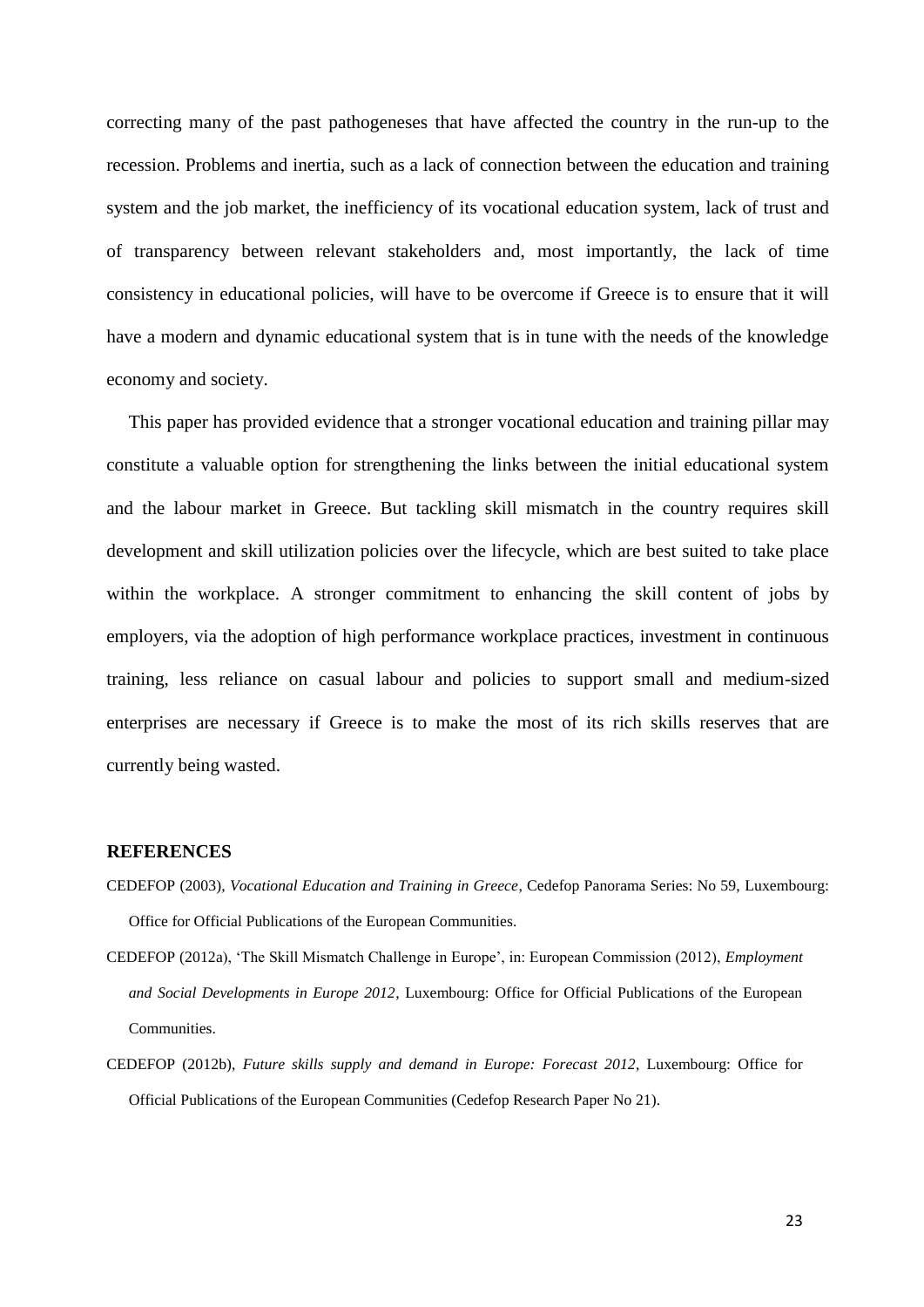- CEDEFOP (2013), *Labour market outcomes of vocational education in Europe: Evidence from the European Union Labour Force Survey*, Research paper No. 32, Luxembourg: Publications Office of the European Union.
- Cholezas, I., Mitrakos, T. and Tsakloglou, P. (2010), "Determinants of youth unemployment in Greece, with emphasis on tertiary education graduates", *Economic Bulletin of the Bank of Greece* 33, 2010, pp. 23-68.
- Dolton, P. and Marcenaro-Gutierrez, O. (2009), "Overeducation Across Europe" in: Dolton, P., Asplund, R. and Barth, E. (eds.), *Education and Inequality Across Europe*, Ch. 4, Cheltenham, Northampton, Mass: Edward Elgar Publishing.
- European Commission (2010), "Youth and segmentation in EU labour markets", Ch.3, in *Employment in Europe*  2010, Luxembourg: Office for Official Publications of the European Communities.
- European Commission (2011), *Attitudes towards vocational education and training*, Special Eurobarometer 369, *http://ec.europa.eu/public\_opinion/index\_en.htm*
- ELSTAT (Hellenic statistical authority) (2012), [http://www.statistics.gr/portal/page/portal/ESYE/PAGE](http://www.statistics.gr/portal/page/portal/ESYE/PAGE-themes?p_param=A0102&r_param=SJO19&y_param=2009_00&mytabs=0)[themes?p\\_param=A0102&r\\_param=SJO19&y\\_param=2009\\_00&mytabs=0](http://www.statistics.gr/portal/page/portal/ESYE/PAGE-themes?p_param=A0102&r_param=SJO19&y_param=2009_00&mytabs=0) [assessed: 10.07.2013]
- Kanellopoulos, C.N., Mitrakos, T. and Mavromaras, K.G. (2003), *Education and Labour Market*, Center for Planning and Economic Research, Scientific Studies no. 50: Athens (in Greek).
- Karamessini (2008), "Still a distinctive southern European employment model". *Industrial Relations Journal*, 39 (6).
- Karamessini, M. (2010), "Transition strategies and labour market integration of Greek university graduates", GreeSE paper No. 32, Hellenic Observatory papers on Greece and Southest Europe, February.
- Livanos, I. (2010), "The Relationship Between Higher Education and the Labour Market in Greece: The Weakest Link?", *Higher Education,* 60, 473-489.
- Livanos, l. and Pouliakas, K. (2011) 'Wage Returns to University Disciplines in Greece: Are Greek Higher Education Degrees Trojan Horses?', *Education Economics*, vol. 19, no. 4, pp. 411-445.
- Manpower (2013), *Talent shortage survey: Research results, available at: [www.manpower.co.uk](http://www.manpower.co.uk/)*
- McGuinness, S. (2006), "Overeducation in the Labour Market", *Journal of Economic Surveys*, Vol. 20, No 3, pp. 387-418.
- Mitrakos, T., Tsakloglou, P. and Cholezas, I. (2010), "Determinants of wages in Greece, with emphasis on earnings of tertiary education graduates", *Bank of Greece Economic Bulletin*, Vol. 34 (Sep), pp. 7-42. OECD (2013), *Education at a Glance 2013*, Paris.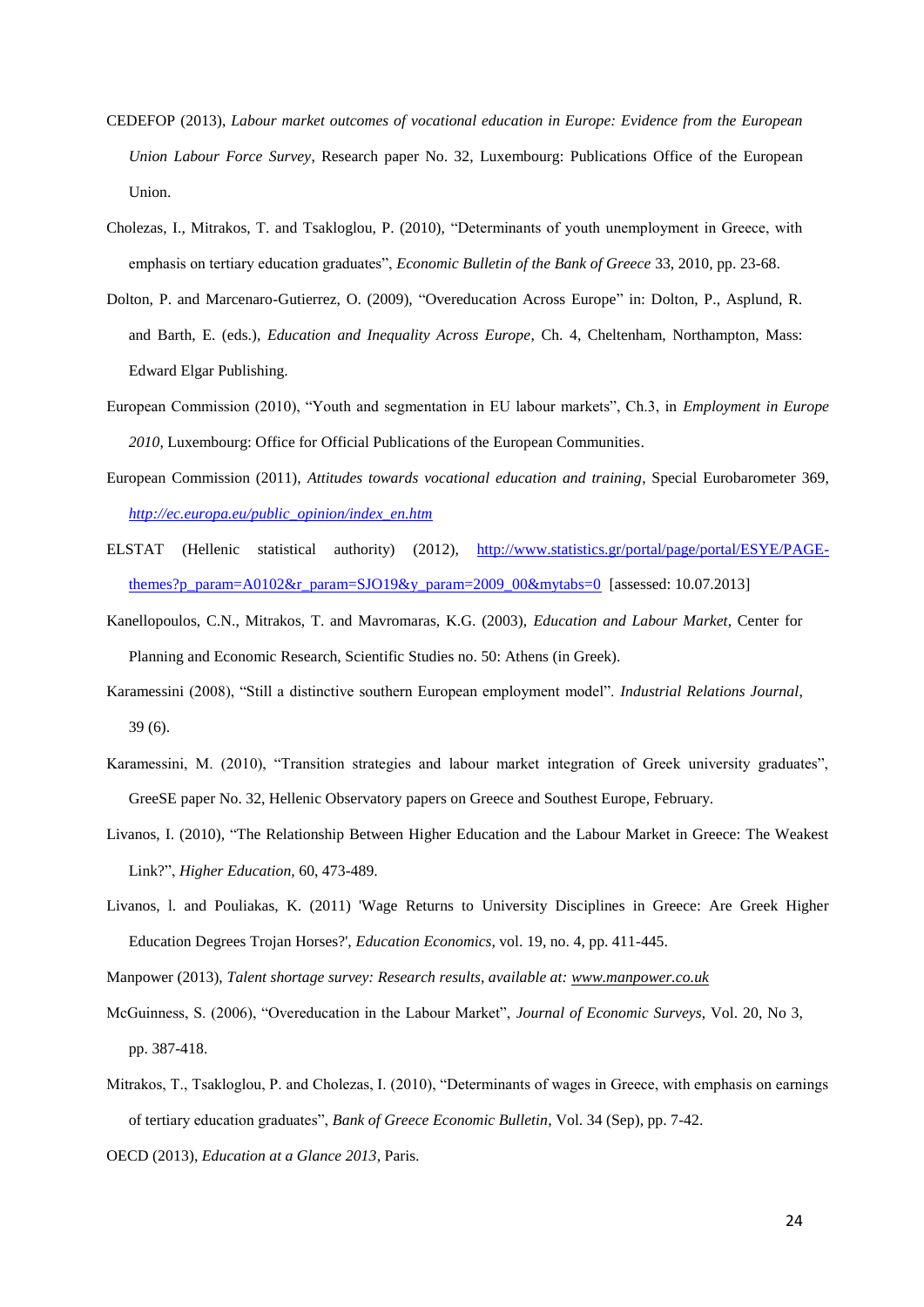- Patrinos, H. (1997), "Overeducation in Greece", *International Review of Education*, Vol. 43, No. 2/3, pp. 203- 223.
- Pouliakas, K. and Theodossiou, I. (2005), "Socio-Economic Differences in the Perceived Quality of High and Low-Paid Jobs in Greece", *Bank of Greece Economic Bulletin*, Vol. 24, January, p. 91-132.
- Psacharopoulos, G. (2003), "The social cost of an outdated law: Article 16 of the Greek constitution", *European Journal of Law and Economics, Vol. 16, pp.* 123-137*.*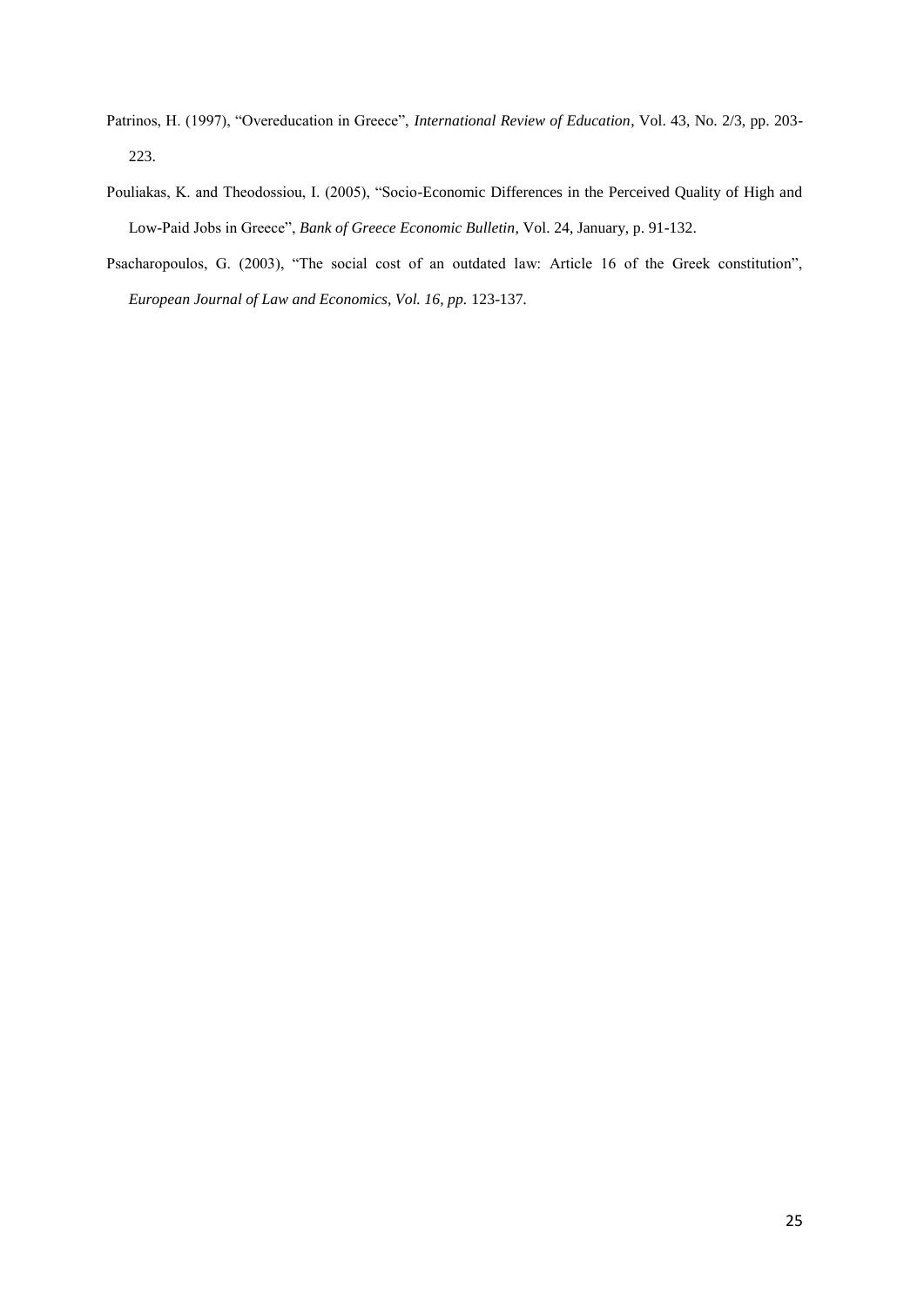

**Figure 1 Active population by highest level of educational attainment, age 25-65, Greece & EU27, 2000-2020**

*Source*: Eurostat; Cedefop forecasting model of skill supply and demand; Low education: ISCED 0-2; Medium education: ISCED 3-4; High Education: ISCED 5-6.

| <b>Indicator</b>                                                                                              |                      | <b>GR</b>        |                  | <b>EU27</b>        |                  |                  |
|---------------------------------------------------------------------------------------------------------------|----------------------|------------------|------------------|--------------------|------------------|------------------|
|                                                                                                               | 2012(%)              | 2007-2012<br>(%) | 2000-2012<br>(%) | 2012(%)            | 2007-2012<br>(%) | 2000-2012<br>(%) |
| in<br>Investment<br>early<br>education                                                                        |                      |                  |                  |                    |                  |                  |
| Investment in education<br>and training - Public<br>spending on education,<br>% of GDP                        | 4.1                  | 0.2              | 0.7              | 5.3                | 0.2              | 0.4              |
| Participation in early<br>childhood education (4<br>year old - year before<br>start of compulsory<br>primary) | $73.5^{\frac{8}{3}}$ | 5.3              | 4.2              | $92.4^{\$}$        | 2.1              | 7.2              |
| Students enrolled aged<br>15-24 as % of<br>corresponding age<br>population (ISCED 1-6)                        | $63.2^{\$}$          | 3.1              | 9.6              | $61^{\frac{8}{3}}$ | 1.5              | 6.2              |
| Early leavers from<br>education and training<br>(age $18-24$ ) (%)                                            | 11.4                 | $-3.2$           | $-6.8$           | $12.8^{p}$         | $-2.2P$          | $-4.8P$          |
| Population with at least<br>upper secondary<br>attainment $(\%)$ (age 20-<br>24)                              | 85.4                 | 3.3              | 6.2              | 80.2               | 2.1              | 3.6              |
| Basic skills – Percentage of low achievers (15 year olds; Level 1 or lower in PISA)                           |                      |                  |                  |                    |                  |                  |

**Table 1 Labour Supply - Education and Training Indicators, Greece and EU**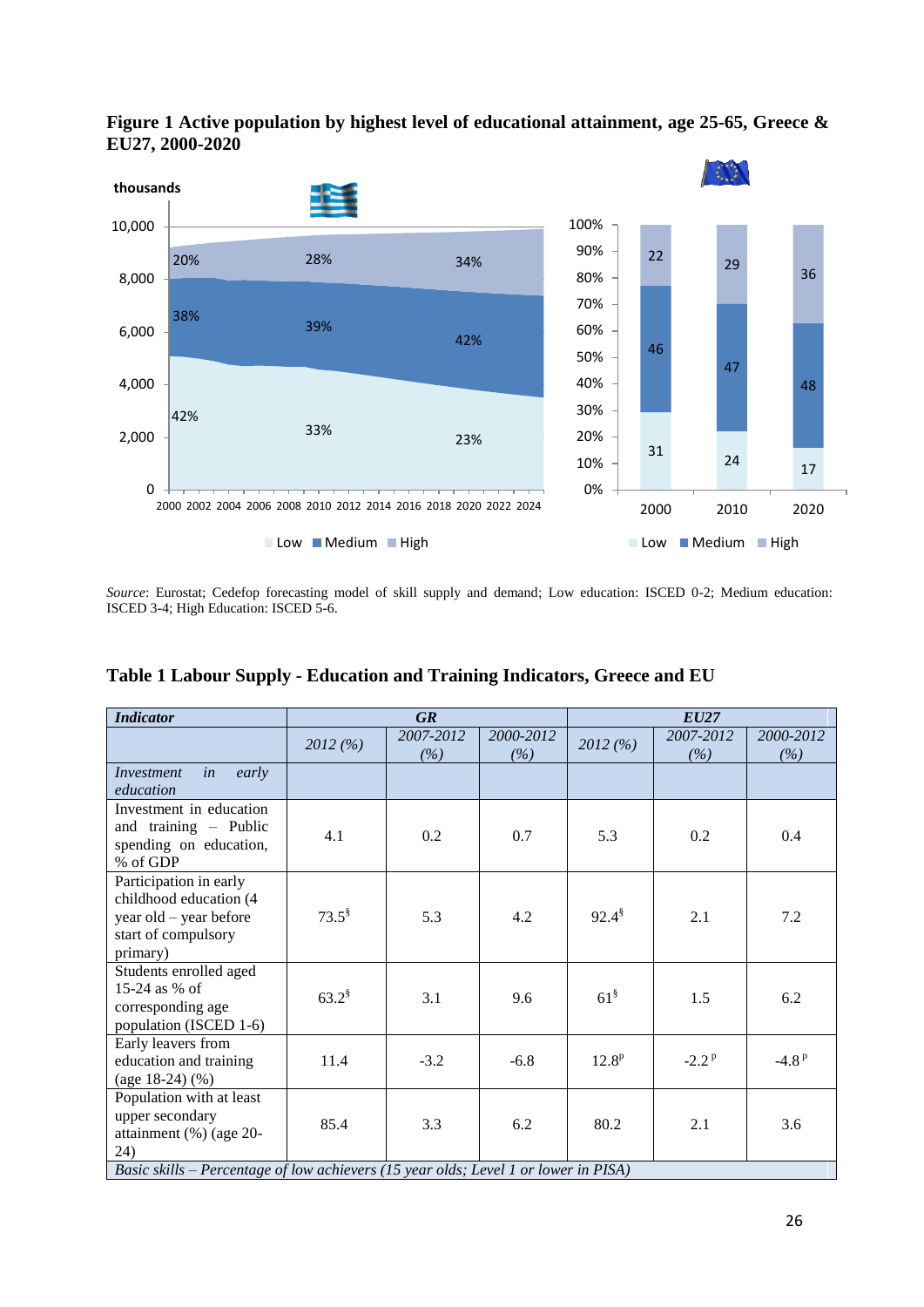| - Reading                                                                                            | $21.3^*$   | $-6.4^{\pm}$     | $-3.1$         | $19.6^{*}$          | $-3.0^{\pm}$     | $-0.2$                   |  |  |
|------------------------------------------------------------------------------------------------------|------------|------------------|----------------|---------------------|------------------|--------------------------|--|--|
| - Maths                                                                                              | $30.3^*$   | $-2^{2}$         | L.             | $22.2^*$            | $-1.8^{\pm}$     | $\overline{\phantom{a}}$ |  |  |
| - Science                                                                                            | $25.3^*$   | $1.3^{\pm}$      | -              | $17.7^*$            | $-2.6^{\pm}$     | $\blacksquare$           |  |  |
| Tertiary students by field of study, as % of all fields $\frac{1}{s}$                                |            |                  |                |                     |                  |                          |  |  |
| - Education and training                                                                             | 5.9        | $\boldsymbol{0}$ | $-1$           | 8.1                 | $-1$             | $-1$                     |  |  |
| - Humanities and art                                                                                 | 12.8       | $-1$             | $-1$           | 12.5                | $-1$             | $\overline{0}$           |  |  |
| - Social science, business<br>and law                                                                | 33.2       | $\mathbf{0}$     | $\overline{0}$ | 34.7                | $\boldsymbol{0}$ | $\boldsymbol{0}$         |  |  |
| - Maths, science and<br>technology                                                                   | 13.8       | $\overline{0}$   | $-3$           | 10.2                | $\mathbf{0}$     | $\boldsymbol{0}$         |  |  |
| - Engineering,<br>manufacturing and<br>construction                                                  | 18.4       | $\mathbf{1}$     | $\overline{4}$ | 14.7                | $\mathbf{0}$     | $-1$                     |  |  |
| - Agriculture and<br>veterinary science                                                              | 5.0        | $-1$             | $-1$           | 1.8                 | $\boldsymbol{0}$ | $-1$                     |  |  |
| - Health and welfare                                                                                 | 8.1        | $-2$             | 1              | 13.9                | 1                | $\overline{3}$           |  |  |
| - Services                                                                                           | 2.7        | $\overline{0}$   | $-2$           | 4.1                 | $\mathbf{0}$     | $\overline{1}$           |  |  |
| Percentage of all tertiary<br>students (ISCED 5-6)<br>enrolled outside their<br>country of origin    | $5.4^{\$}$ | $-0.4$           | $-7.0$         | $3.1^{\frac{8}{3}}$ | 0.4              | 1.0                      |  |  |
| Skill supply of adults                                                                               |            |                  |                |                     |                  |                          |  |  |
| Young people aged 18-<br>24 not in employment,<br>and not in any education<br>or training (NEET) (%) | 28.4       | 12.7             | 5.8            | 17 <sup>p</sup>     | 2.9              | 0.1                      |  |  |
| Tertiary educational<br>attainment (age 30-34)                                                       | 30.9       | 4.7              | 5.5            | 35.8                | 5.8              | 13.4                     |  |  |
| Adult participation in<br>lifelong learning (age<br>$25-64)$                                         | 2.9        | 0.8              | 1.8            | 9                   | $-0.3$           | 1.9                      |  |  |
| ICT skills - Percentage<br>of individuals aged 16-<br>74 with high computer<br>skills                | 24         | 9                |                | 26                  | 3                |                          |  |  |
|                                                                                                      |            |                  |                |                     |                  |                          |  |  |

*Notes*:  $\frac{8}{3}$  last year is 2010;  $\frac{4}{3}$  2009;  $\frac{4}{3}$  2006-2009;  $\frac{p}{3}$  = provisional

*Sources*: Eurostat/EU Labour Force Survey (EULFS); Eurostat/UOE: UNESCO-OECD-Eurostat data collection on education systems statistics; OECD PISA study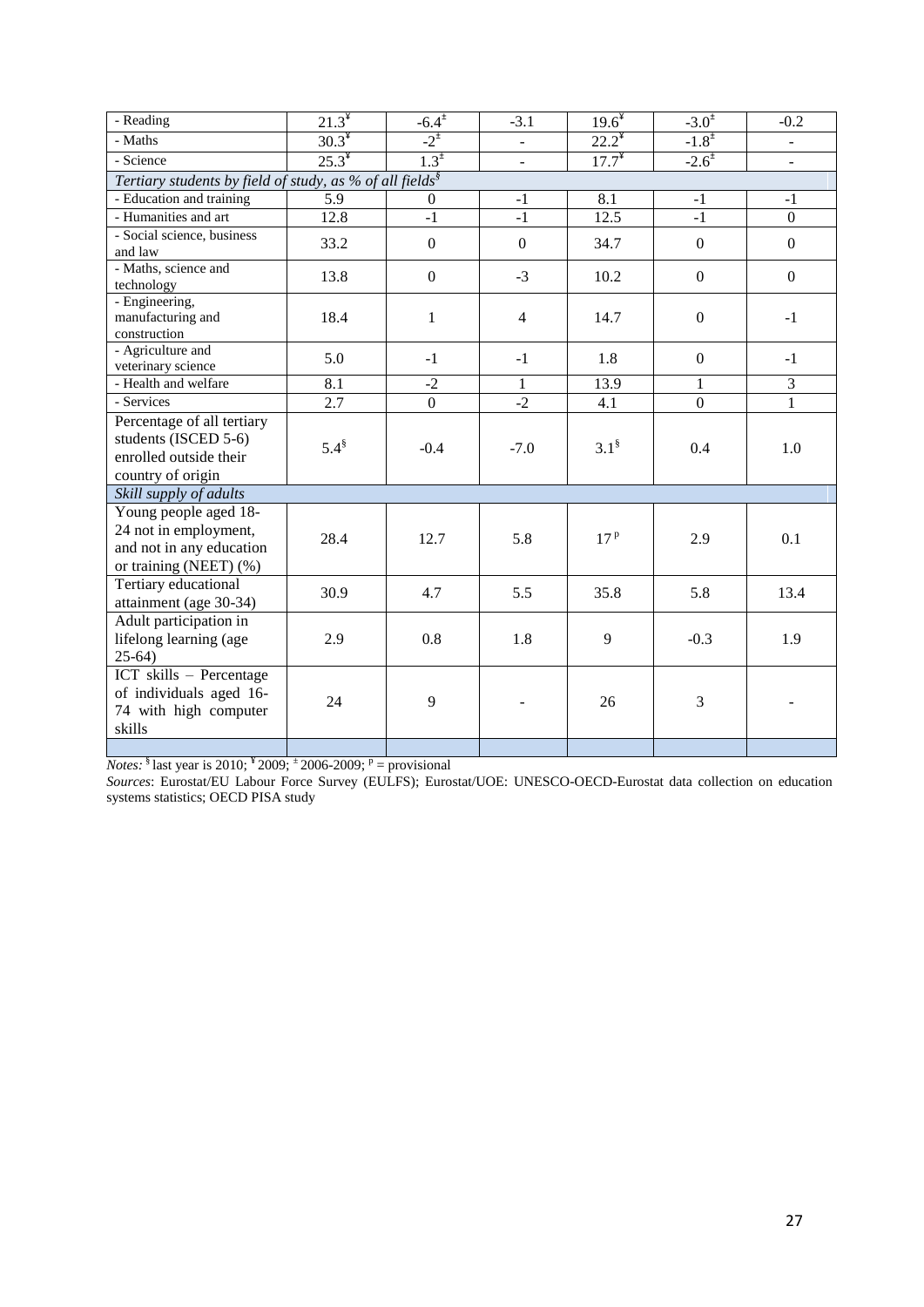



*Source*: Eurostat





*Source*: Eurostat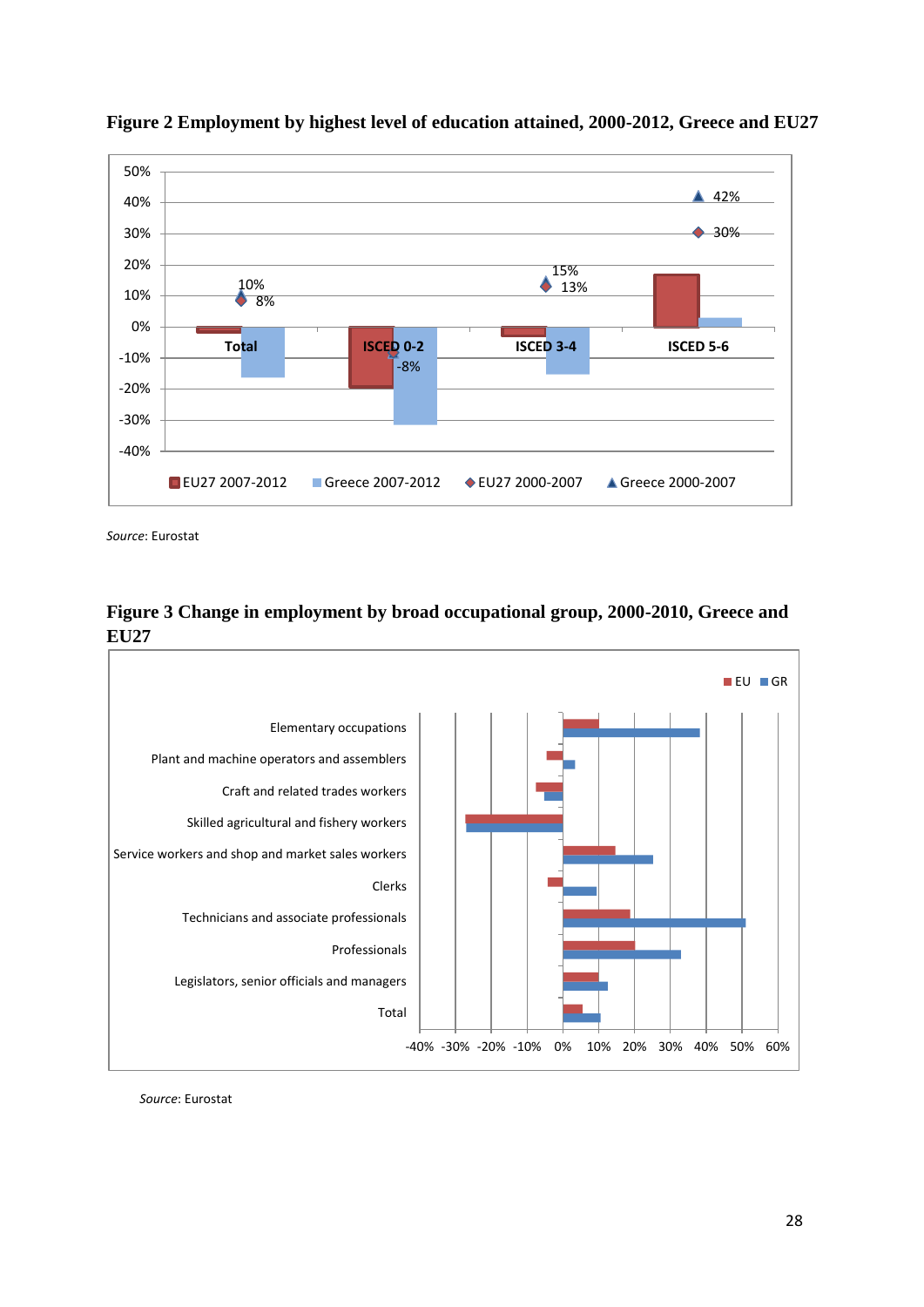| Table 2 Indicators of Labour Demand, Greece and EU27 |  |  |  |  |
|------------------------------------------------------|--|--|--|--|
|------------------------------------------------------|--|--|--|--|

|                                                                              | <b>GR</b> |                           |                           | E U     |                       |                       |
|------------------------------------------------------------------------------|-----------|---------------------------|---------------------------|---------|-----------------------|-----------------------|
| <b>Indicator</b>                                                             | 2012      | % change<br>2000-<br>2007 | % change<br>2007-<br>2012 | 2012    | % change<br>2000-2007 | % change<br>2007-2012 |
| Employment level (age<br>$15-64$ ; by broad<br><i>occupational group</i> )   | 3,763     | 10.0                      | $-17.0$                   | 216,059 | 8.0                   | $-1.0$                |
| - Legislators, senior<br>officials and managers                              | 165.4     | 11.0                      | $-64.0$                   | 12,857  | 15.0                  | $-29.0$               |
| - Professionals                                                              | 703.1     | 35.0                      | $\overline{8.0}$          | 39,356  | $\overline{20.0}$     | 33.0                  |
| - Technicians and<br>associate professionals                                 | 301.3     | 43.0                      | $-23.0$                   | 33,790  | 21.0                  | $-4.0$                |
| - Clerks                                                                     | 377.4     | 10.0                      | $-25.0$                   | 21,111  | $-2.0$                | $-9.0$                |
| - Service workers and<br>shop and market sales<br>workers                    | 795.9     | 19.0                      | 26.0                      | 37,024  | 13.0                  | 25.0                  |
| - Skilled agricultural,<br>forestry and fishery<br>workers                   | 461.7     | $-28.0$                   | $-8.0$                    | 8,859   | $-28.0$               | $-9.0$                |
| - Craft and related trades<br>workers                                        | 411.7     | 5.0                       | $-40.0$                   | 25,927  | $-2.0$                | $-16.0$               |
| - Plant and machine<br>operators and assemblers                              | 237.3     | 5.0                       | $-28.0$                   | 15,936  | 4.0                   | $-16.0$               |
| - Elementary occupations                                                     | 253       | 27.0                      | $-15.0$                   | 19,479  | 21.0                  | $-9$                  |
| Employment rate (age<br>15-64; by highest level<br>of education attained)    | 51.3      | 2.5                       | $-10.1$                   | 64.2    | 3.2                   | $-1.1$                |
| - Primary and lower<br>secondary                                             | 41.0      | 3.0                       | $-11.3$                   | 44.0    | $-0.3$                | $-4.5$                |
| - Upper secondary                                                            | 49.7      | 3.8                       | $-11.1$                   | 68.1    | 1.8                   | $-2.0$                |
| - Tertiary                                                                   | 70.3      | 1.3                       | $-11.6$                   | 81.8    | 1.3                   | $-1.9$                |
| Type of employment                                                           |           |                           |                           |         |                       |                       |
| Temporary employees<br>as % of total number<br>of employees (age 15-<br>64)  | 10.0      | $-2.9$                    | $-0.9$                    | 13.7    | 2.4                   | $-0.9$                |
| Part-time employment<br>as % of total<br>employment                          | 7.6       | 1.0                       | 2.2                       | 19.2    | 1.8                   | 1.6                   |
| Involuntary part-time<br>employment as % of<br>total part-time<br>employment | 65.0      | $-3.2$                    | 19.8                      | 27.7    | $4.4^{\$}$            | 5.3                   |
|                                                                              |           |                           |                           |         |                       |                       |

*Notes*: §2001-2007 *Source*: Eurostat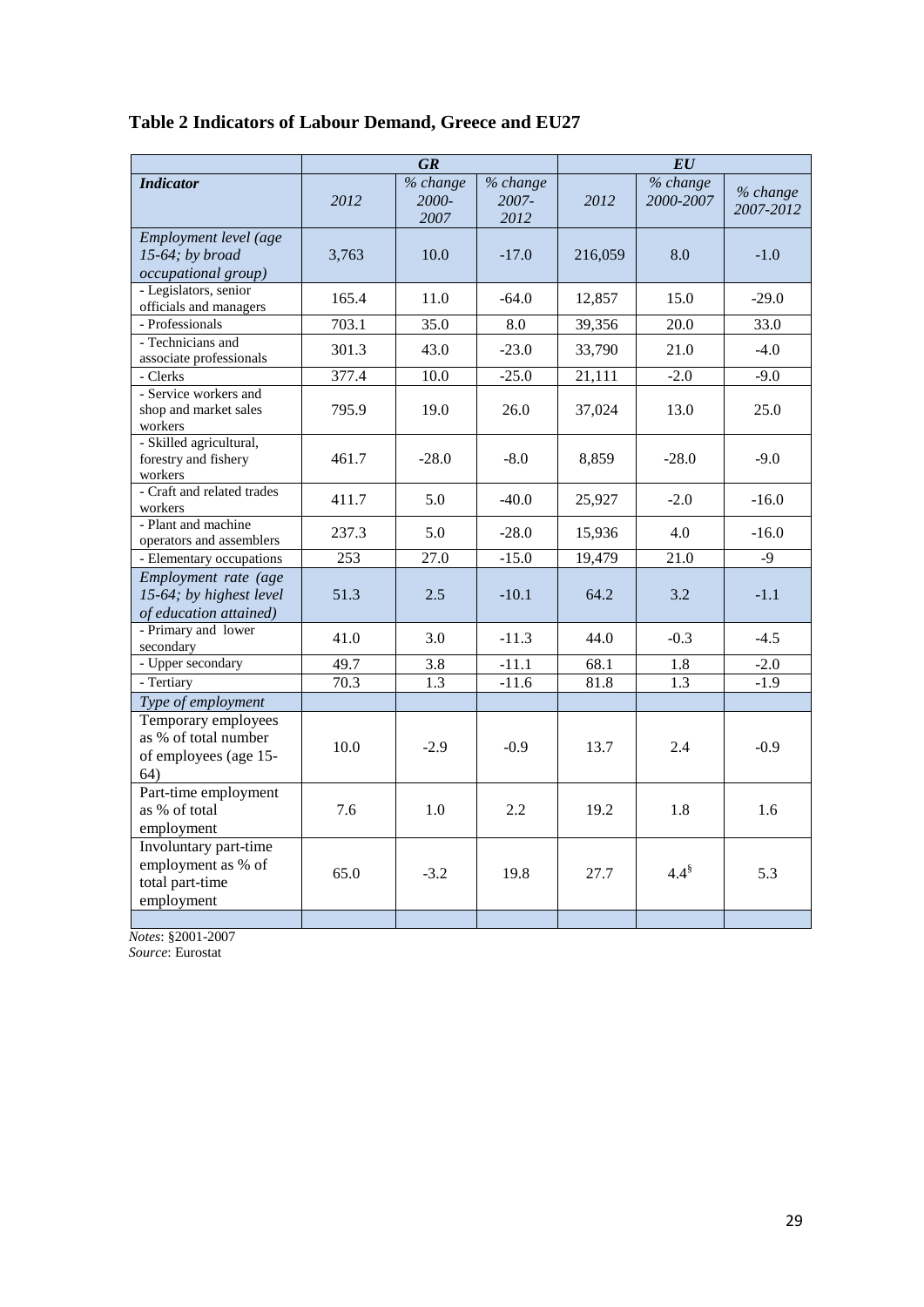|                                                                         |                      | % change in employment<br>of new hires, 2008-2012 |           | Change in share of new<br>hires in total employment of<br>new hires, 2008-2012 |
|-------------------------------------------------------------------------|----------------------|---------------------------------------------------|-----------|--------------------------------------------------------------------------------|
|                                                                         | <b>GR</b>            | E U                                               | <b>GR</b> | $\bm{E}\bm{U}$                                                                 |
| Agriculture, forestry and fishing                                       | 13%                  | $-9%$                                             | 4%        | 0%                                                                             |
| Mining and quarrying                                                    |                      | $-14%$                                            |           | $0\%$                                                                          |
| Manufacturing                                                           | $-34%$               | $-20%$                                            | 0%        | $-1\%$                                                                         |
| Electricity, gas, steam and air conditioning<br>supply                  |                      | 6%                                                |           | 0%                                                                             |
| Water supply; sewerage, waste<br>management and remediation activities  |                      | 6%                                                |           | $0\%$                                                                          |
| Construction                                                            | $-43%$               | $-23%$                                            | $-3%$     | $-1\%$                                                                         |
| Wholesale and retail trade; repair of motor<br>vehicles and motorcycles | $-39%$               | $-12%$                                            | $-2%$     | 0%                                                                             |
| Transportation and storage                                              | $-33%$               | $-11%$                                            | 0%        | 0%                                                                             |
| Accommodation and food service<br>activities                            | $-17%$               | 2%                                                | 2%        | $1\%$                                                                          |
| Information and communication                                           |                      | $-11%$                                            |           | $0\%$                                                                          |
| Financial and insurance activities                                      | $\cdot$              | $-26%$                                            |           | 0%                                                                             |
| Real estate activities                                                  |                      | $-7%$                                             |           | 0%                                                                             |
| Professional, scientific and technical<br>activities                    | $-40%$               | $-9%$                                             | $-1%$     | 0%                                                                             |
| Administrative and support service<br>activities                        | 71%                  | $-3%$                                             | 2%        | 1%                                                                             |
| Public administration and defence;<br>compulsory social security        | $-9%$                | $-22%$                                            | 1%        | $-1\%$                                                                         |
| Education                                                               | $-20%$               | $-5%$                                             | 0%        | 0%                                                                             |
| Human health and social work activities                                 | $-39%$               | 0%                                                | $-1\%$    | 1%                                                                             |
| Arts, entertainment and recreation                                      | $\ddot{\phantom{0}}$ | $-3%$                                             | 0%        | 0%                                                                             |
| Other service activities                                                |                      | $-16%$                                            |           | $-1\%$                                                                         |
| Activities of households as employers                                   | $-25%$               | 13%                                               | 0%        | 1%                                                                             |
| Total                                                                   | $-26%$               | $-10%$                                            |           |                                                                                |

### **Table 3 Employment of new hires (less than 3 months) by industry, GR and EU27, 2008-12**

*Source: Eurostat, NACE Rev. 2, . = na*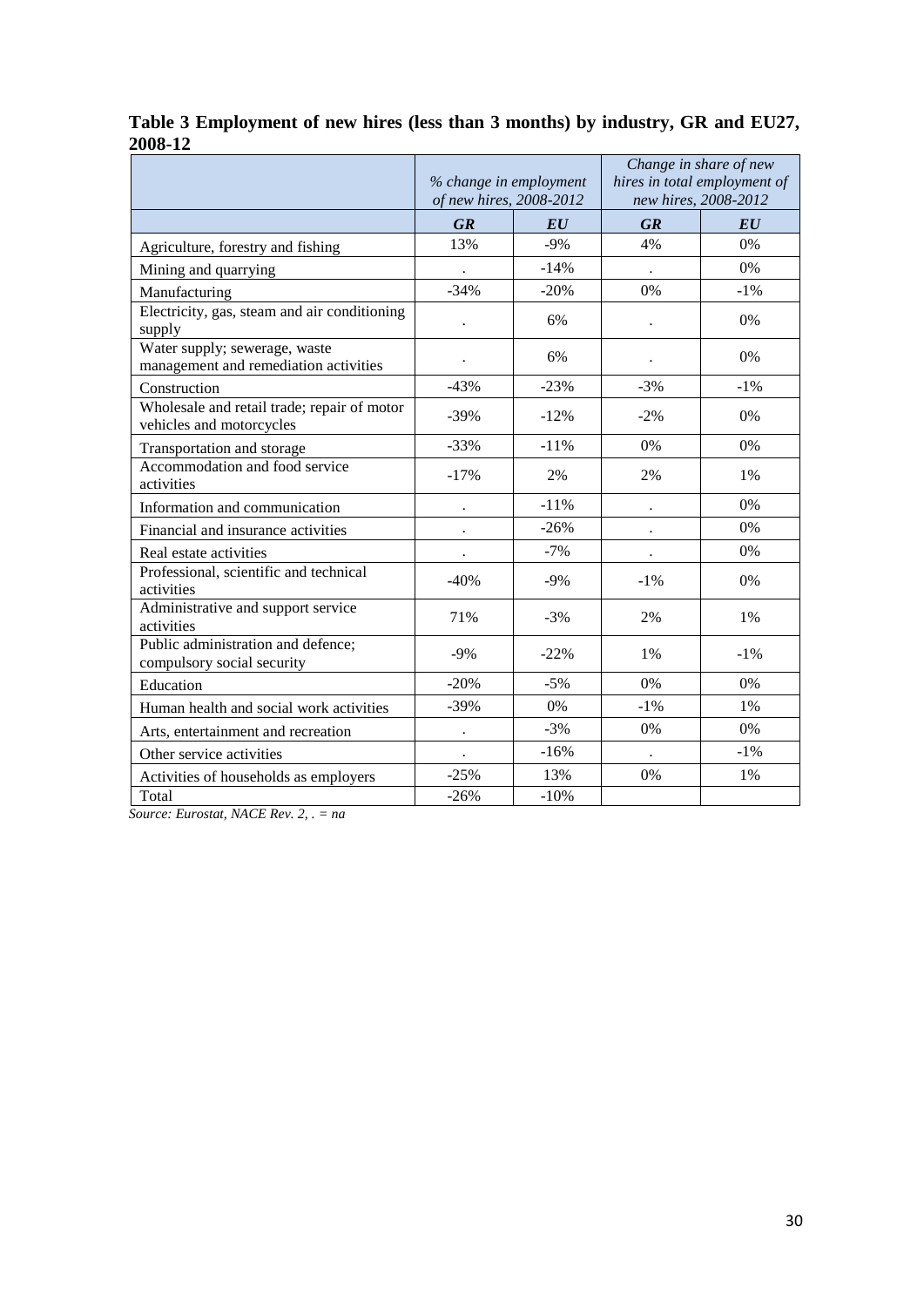

**Figure 4 Differences in unemployment rates by levels of educational attainment, 2000- 2012, Greece and EU27**

Notes: Eurostat/EU-LFS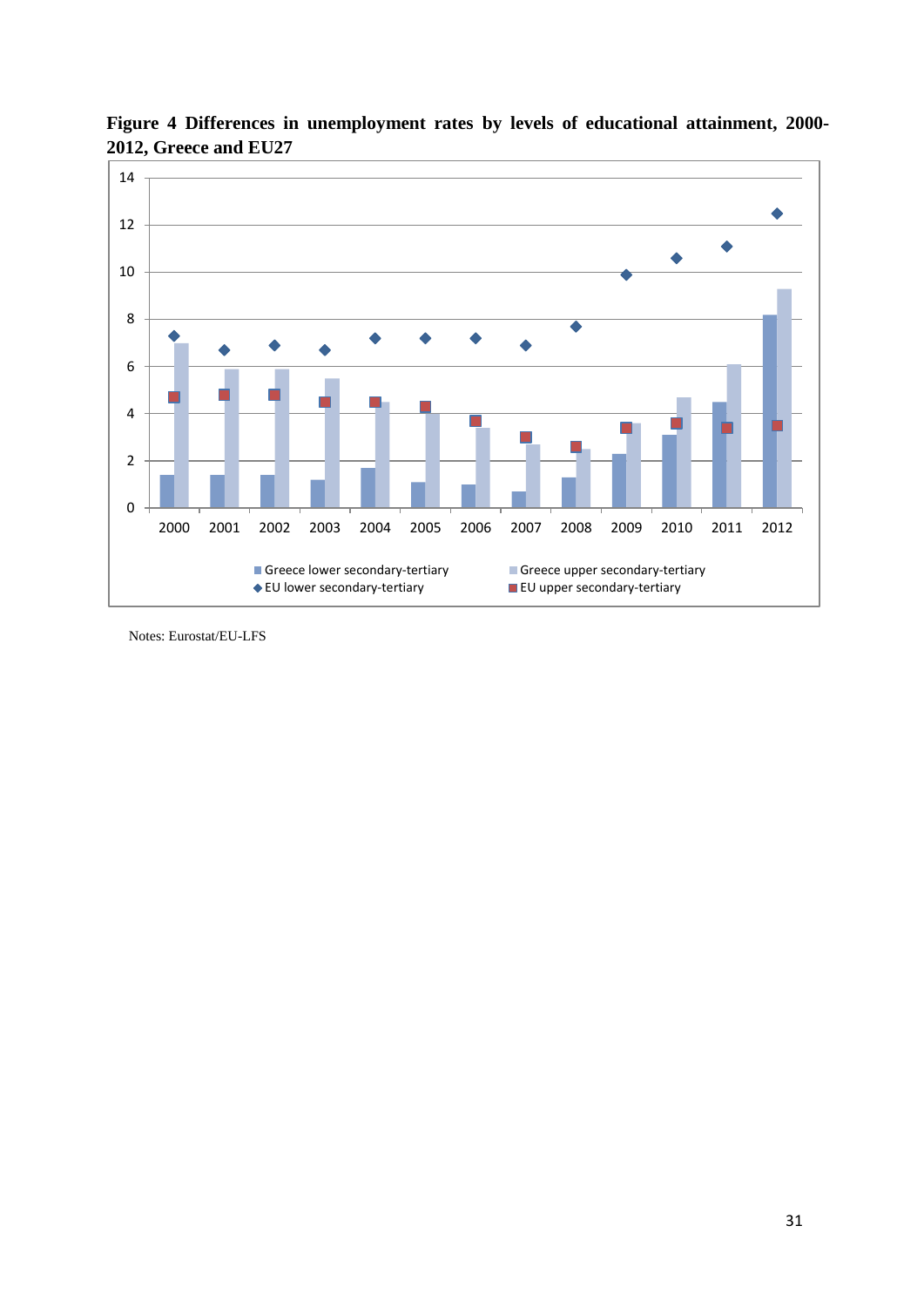# **Table 4 Indicators of Labour Market Mismatch, Greece and EU27**

| . .<br>I<br>i<br>۰.<br>۰.<br>× |
|--------------------------------|
|--------------------------------|

| <b>Indicator</b>                                                                                                            |                                |                                          | <b>GR</b>                                   |                                 | EU   |                                          |                                 |                                          |
|-----------------------------------------------------------------------------------------------------------------------------|--------------------------------|------------------------------------------|---------------------------------------------|---------------------------------|------|------------------------------------------|---------------------------------|------------------------------------------|
|                                                                                                                             | 2012                           | $\frac{6}{6}$<br>change<br>2000-<br>2007 | $\frac{1}{2}$<br>change<br>$2007 -$<br>2012 | $\%$<br>change<br>2000-<br>2012 | 2012 | $\frac{0}{6}$<br>change<br>2000-<br>2007 | $\%$<br>change<br>2007-<br>2012 | $\frac{0}{6}$<br>change<br>2000-<br>2012 |
| Unemployment<br>rate (age 15-64)                                                                                            | 24.5                           | $-3.1$                                   | 16.1                                        | 13.0                            | 10.6 | $-2.2$                                   | 3.4                             | 1.2                                      |
| Unemployment rate by educational attainment $(%)$                                                                           |                                |                                          |                                             |                                 |      |                                          |                                 |                                          |
| - Primary and lower<br>secondary                                                                                            | 26.4                           | $-1.7$                                   | 18.6                                        | 16.9                            | 18.6 | $-1.3$                                   | 7.7                             | 6.4                                      |
| - Upper secondary                                                                                                           | 27.5                           | $-5.3$                                   | 17.7                                        | 12.4                            | 9.6  | $-2.6$                                   | 2.6                             | 0.0                                      |
| - Tertiary                                                                                                                  | 18.2                           | $-1.0$                                   | 11.1                                        | 10.1                            | 6.1  | $-0.9$                                   | 2.1                             | 1.2                                      |
| Long-term Unemployment rate (%)                                                                                             |                                |                                          |                                             |                                 |      |                                          |                                 |                                          |
| Long-term<br>unemployment (12<br>months or more)<br>as % of total (age<br>$15-64)$                                          | 59.3                           | $-6.8$                                   | 9.4                                         | 2.6                             | 44.4 | $-3.7$                                   | 1.7                             | $-2$                                     |
| Long-term<br>unemployment in<br>of<br>$\%$<br>active<br>population                                                          | 14.4                           | $-2.1$                                   | 10.3                                        | 8.2                             | 4.6  | $-1.0$                                   | 1.5                             | 0.5                                      |
| long-term<br>Very<br>unemployment in<br>$\sigma$ f<br>active<br>$\%$<br>population                                          | 7.5                            | $-1.2$                                   | 5.1                                         | 3.9                             | 2.5  | 0.6                                      | 0.7                             | 0.1                                      |
|                                                                                                                             | Transition from school to work |                                          |                                             |                                 |      |                                          |                                 |                                          |
| Employment<br>rate<br>of graduates (age<br>20-34) having left<br>E&T no more than<br>before<br>3<br>years<br>reference year | 42.5                           | 8.9                                      | $-25.1$                                     | $-11.1$                         | 74.4 | 4.0                                      | $-5.6$                          | $-1.6^\circ$                             |

# **(b)**

| <b>Indicator</b>                                                                            | <b>GR</b> | EU   |
|---------------------------------------------------------------------------------------------|-----------|------|
| Average time (months) between leaving formal                                                |           |      |
| education and starting first significant job (age 15-34)                                    | 13.1      | 6.5  |
| (8)                                                                                         |           |      |
| - Primary and lower secondary                                                               | 15.1      | 9.9  |
| - Upper secondary                                                                           | 13.9      | 7.3  |
| - Tertiary                                                                                  | 12.2      | 5.1  |
| Over-qualification rate (% employees aged 25-64) $($ <sup>*</sup> )                         | 25.0      | 15.0 |
| % of employees with skills higher than needed by<br>their duties (over-skilling rate)<br>7۹ | 47.0      | 32.0 |
| % of employers with difficulty filling jobs                                                 | 38.0      | 35.0 |

*Notes*: Eurostat/EU-LFS; Manpower Talent Surveys; 2010 European Survey of Working Conditions; § 2009;  $\pm$  2011; ¢ 2003-2012; <sup>∮</sup>2010; <sup>¥</sup> 2013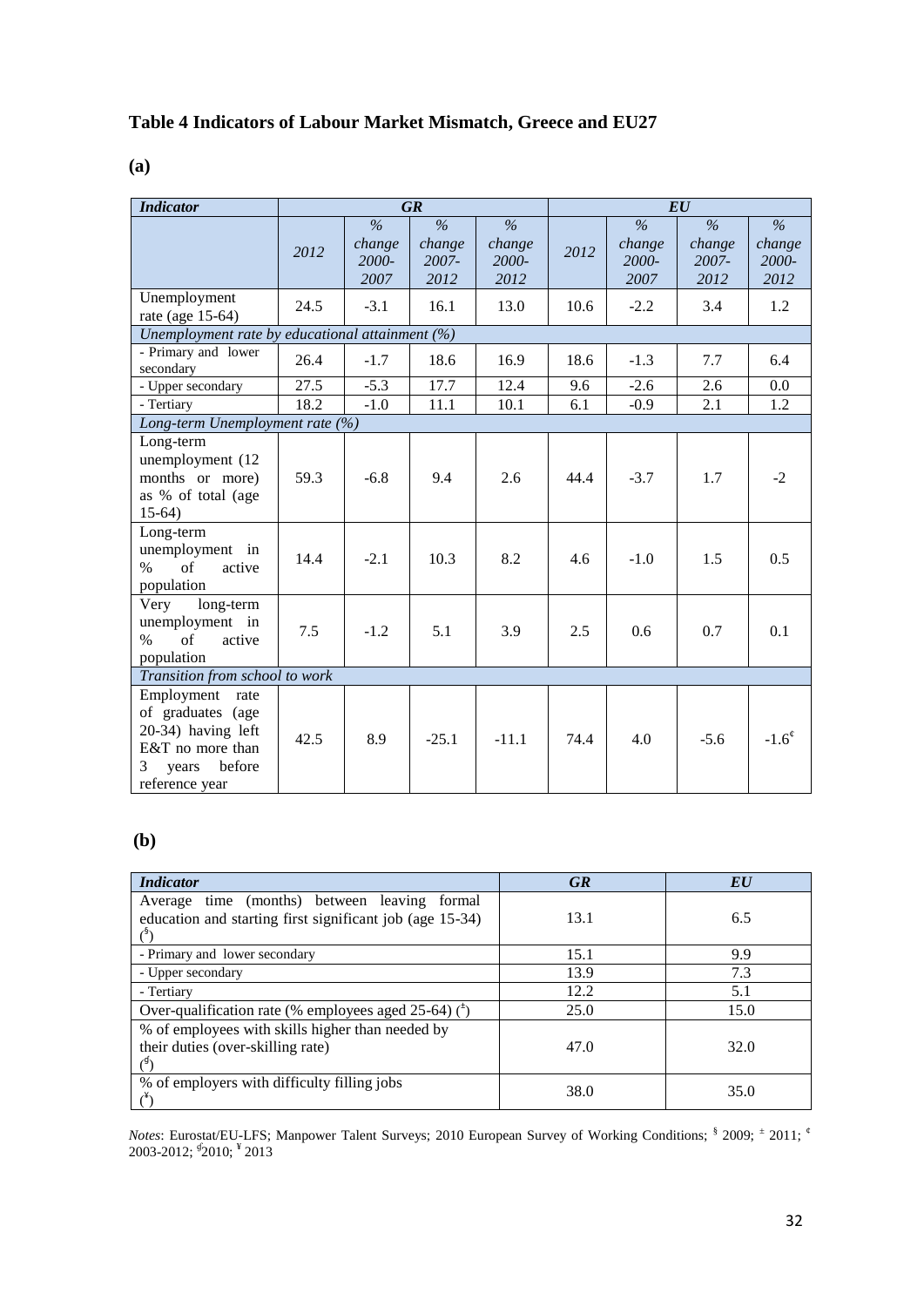# **Table 5 Distribution (%) of tertiary education graduates by broad occupational group, 2007-2012, Greece and EU27**

|                                                    |      | <b>GR</b> | EU27 |      |  |
|----------------------------------------------------|------|-----------|------|------|--|
|                                                    | 2007 | 2012      | 2007 | 2012 |  |
| Legislators, senior officials and managers         | 9%   | 5%        | 13%  | 10%  |  |
| Professionals                                      | 53%  | 55%       | 44%  | 49%  |  |
| Technicians and associate professionals            | 17%  | 13%       | 22%  | 20%  |  |
| Clerical workers                                   | 7%   | 8%        | 8%   | 7%   |  |
| Service workers and shop and market sales workers  | 6%   | 11%       | 5%   | 7%   |  |
| Skilled agricultural, forestry and fishery workers | 1%   | 1%        | 1%   | 1%   |  |
| Craft and related trades workers                   | 2%   | 2%        | 4%   | 2%   |  |
| Plant and machine operators and assemblers         | 1%   | 1%        | 1%   | 1%   |  |
| Elementary occupations                             | 1%   | 1%        | 2%   | 2%   |  |

*Source*: Eurostat

# **Table 6 Determinants of probability of over-qualification in Greece and EU+, 2011, employees, aged 25-64**

|                    | <b>GR</b>   | $EU+$       |
|--------------------|-------------|-------------|
| Male               | $-0.010**$  | $-0.017*$   |
|                    | (0.005)     | (0.010)     |
| Age group          |             |             |
| $-35-44$           | $-0.012**$  | $-0.035***$ |
|                    | (0.006)     | (0.008)     |
| $-45-54$           | $-0.037***$ | $-0.057***$ |
|                    | (0.007)     | (0.012)     |
| $-55 - 64$         | $-0.056***$ | $-0.053***$ |
| (omitted: 25-34)   | (0.009)     | (0.011)     |
| Married            | $-0.013**$  | $-0.009***$ |
|                    | (0.005)     | (0.003)     |
| Native             | $-0.114***$ | $-0.107***$ |
|                    | (0.009)     | (0.029)     |
| Lifelong learning  | $-0.049***$ | $0.011**$   |
|                    | (0.014)     | (0.005)     |
| Firm size          |             |             |
| $-11-49$           | $-0.009$    | 0.003       |
|                    | (0.006)     | (0.006)     |
| $-50+$             | $-0.006$    | 0.009       |
| (omitted: $0-10$ ) | (0.007)     | (0.007)     |
| Tenure             | $-0.002*$   | $-0.001***$ |
|                    | (0.001)     | (0.000)     |
| Tenure squared     | $-0.000**$  | $-0.000**$  |
|                    | (0.000)     | (0.000)     |
| Part time work     | $0.101***$  | $-0.003$    |
|                    | (0.016)     | (0.008)     |
| Temporary contract | $0.014*$    | 0.001       |
|                    | (0.008)     | (0.004)     |
| Supervisory duties | $-0.056***$ | $-0.005$    |
|                    | (0.007)     | (0.009)     |
| Shift work         | $0.038***$  | $-0.001$    |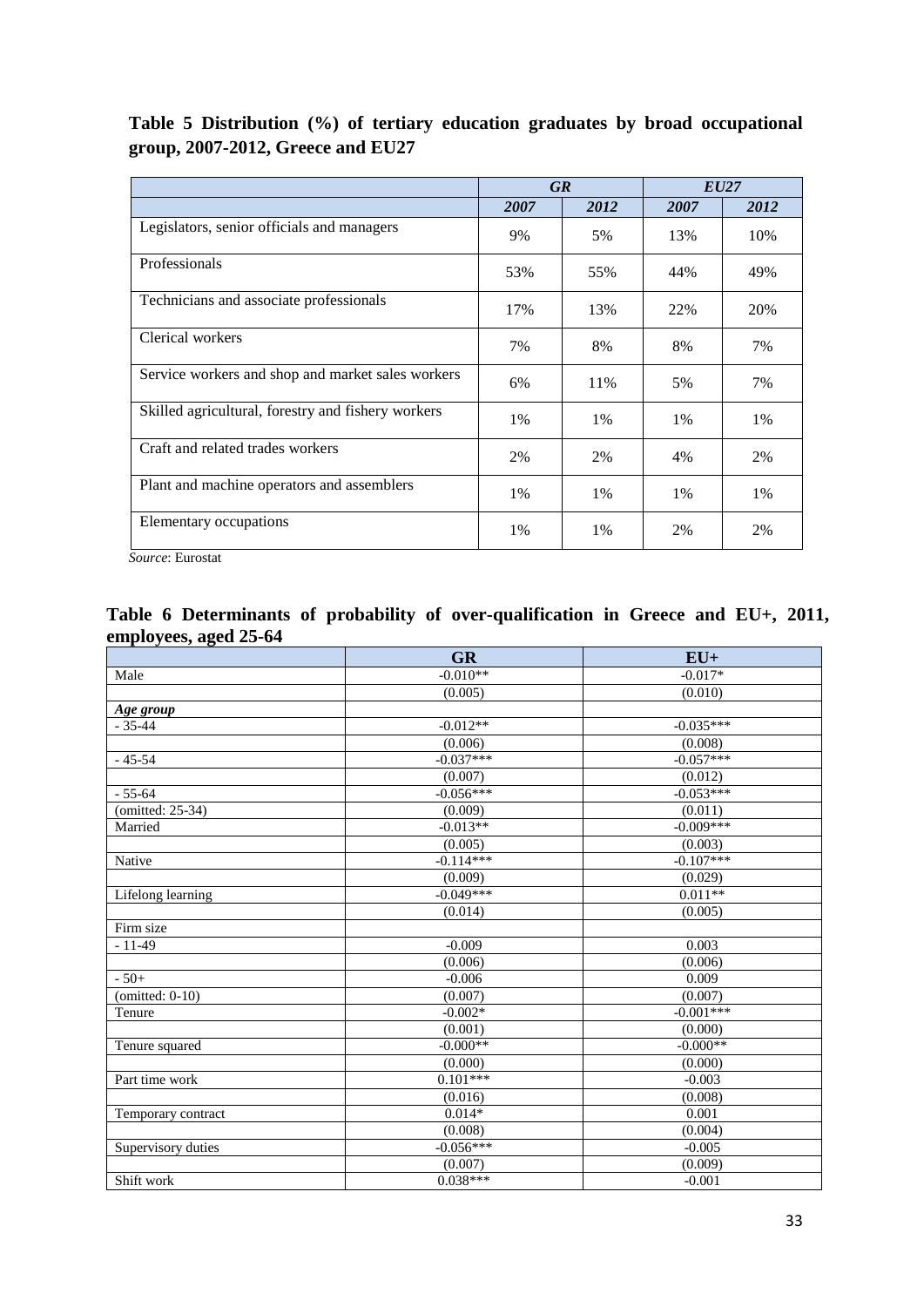|                                                                                                                              | (0.006)        | (0.010)    |
|------------------------------------------------------------------------------------------------------------------------------|----------------|------------|
| Ln(hours)                                                                                                                    | $0.080***$     | $-0.010$   |
|                                                                                                                              | (0.015)        | (0.012)    |
| Moonlighting                                                                                                                 | $-0.054***$    | 0.001      |
|                                                                                                                              | (0.017)        | (0.007)    |
| Status last year                                                                                                             |                |            |
| Unemployed                                                                                                                   | $0.045***$     | $0.011***$ |
|                                                                                                                              | (0.015)        | (0.004)    |
| Student                                                                                                                      | $0.107*$       | $0.092***$ |
|                                                                                                                              | (0.058)        | (0.022)    |
| Other                                                                                                                        | 0.012          | $0.015**$  |
| (omitted: employed)                                                                                                          | (0.036)        | (0.007)    |
| Proxy respondent                                                                                                             | $-0.008*$      | $0.006***$ |
|                                                                                                                              | (0.005)        | (0.002)    |
| <b>Industry</b>                                                                                                              |                |            |
| Agriculture, forestry and fishing                                                                                            | $0.470***$     | $0.173***$ |
|                                                                                                                              | (0.019)        | (0.036)    |
| Manufacturing                                                                                                                | $0.426***$     | $0.164***$ |
|                                                                                                                              | (0.016)        | (0.021)    |
| Construction                                                                                                                 | $0.574***$     | $0.130***$ |
|                                                                                                                              | (0.014)        | (0.034)    |
| Wholesale & retail trade                                                                                                     | $0.415***$     | $0.174***$ |
|                                                                                                                              | (0.016)        | (0.029)    |
| Transportation & storage                                                                                                     | $0.378***$     | $0.203***$ |
|                                                                                                                              | (0.020)        | (0.023)    |
| Accommodation & food storage                                                                                                 | $0.453***$     | $0.170***$ |
|                                                                                                                              | (0.018)        | (0.040)    |
| ICT                                                                                                                          | $0.355***$     | $0.121***$ |
|                                                                                                                              | (0.023)        | (0.026)    |
| Financial & insurance activities                                                                                             | $0.411***$     | $0.251***$ |
|                                                                                                                              | (0.019)        | (0.031)    |
| Real estate activities                                                                                                       | $0.445***$     | $0.275***$ |
|                                                                                                                              | (0.099)        | (0.034)    |
| Professional, scientific & technical                                                                                         | $0.234***$     | $0.176***$ |
|                                                                                                                              | (0.023)        | (0.042)    |
| Administrative & support services                                                                                            | $0.541***$     | $0.220***$ |
|                                                                                                                              | (0.017)        | (0.031)    |
| Public administration & defence                                                                                              | $0.433***$     | $0.220***$ |
|                                                                                                                              | (0.015)        | (0.031)    |
| Human health & social work                                                                                                   | $0.197***$     | $0.125***$ |
|                                                                                                                              | (0.019)        | (0.027)    |
| Other                                                                                                                        | $0.538***$     | $0.197***$ |
| (omitted: Education)                                                                                                         | (0.015)        | (0.029)    |
| Country dummies                                                                                                              | $\overline{a}$ | $\sqrt{ }$ |
| Observations                                                                                                                 | 40.824         | 910,285    |
| Notes: Marginal effects of probit estimates; Robust standard errors in parentheses; clustered for country in EU+ sample; *** |                |            |
| p<0.01, ** p<0.05, * p<0.1; The EU+ is comprised of a group of 27 European countries, namely the EU28 minus Germany,         |                |            |
| Ireland and Croatia but including Norway and Switzerland.                                                                    |                |            |

*Source*: European Labour Force Survey microdata (under Eurostat contract LFS/2010/29); author's own estimations

# **Table 7 Determinants of probability of establishments facing difficulties in finding staff for skilled jobs, Greece and EU27, 2009**

|                                          | GR        | EU         |
|------------------------------------------|-----------|------------|
| Casual or atypical workforce             | $0.070**$ | $0.029***$ |
|                                          | (0.036)   | (0.005)    |
| Variable pay                             | 0.029     | $0.010**$  |
|                                          | (0.034)   | (0.004)    |
| High performance workplace practices     | 0.022     | $0.016**$  |
|                                          | (0.021)   | (0.006)    |
| Changes in establishment in last 3 years | 0.023     | $0.022***$ |
|                                          | (0.025)   | (0.005)    |
| Atypical hours                           | $0.064**$ | $0.012***$ |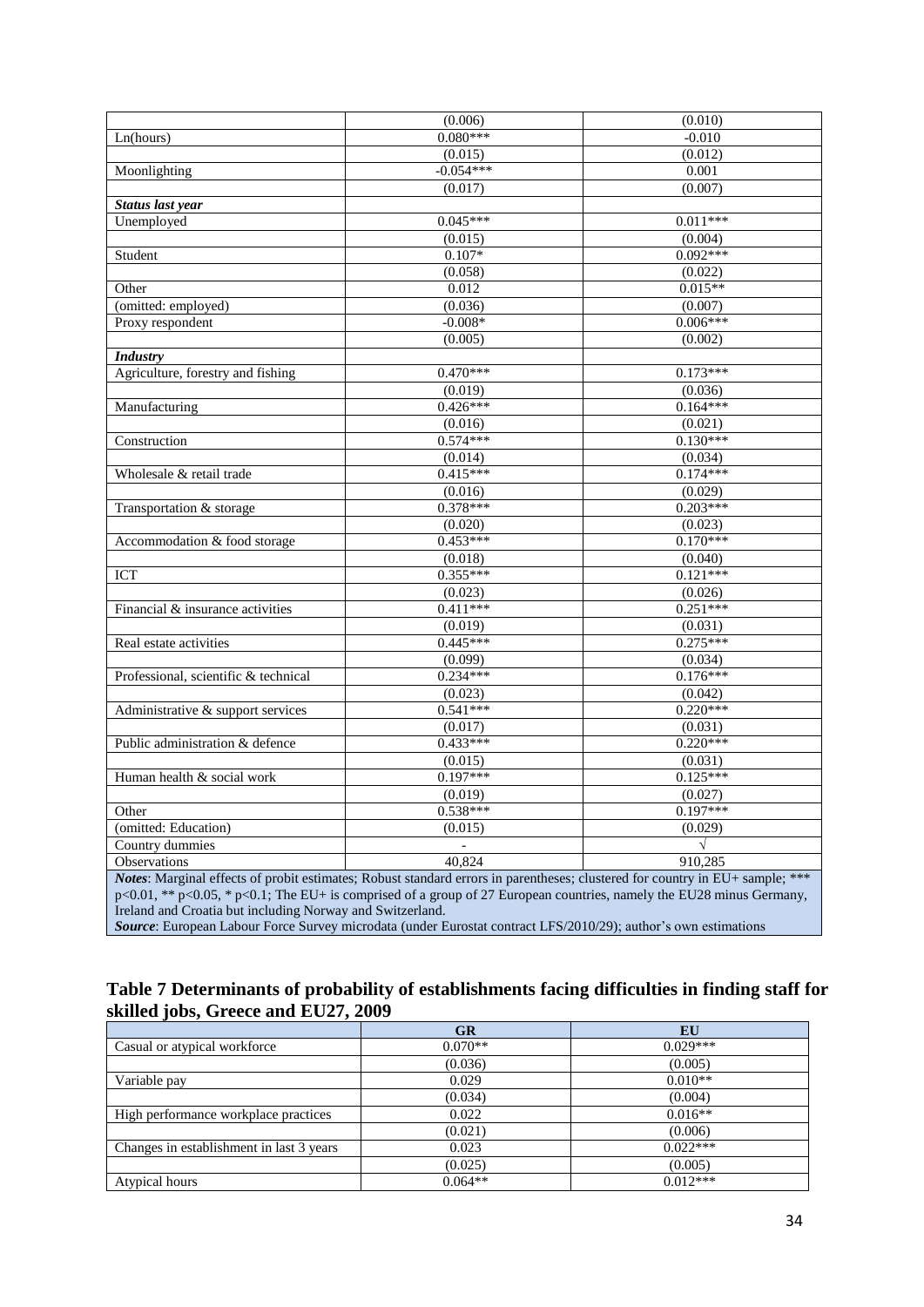|                                                                 | (0.028)             | (0.003)     |
|-----------------------------------------------------------------|---------------------|-------------|
| A single independent company or                                 |                     |             |
| organisation                                                    | $-0.036$            | $-0.005$    |
|                                                                 | (0.088)             | (0.018)     |
| Public sector                                                   | $-0.179$            | $-0.070***$ |
|                                                                 | (0.113)             | (0.021)     |
| Proportion of female employees                                  | $-0.110$            | $-0.085***$ |
|                                                                 | (0.113)             | (0.022)     |
| Proportion of employees who work in                             |                     |             |
| high-skilled jobs                                               | $0.232**$           | 0.019       |
|                                                                 | (0.098)             | (0.019)     |
| Proportion of employees working part-                           |                     |             |
| time                                                            | $-0.223$            | $-0.040$    |
|                                                                 | (0.241)             | (0.036)     |
| Proportion of employees who worked                              |                     |             |
| overtime in past 12 months                                      | 0.061               | $0.080***$  |
|                                                                 | (0.095)             | (0.020)     |
| Proportion of employees covered by<br>collective wage agreement |                     |             |
|                                                                 | $-0.004$<br>(0.083) | $-0.007$    |
|                                                                 |                     | (0.020)     |
| Size of establishment<br>$-20-49$                               | $-0.111**$          | $-0.036***$ |
|                                                                 | (0.054)             | (0.011)     |
| $-50-249$                                                       | $-0.220***$         | $-0.025$    |
|                                                                 | (0.058)             | (0.024)     |
| $-250 - 499$                                                    | $-0.275***$         | $-0.004$    |
|                                                                 | (0.054)             | (0.024)     |
| $500+$                                                          | $-0.306***$         | $-0.001$    |
| (omitted: 10-19)                                                | (0.044)             | (0.036)     |
| Change in size of establishment in past 3                       |                     |             |
| years                                                           |                     |             |
| - Decreased                                                     | $-0.105$            | $-0.065***$ |
|                                                                 | (0.074)             | (0.023)     |
| - Stayed about the same                                         | $-0.192***$         | $-0.048***$ |
| (omitted: Increased)                                            | (0.061)             | (0.017)     |
| <b>Industry (NACE Rev. 1.1)</b>                                 |                     |             |
| Construction                                                    | 0.120               | 0.001       |
|                                                                 | (0.142)             | (0.016)     |
| Wholesale and retail trade                                      | $-0.009$            | $-0.073***$ |
|                                                                 | (0.061)             | (0.026)     |
| Hotels and restaurants                                          | $-0.250***$         | 0.053       |
|                                                                 | (0.073)             | (0.048)     |
| Transport and storage                                           | $-0.188**$          | $-0.100***$ |
|                                                                 | (0.092)             | (0.038)     |
| Finance and business activities                                 | $-0.308***$         | $-0.166***$ |
|                                                                 | (0.044)             | (0.025)     |
| Real estate activities                                          | $-0.177**$          | $-0.027**$  |
|                                                                 | (0.082)             | (0.013)     |
| Public administration and defence                               | 0.008               | $-0.101***$ |
|                                                                 | (0.208)             | (0.016)     |
| Education                                                       | $-0.267***$         | $-0.034$    |
|                                                                 | (0.100)             | (0.077)     |
| Human health and social work                                    | $-0.202*$           | $0.041**$   |
|                                                                 | (0.107)             | (0.020)     |
| Other                                                           | $-0.340***$         | $-0.086***$ |
| (omitted: Manufacturing)                                        | (0.029)             | (0.021)     |
| Country dummies                                                 |                     | $\sqrt{2}$  |
| $\cal N$                                                        |                     |             |
|                                                                 | 858                 | 18975       |
| Log-likelihood                                                  | $-477.93$           | $-11881.64$ |
| Pseudo R <sub>2</sub>                                           | 0.15                | 0.06        |

\*\*\* p<0.01, \*\* p<0.05, \* p<0.1; The dependent variable is a dummy variable taking the value one if the managers in the survey replied affirmatively to the question: *Does your establishment encounter any of the following problems related to personnel? Difficulties in finding staff for skilled jobs*. Annex 1 includes definitions of the summary variables obtained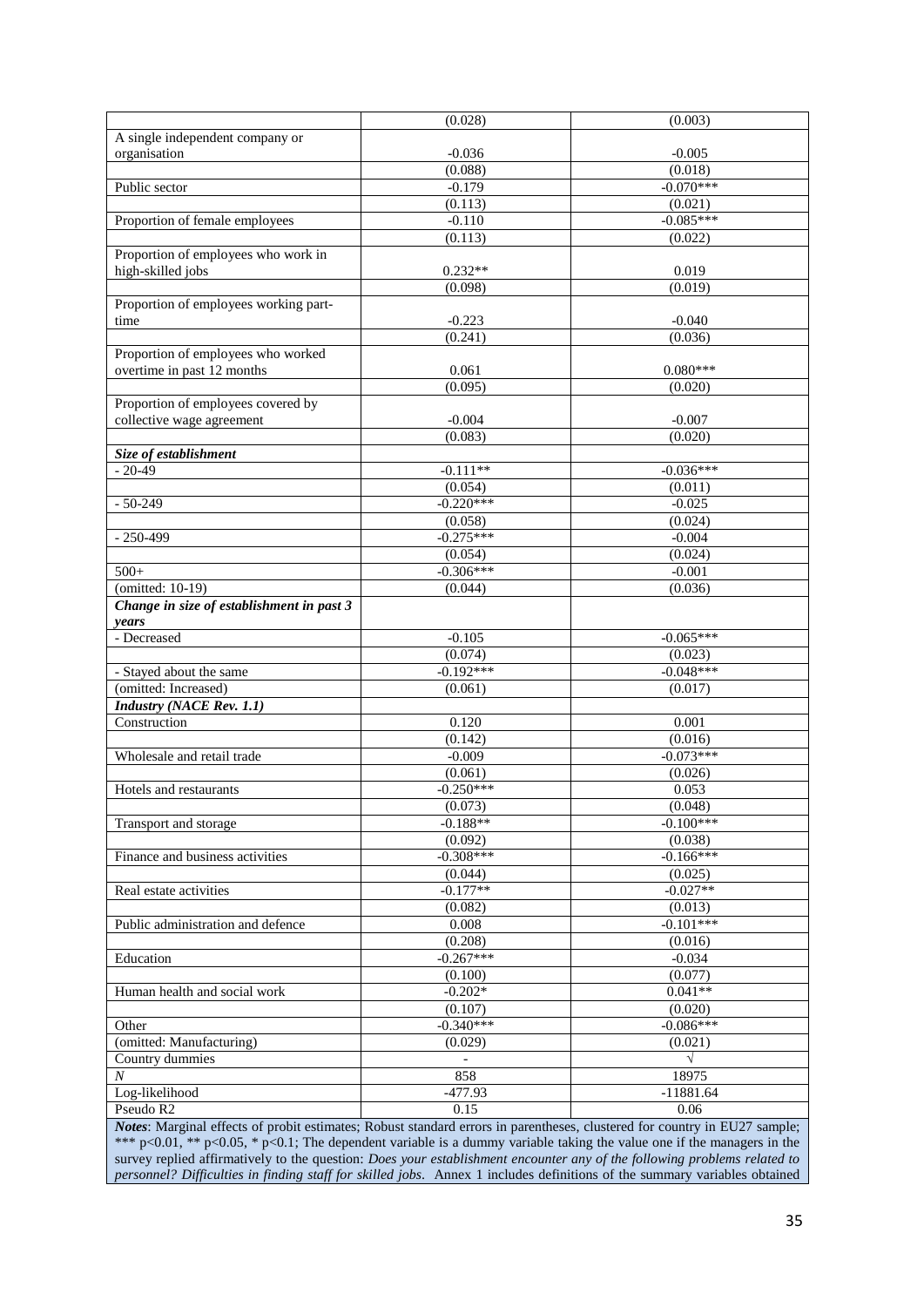via principal components analysis. **Source:** 2<sup>nd</sup> European Company Survey; author's own estimations.



**Figure 5: Distribution of active population by level of education and orientation among medium-qualified individuals, Greece and EU27, age 25-34, 2009**

*Notes*: Low = ISCED 0-2; Medium = ISCED 3-4; High = ISCED 5-6. GEN = general education (defined as less than 25% of the programme content is vocational); VET = vocational (and pre-vocational) education and training (defined as at least 25% of the programme content is vocational i.e. oriented towards a specific category of occupations or trades and leading to a labour market relevant qualification) *Source*: 2009 EULFS ad hoc module.

| ( %)                                                                          | <b>GR</b> | EU27 |
|-------------------------------------------------------------------------------|-----------|------|
| Have you ever in the past or are you currently taking VET?                    | 31        | 47   |
| Does VET have a very positive or fairly positive image in your country?       | 75        | 71   |
| People in VET learn skills needed by employers                                | 83        | 82   |
| VET does not prepare people to set up their own business                      | 35        | 43   |
| In VET people do not learn skills such as communication and teamwork          | 25        | 34   |
| VET offers high quality learning                                              | 70        | 75   |
| VET gives access to modern equipment (computers, machines etc)                | 71        | 82   |
| Teachers and trainers in VET are competent                                    | 76        | 76   |
| VET enables you to continue with university studies afterwards                | 59        | 68   |
| VET leads to jobs which are well-paid                                         | 59        | 55   |
| VET leads to jobs not well regarded in society                                | 34        | 38   |
| VET leads to professionals highly demanded on the labour market               | 73        | 73   |
| VET offers good career opportunities                                          | 64        | 72   |
| VET contributes positively to the economy of your country                     | 81        | 83   |
| VET is playing a role in reducing unemployment in your country                | 72        | 76   |
| VET does not stimulate enough the creation of small companies in your country | 35        | 47   |

| Table 8: Attitudes towards vocational education and training, 2011, GR and EU27 |  |  |
|---------------------------------------------------------------------------------|--|--|
|---------------------------------------------------------------------------------|--|--|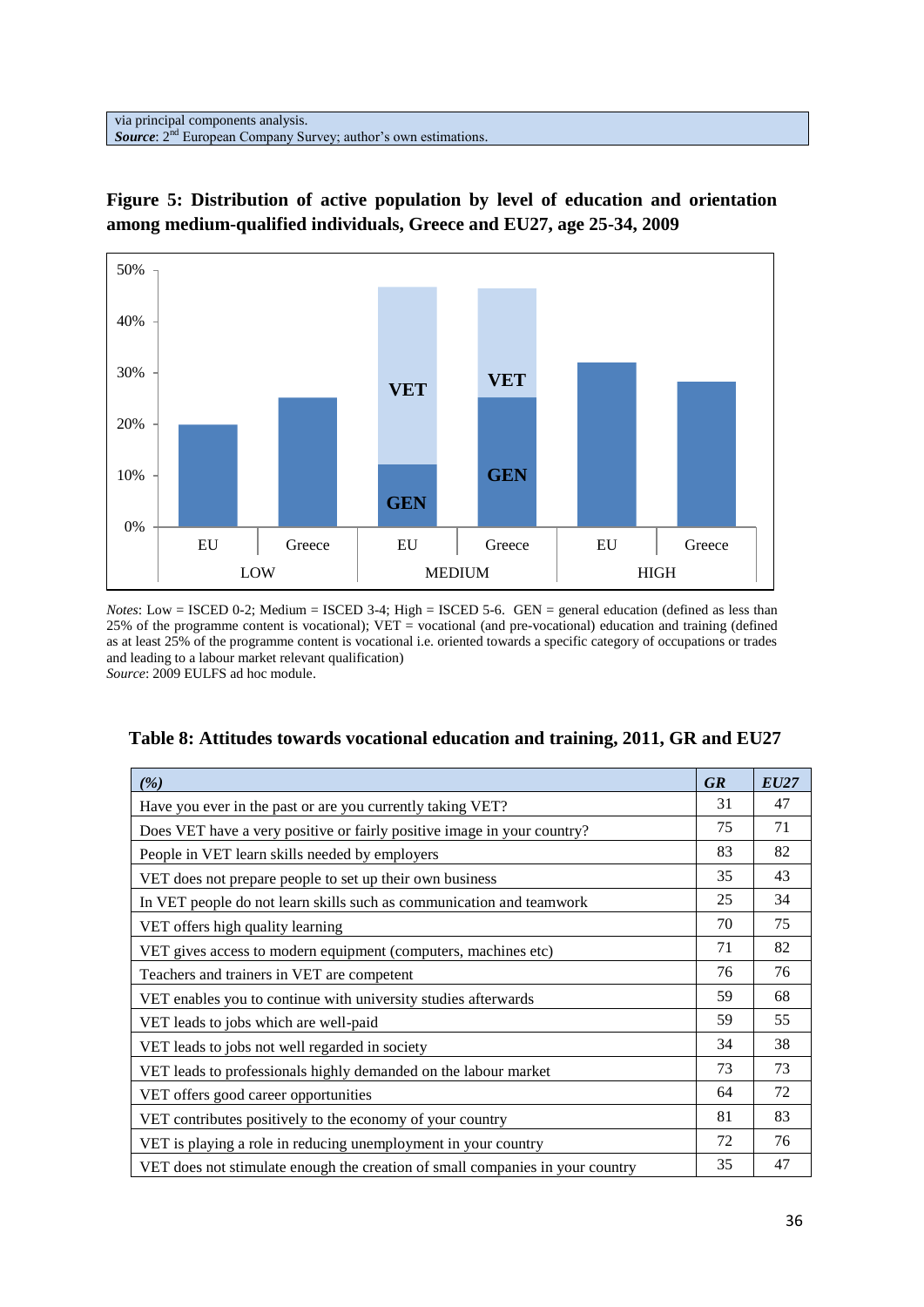| Compared to general secondary or higher education, it is easier to be accepted for VET? $\begin{array}{ccc} \vert & 77 & \vert & \cdots \end{array}$ |  |
|------------------------------------------------------------------------------------------------------------------------------------------------------|--|
|                                                                                                                                                      |  |

*Source*: Special Eurobarometer 369 "Vocational Education and Training" (2011)

# **Table 9: VET premiums and labour market outcomes of young medium-qualified adults (age 20-34), GR and EU27, 2009**

|                                 |          | First job search duration |          | (2)<br>Probability of employment |           | (3)<br>Over-qualified in first job |  |
|---------------------------------|----------|---------------------------|----------|----------------------------------|-----------|------------------------------------|--|
|                                 | EU       | <b>GR</b>                 | EU       | <b>GR</b>                        | EU        | <b>GR</b>                          |  |
| Medium<br><b>VET</b>            | $0.54**$ | $0.49**$                  | $0.99**$ | $0.68**$                         | $1.80**$  | $2.41**$                           |  |
| Medium<br>General               | $0.41**$ | $0.22**$                  | $0.72**$ | 0.14                             | $2.07**$  | 0.14                               |  |
| Difference<br>(VET-<br>General) | $0.13**$ | $0.27**$                  | $0.27**$ | $0.53**$                         | $-0.27**$ | $2.27**$                           |  |
| N                               | 90923    | 7240                      | 170495   | 9321                             | 73983     | 2988                               |  |

*Notes*: Estimates based on 2009 EULFS ad hoc module. \* p<0.05, \*\* p<0.01. The figures reported in column (1) are estimates of a survival model, namely log hazard ratios assuming a Weibull distribution of first job search duration (in months). Higher positive coefficients indicate a faster transition to work (shorter first job search duration). Column (2): multinomial logit estimates of the probability of being currently employed (as opposed to inactive). Column (3) are multinomial logit estimates of over-qualification (reference group: matched). Heteroskedasticity robust standard errors. The set of regressors includes country dummy variables and individual-level controls (gender, age, marital status, foreigner, parents with degree, children in the household, number of children). The robustness of the estimates is confirmed when only individuals who have completed formal education are included in the analysis. In all columns the reference (omitted) group for educational level is ISCED 0-2.

Source: CEDEFOP (2013)

### **Table 10: Indicators of skill requirements, Greece and EU**

| Panel A                                                                     | <b>GR</b> |      | <b>EU27</b> |      |
|-----------------------------------------------------------------------------|-----------|------|-------------|------|
|                                                                             | 2005      | 2010 | 2005        | 2010 |
| New processes or technologies<br>introduced in last 3 years in<br>workplace |           | 33.3 |             | 42.5 |
| % of time main job involves<br>working with computers                       | 27.6      | 37.5 | 38.0        | 41.0 |
| Job involves monotonous tasks                                               | 57.7      | 53.3 | 43.8        | 45.5 |
| Job involves complex tasks                                                  | 55.4      | 53.7 | 60.3        | 57.9 |
| Job involves learning new things                                            | 64.9      | 52.5 | 69.7        | 68.2 |
| Able to choose order of tasks                                               | 47.4      | 44.1 | 58.5        | 62.0 |
| Able to choose methods of work                                              | 48.0      | 48.6 | 63.0        | 63.4 |
| Able to choose speed of work                                                | 65.3      | 59.7 | 63.0        | 66.2 |
| Able to apply own ideas at work<br>(most of the time/always)                | 42.6      | 37.5 | 52.85       | 50.4 |
| Undergone training in past 12<br>months to improve skills                   |           |      |             |      |
| - Paid for or provided by<br>employer or self if self-employed              | 18.4      | 17.0 | 29.3        | 37.0 |
| - Paid for by yourself                                                      | 5.6       | 5.6  | 4.9         | 6.4  |
| - On the job training                                                       | 22.2      | 21.1 | 29.9        | 36.5 |
| % of employees not very/not at<br>all satisfied with job                    | 35.1      | 32.6 | 17.5        | 15.6 |
| % of employees agree/strongly<br>agree are well-paid for work they<br>do    | 35.0      | 33.8 | 43.5        | 41.2 |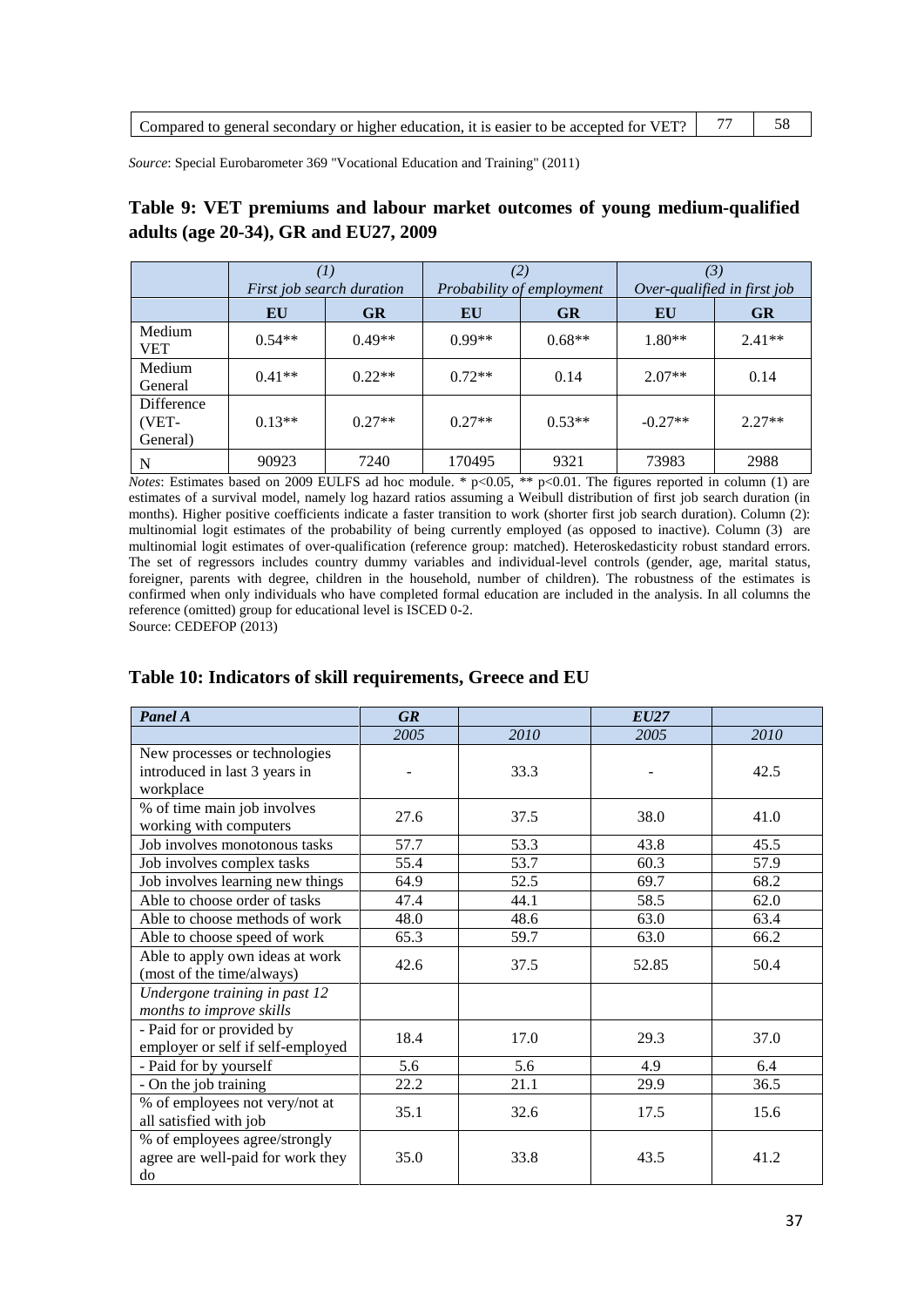| % of employees agree/strongly<br>agree job offers good career<br>prospects                                   | 30.1      | 29.9 | 31.5        | 31.4 |
|--------------------------------------------------------------------------------------------------------------|-----------|------|-------------|------|
| % of employees agree/strongly<br>agree that organisation motivates<br>them to give their best<br>performance |           | 55.9 |             | 60.0 |
| <b>Panel B</b>                                                                                               | <b>GR</b> |      | <b>EU25</b> |      |
|                                                                                                              | 2004      | 2010 | 2004        | 2010 |
| % it is quite true/very true there is<br>a lot of variety in work                                            | 59.2      | 52.1 | 68.9        | 65.2 |
| % it is quite true/very true current<br>job requires learning new things                                     | 59.1      | 59.4 | 62.2        | 59.3 |
| % agree/strongly agree current<br>job requires work very hard                                                | 54.5      | 65.9 | 62.0        | 69.1 |
| % agree/strongly agree<br>opportunities for advancement<br>are good in current job                           | 31.4      | 35.1 | 30.1        | 32.4 |

*Source*: Panel (A) includes means obtained from a sample of adult employees from the  $4<sup>th</sup>$  and  $5<sup>th</sup>$  waves of the European Working Conditions Surveys; Panel (B) contains means from a sample of adult employees from rounds 2 and 5 of the European Social Surveys.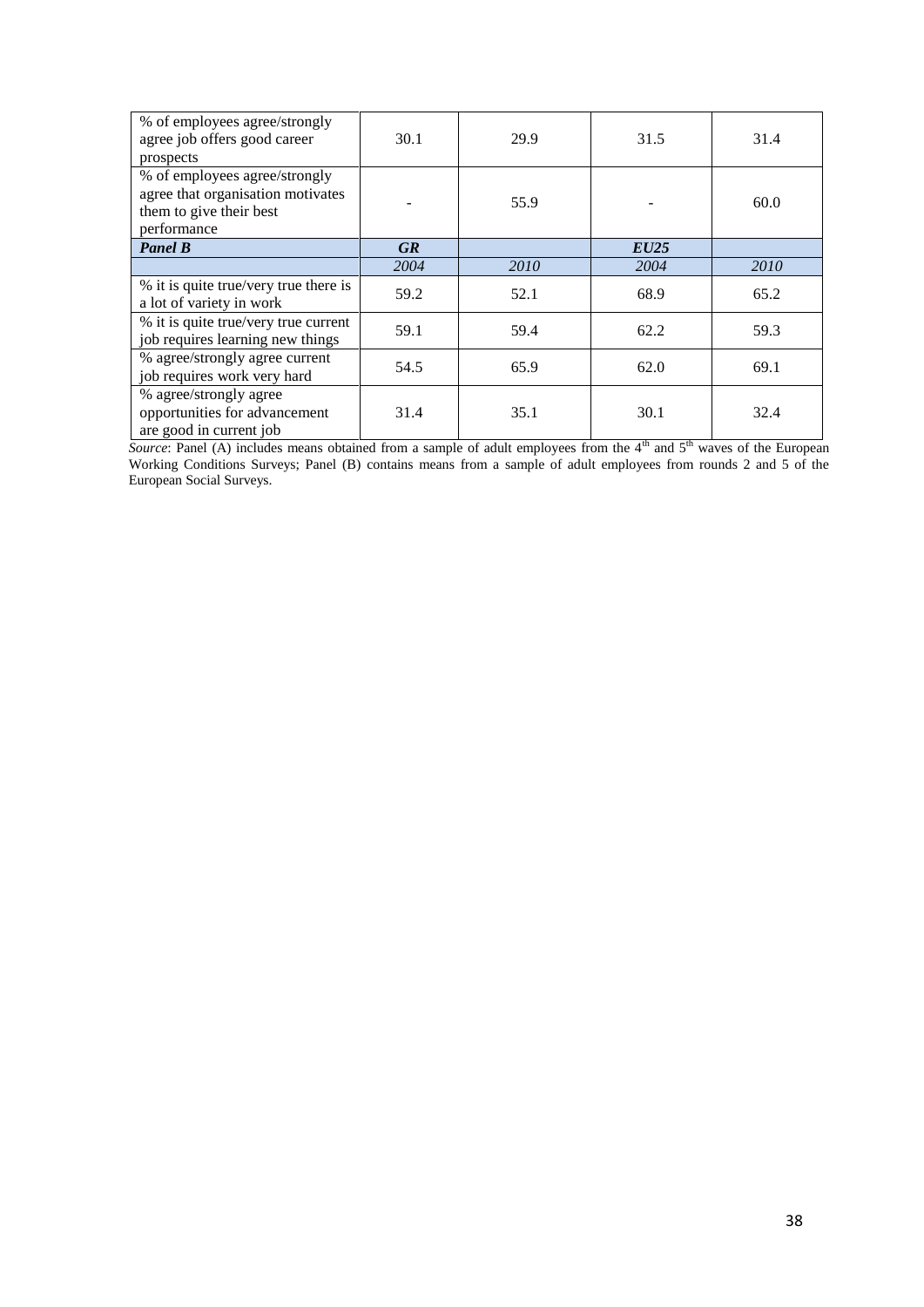# **Annex 1 Details of factor analysis**

Factor analysis finds few common factors that linearly reconstruct a set of identified variables. In the analysis conducted in this paper using data from the 2<sup>nd</sup> European Company Survey, five variable groupings are used to identify a set of common factors. These groupings are:

Group 1: Casual or atypical workforce, Group 2: Variable pay, Group 3: High performance workplace practices, Group 4: Changes in establishment in last 3 years, Group 5: Atypical hours,

For each grouping, a principal-component factor analysis determined the number of vectors to be retained. In all cases, this was taken to be those factors with an Eigen value greater than 1.

| <b>Table A1 Principal components analysis</b> |                                                               |                    |                   |                   |  |
|-----------------------------------------------|---------------------------------------------------------------|--------------------|-------------------|-------------------|--|
| <b>Groupings</b>                              | <b>Variables</b>                                              | <b>Eigenvalues</b> | <b>Proportion</b> | <b>Cumulative</b> |  |
| Casual or atypical                            |                                                               | 2.08               | 0.52              | 0.52              |  |
| workforce                                     | Temporary agency workers have been in company                 |                    |                   |                   |  |
|                                               |                                                               | 1.09               | 0.27              | 0.79              |  |
|                                               | Staff with fixed term contracts have been in company          |                    |                   |                   |  |
|                                               |                                                               | 0.84               | 0.21              | 1.00              |  |
|                                               | Freelances have been in company                               | 1.32               | 0.44              | 0.44              |  |
|                                               |                                                               |                    |                   |                   |  |
| Variable pay                                  | Employees receive performance-related pay                     | 0.89               | 0.30              | 0.73              |  |
|                                               | Profit sharing scheme offered in establishment                |                    |                   |                   |  |
|                                               |                                                               | 0.80               | 0.27              | 1.00              |  |
|                                               | Share ownership scheme offered in establishment               |                    |                   |                   |  |
|                                               | Employees can adapt - within certain limits - the time when   |                    |                   |                   |  |
| High performance                              | they begin or finish their daily work according to their      | 1.51               | 0.30              | 0.30              |  |
| workplace practices                           | personal needs or wishes                                      |                    |                   |                   |  |
|                                               |                                                               | 0.94               | 0.19              | 0.49              |  |
|                                               | Work in teams is important                                    |                    |                   |                   |  |
|                                               | A person or committee is in charge or representing employees  | 0.93               | 0.19              | 0.68              |  |
|                                               | in issues of safety and health at work                        |                    |                   |                   |  |
|                                               |                                                               | 0.90               | 0.18              | 0.86              |  |
|                                               | Need for training is periodically checked in a systematic way |                    |                   |                   |  |
|                                               |                                                               | 0.72               | 0.14              | 1.00              |  |
|                                               | Employees given time off normal duties for training           |                    |                   |                   |  |
| Changes in<br>establishment in last           |                                                               | 1.80               | 0.45              | 0.45              |  |
| 3 years                                       | Major changes in remuneration system                          |                    |                   |                   |  |
|                                               |                                                               | 0.84               | 0.21              | 0.66              |  |
|                                               | Changes in the organisation of the work process               |                    |                   |                   |  |
|                                               |                                                               | 0.77               | 0.19              | 0.85              |  |
|                                               | Changes in the working time arrangements                      |                    |                   |                   |  |
|                                               |                                                               | 0.59               | 0.15              | 1.00              |  |
|                                               | Restructuring measures                                        |                    |                   |                   |  |
|                                               |                                                               | 2.59               | 0.65              | 0.65              |  |
| Atypical hours                                | Employees regularly required to work on Saturdays             |                    |                   |                   |  |
|                                               |                                                               | 0.71               | 0.18              | 0.82              |  |
|                                               | Employees regularly required to work on Sundays               |                    |                   |                   |  |
|                                               |                                                               | 0.44               | 0.11              | 0.93              |  |
|                                               | Employees required to work in a shift system or comparable    | 0.27               | 0.07              |                   |  |
|                                               |                                                               |                    |                   | 1.00              |  |
|                                               | Employees required to work at night between 11pm-6am          |                    |                   |                   |  |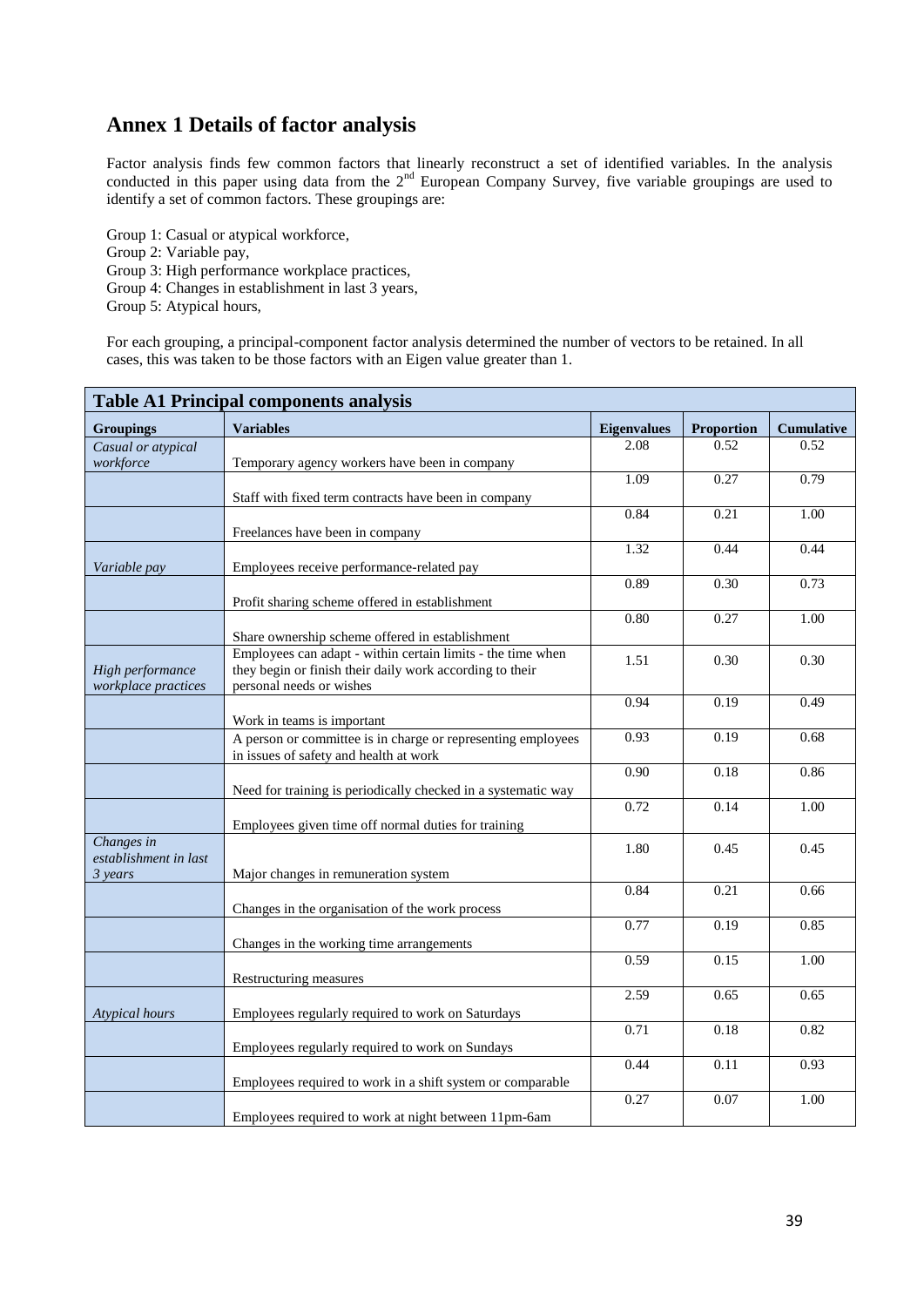# **Annex 2 Descriptive Statistics**

| Table A2(a) Descriptive statistics (mean, standard deviation), Greece and EU+, 2011,                                               |                                                                                                                  |                            |  |  |  |
|------------------------------------------------------------------------------------------------------------------------------------|------------------------------------------------------------------------------------------------------------------|----------------------------|--|--|--|
| employees, aged 25-64                                                                                                              |                                                                                                                  |                            |  |  |  |
|                                                                                                                                    | <b>GR</b>                                                                                                        | $EU+$                      |  |  |  |
| Male                                                                                                                               | 0.56(0.50)                                                                                                       | 0.52(0.50)                 |  |  |  |
| Age group                                                                                                                          |                                                                                                                  |                            |  |  |  |
| $-25 - 34$                                                                                                                         | 0.30(0.46)                                                                                                       | 0.28(0.45)                 |  |  |  |
| $-35-44$                                                                                                                           | 0.35(0.47)                                                                                                       | 0.31(0.46)                 |  |  |  |
| $-45-54$                                                                                                                           | 0.26(0.44)                                                                                                       | 0.28(0.45)                 |  |  |  |
| $-55 - 64$                                                                                                                         | 0.09(0.29)                                                                                                       | 0.14(0.34)                 |  |  |  |
| Married                                                                                                                            | 0.65(0.48)                                                                                                       | 0.60(0.49)                 |  |  |  |
| Native                                                                                                                             | 0.88(0.33)                                                                                                       | 0.92(0.26)                 |  |  |  |
| Lifelong learning                                                                                                                  | 0.02(0.15)                                                                                                       | 0.11(0.32)                 |  |  |  |
| Firm size                                                                                                                          |                                                                                                                  |                            |  |  |  |
| $-0-10$                                                                                                                            | 0.35(0.48)                                                                                                       | 0.18(0.38)                 |  |  |  |
| $-11-49$                                                                                                                           | 0.27(0.44)                                                                                                       | 0.29(0.45)                 |  |  |  |
| $-50+$                                                                                                                             | 0.18(0.38)                                                                                                       | 0.43(0.50)                 |  |  |  |
| Tenure                                                                                                                             | 11.88 (9.35)                                                                                                     | 11.07 (9.86)               |  |  |  |
| Tenure squared                                                                                                                     | $\overline{217.44}$ (295.0)                                                                                      | 219.73 (343.6)             |  |  |  |
| Part time work                                                                                                                     | 0.06(0.24)                                                                                                       | 0.17(0.37)                 |  |  |  |
| Temporary contract                                                                                                                 | 0.11(0.31)                                                                                                       | 0.11(0.31)                 |  |  |  |
| Supervisory duties                                                                                                                 | 0.11(0.32)                                                                                                       | 0.23(0.42)                 |  |  |  |
| Shift work                                                                                                                         | 0.21(0.40)                                                                                                       | 0.17(0.38)                 |  |  |  |
| Usual weekly hours                                                                                                                 | 39.04 (8.74)                                                                                                     | 36.94 (10.05)              |  |  |  |
| Moonlighting                                                                                                                       | 0.02(0.13)                                                                                                       | 0.04(0.20)                 |  |  |  |
| Proxy respondent                                                                                                                   | 0.56(0.50)                                                                                                       | $\overline{0.70}$ $(0.46)$ |  |  |  |
| <b>Status last year</b>                                                                                                            |                                                                                                                  |                            |  |  |  |
| - Employed                                                                                                                         | 0.97(0.17)                                                                                                       | 0.94(0.24)                 |  |  |  |
| - Unemployed                                                                                                                       | 0.026(0.16)                                                                                                      | 0.03(0.18)                 |  |  |  |
| - Student                                                                                                                          | 0.00(0.04)                                                                                                       | 0.01(0.09)                 |  |  |  |
| $-$ Other                                                                                                                          | 0.00(0.06)                                                                                                       | 0.02(0.14)                 |  |  |  |
| <b>Industry</b>                                                                                                                    |                                                                                                                  |                            |  |  |  |
| Agriculture, forestry and fishing                                                                                                  | 0.02(0.14)                                                                                                       | 0.02(0.13)                 |  |  |  |
| Manufacturing                                                                                                                      | 0.15(0.35)                                                                                                       | 0.19(0.40)                 |  |  |  |
| Construction                                                                                                                       | 0.06(0.27)                                                                                                       | 0.06(0.25)                 |  |  |  |
| Wholesale & retail trade                                                                                                           | 0.16(0.37)                                                                                                       | 0.13(0.33)                 |  |  |  |
| Transportation & storage                                                                                                           | 0.05(0.32)                                                                                                       | 0.06(0.23)                 |  |  |  |
| Accommodation & food storage                                                                                                       | 0.06(0.24)                                                                                                       | 0.04(0.19)                 |  |  |  |
| <b>ICT</b>                                                                                                                         | 0.03(0.16)                                                                                                       | 0.03(0.17)                 |  |  |  |
| Financial & insurance activities                                                                                                   | 0.04(0.20)                                                                                                       | 0.04(0.18)                 |  |  |  |
| Real estate activities                                                                                                             | 0.00(0.02)                                                                                                       | 0.01(0.09)                 |  |  |  |
| Professional, scientific & technical                                                                                               | 0.03(0.17)                                                                                                       | 0.04(0.20)                 |  |  |  |
| Administrative & support services                                                                                                  | 0.02(0.15)                                                                                                       | 0.04(0.19)                 |  |  |  |
| Public administration & defence                                                                                                    | 0.12(0.33)                                                                                                       | 0.08(0.28)                 |  |  |  |
| Education                                                                                                                          | 0.11(0.32)                                                                                                       | 0.09(0.29)                 |  |  |  |
| Human health & social work                                                                                                         | 0.08(0.27)                                                                                                       | 0.12(0.32)                 |  |  |  |
| Other                                                                                                                              | $\overline{0.06}$ $(0.23)$                                                                                       | 0.05(0.22)                 |  |  |  |
|                                                                                                                                    | Source: European Labour Force Survey microdata; The EU+ sample is comprised of a group of 27 European countries, |                            |  |  |  |
| namely the EU28 minus Germany, Ireland and Croatia but including Norway and Switzerland. Appropriate weighting<br>applied (COEFF). |                                                                                                                  |                            |  |  |  |